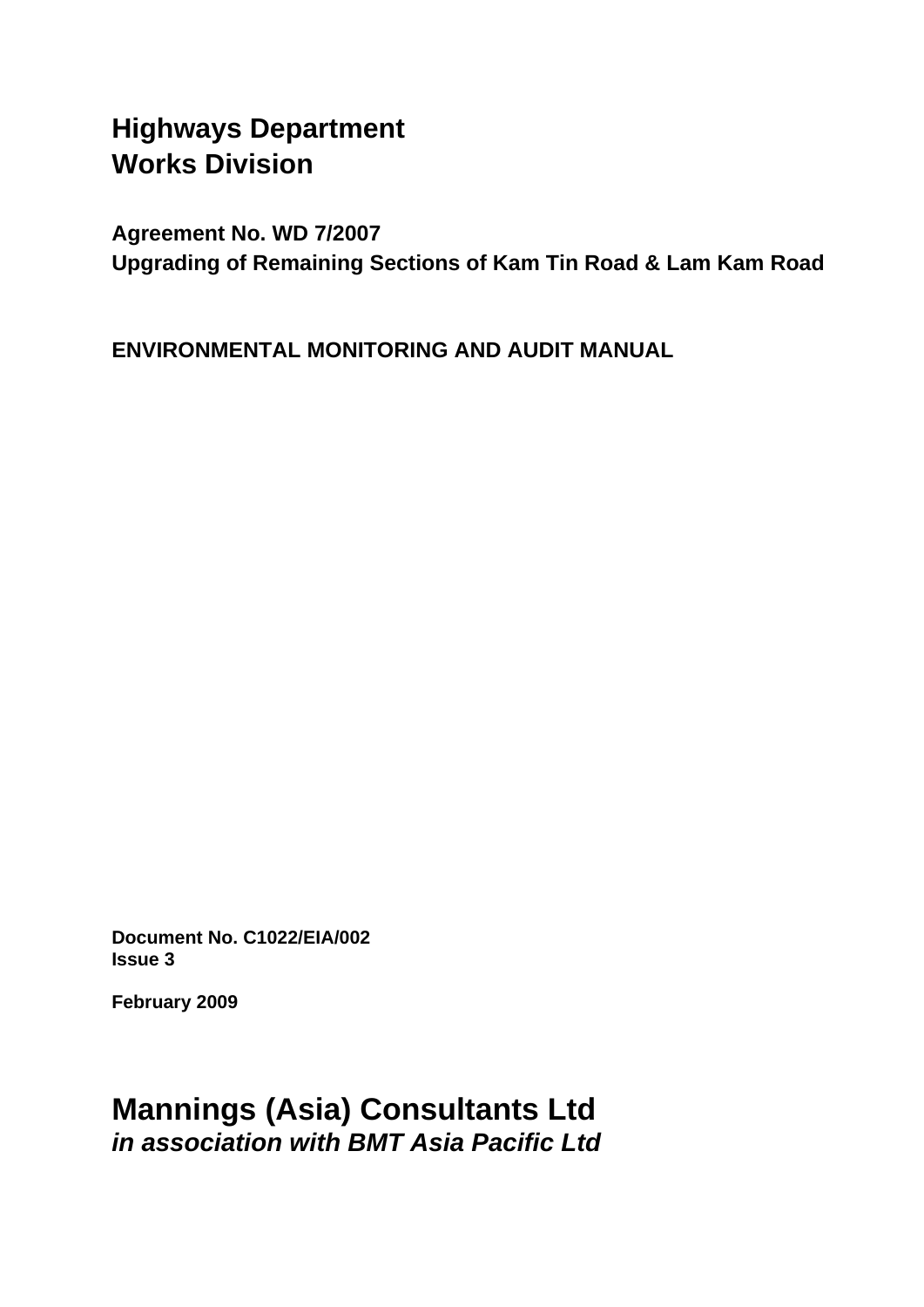C1022/EIA/002 Issue 3 February 2009

# **Agreement No. WD 7/2007 Upgrading of Remaining Sections of Kam Tin Road and Lam Kam Road**

**Environmental Monitoring and Audit Manual** 

Approved for Issue by:

Mark Cheung

Position: Project Director

Date: **.................................** 

**Highways Department Works Division** 

16/F Skyline Tower 39 Wang Kwong Road Kowloon Bay, Kowloon.

#### **Mannings (Asia) Consultants Ltd**

Units A-B, 14/F, Skyline Tower, 18 Tong Mei Road, Mongkok, Kowloon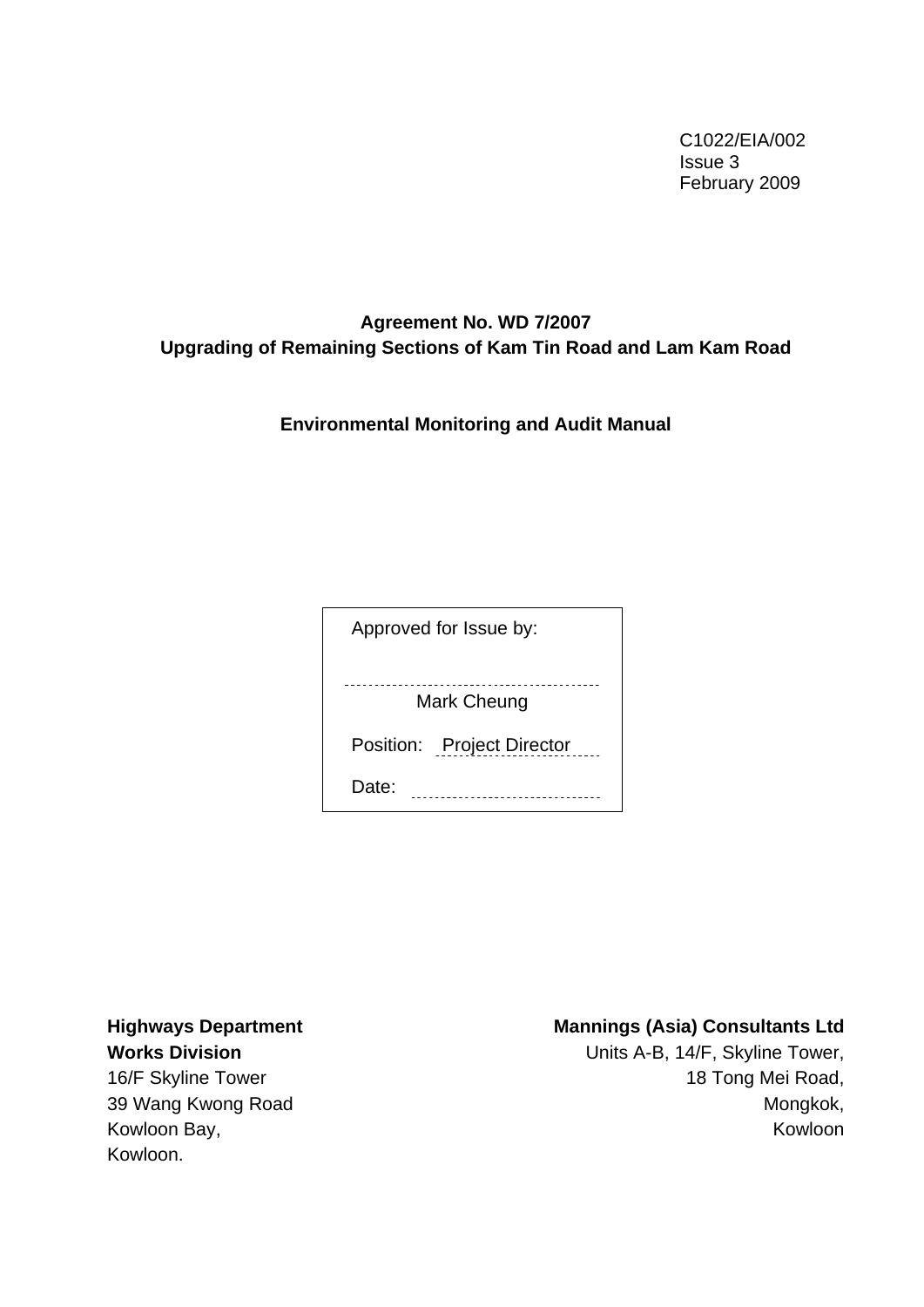# **Agreement No. WD 7/2007 Upgrading of Remaining Sections of Kam Tin Road and Lam Kam Road**

# **ENVIRONMENTAL MONITORING AND AUDIT MANUAL**

# **CONTENT**

- **1.0 [INTRODUCTION](#page-4-0)**
- **2.0 [PROJECT DESCRIPTION](#page-6-0)**
- **3.0 [PROJECT ORGANISATION](#page-7-0)**
- **4.0 [AIR QUALITY](#page-11-0)**
- **5.0 [NOISE](#page-17-0)**
- **6.0 [WATER QUALITY](#page-22-0)**
- **7.0 [WASTE MANAGEMENT](#page-24-0)**
- **8.0 [ECOLOGY](#page-27-0)**
- **9.0 [CULTURAL HERITAGE](#page-28-0)**
- **10.0 [LANDSCAPE AND VISUAL](#page-29-0)**
- **11.0 [SITE ENVIRONMENTAL AUDIT](#page-37-0)**
- **12.0 [REPORTING](#page-40-0)**

#### **FIGURES**

- Figure 2.1 Project Location Plan
- Figure 3.1 Project Organization Chart
- Figure 4.1 Proposed Air Quality Monitoring Stations
- Figure 5.1 Proposed Noise Monitoring Stations
- Figure 7.1 Locations of Potential Contamination Site along Project Boundary
- Figure 9.1 Flow Chart of Complaint Investigation Procedures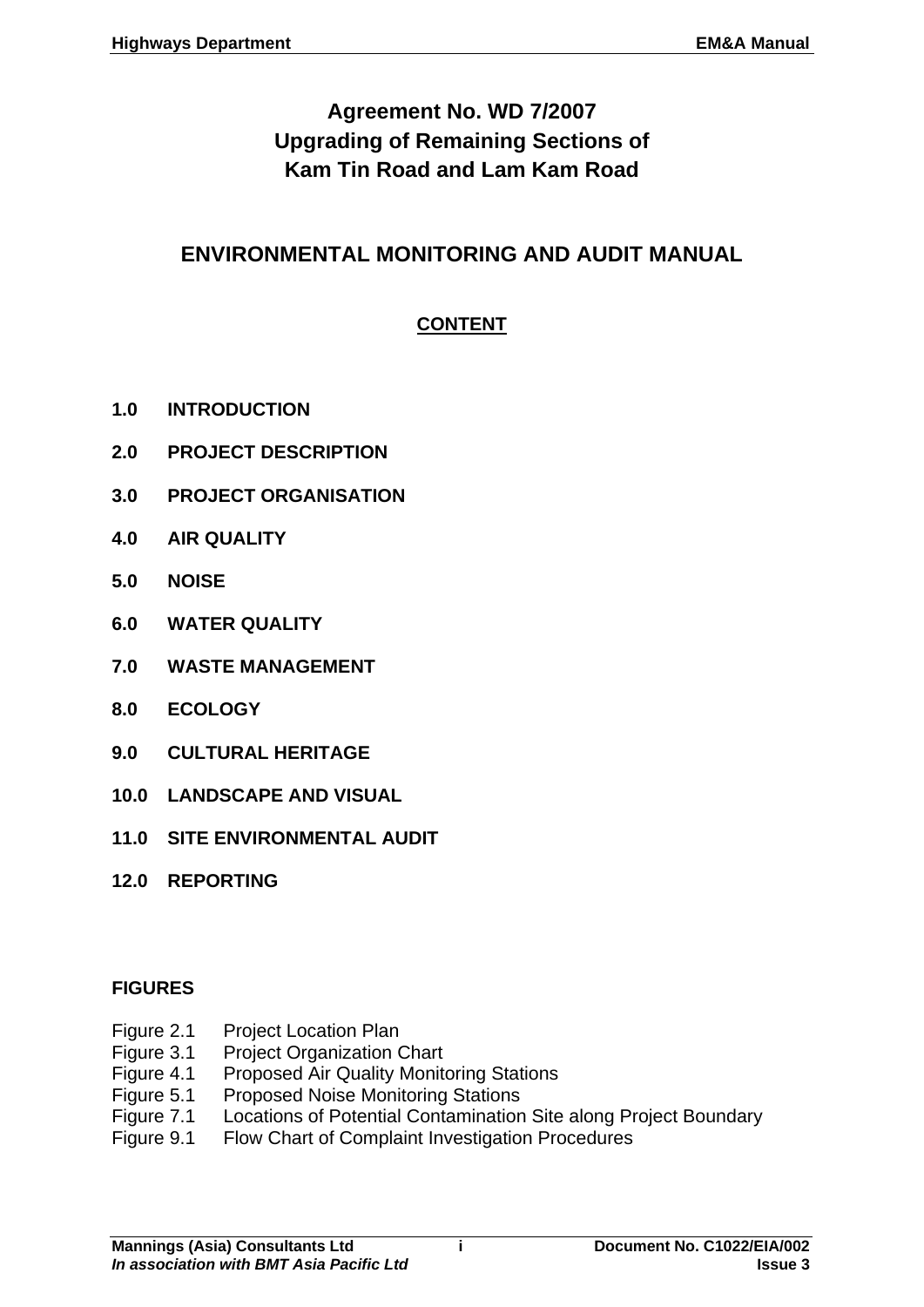# **APPENDICES**

Appendix A – Implementation Schedule

- Appendix B Event / Action Plan
- Appendix C Record Forms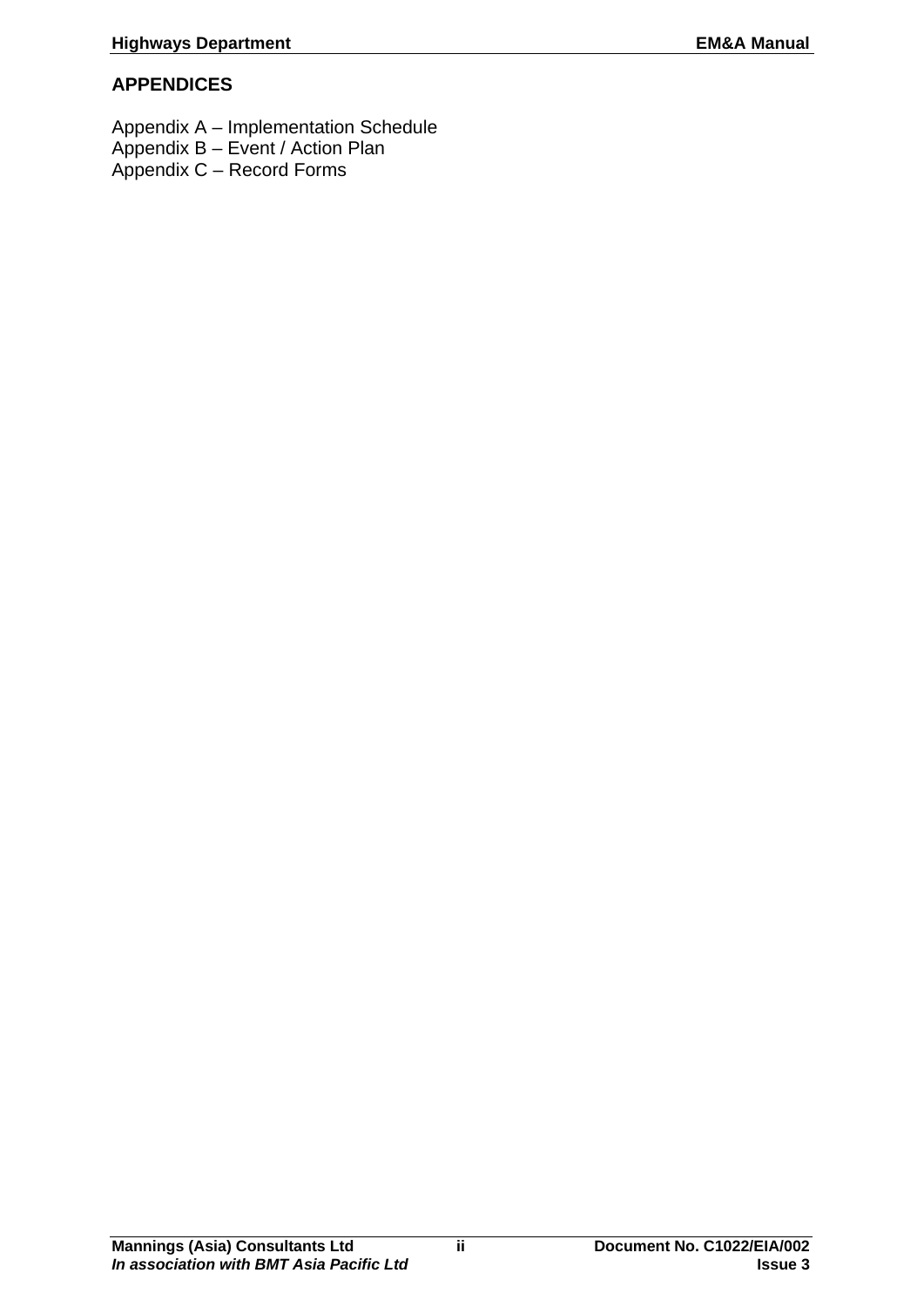#### <span id="page-4-0"></span>**1.0 INTRODUCTION**

#### **Background**

- 1.1 On April 2008, BMT Asia Pacific Limited (BMT) in association with Mannings (Asia) Consultants Limited (Mannings) was commissioned by the Highways Department (HyD) under Agreement No. WD 7/2007 to conduct the Environmental Impact Assessment (EIA) Study for Upgrading of Remaining Sections of Kam Tin Road and Lam Kam Road (hereafter as "the Project").
- 1.2 The Environmental Monitoring and Audit (EM&A) Manual is to specify the recommended environmental monitoring and audit requirements, where considered necessary for the concerned environmental aspects, to ensure effective implementation of the environmental protection and pollution control measures.
- 1.3 This Manual provides systematic procedures for carrying out recommended monitoring and audit works for checking potential environmental impacts that may arise from the Project. Mitigation measures recommended in the EIA report for each key environmental aspect are also summarized and presented in this Manual.

#### **Objectives of this EM&A Programme**

- 1.4 The main objectives of this EM&A programme are:
	- To provide a database of baseline environmental quality for subsequent checking during the construction phase of the works;
	- To provide information at an early stage for identification of potential problem areas and formulation of additional environmental mitigation measures where necessary should any of the environmental control measures or practices fail to achieve the target standards;
	- To monitor the effectiveness of the proposed mitigation measures;
	- To verify the environmental impacts predicted in the EIA Study for the project;
	- To determine project compliance with relevant regulatory standards, requirements and guidelines;
	- To outline remedial measures to be undertaken if unexpected problems or unacceptable impacts arise; and
	- To provide data against which environmental audits may be undertaken effectively.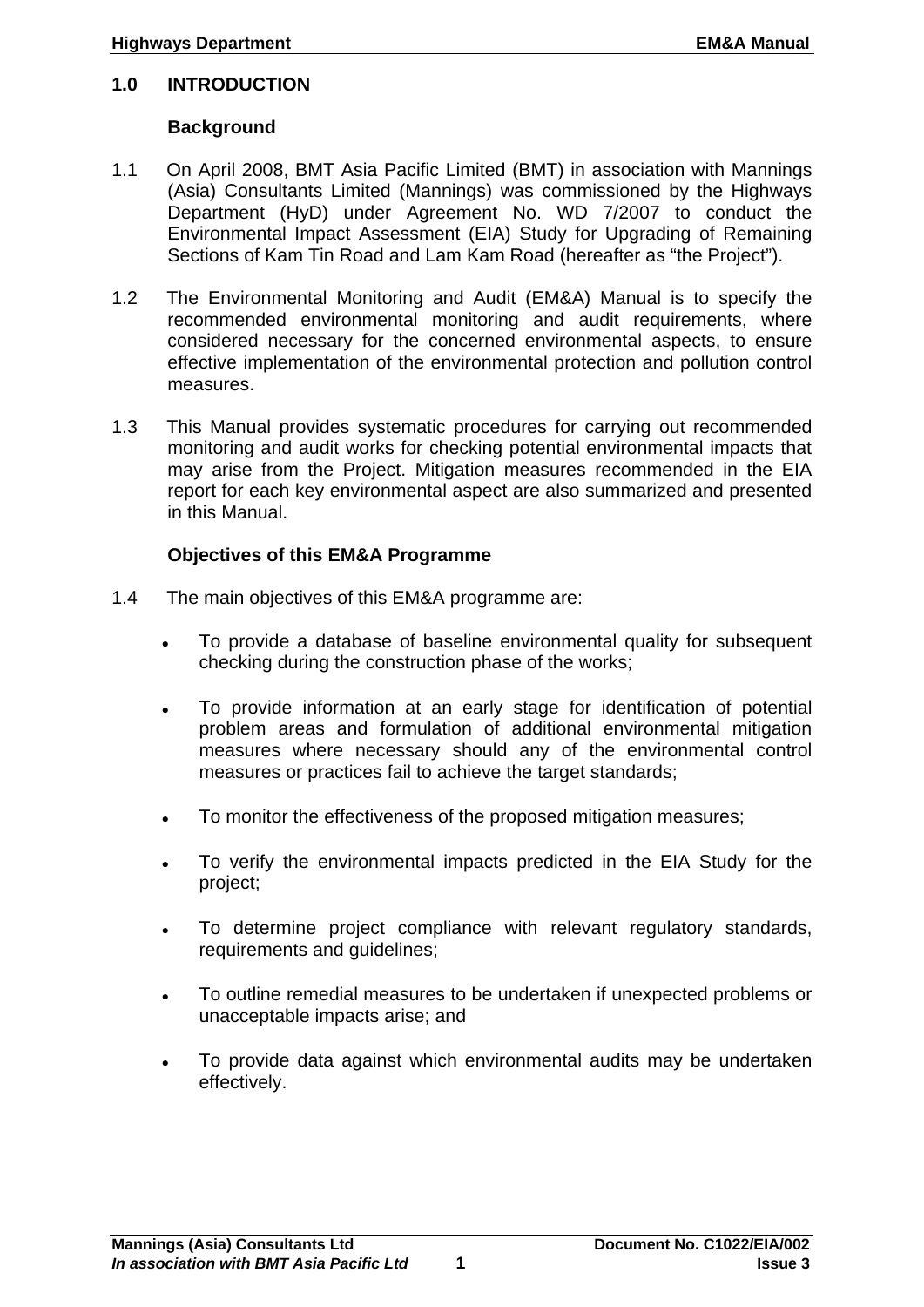## **Content of the EM&A Manual**

- 1.5 This Manual contains the following:
	- Duties of the Environmental Team and Independent Environmental Checker with respect to the EM&A requirements during the course of the Project;
	- Information on project organisation;
	- Requirements with respect to the construction schedule and the necessary EM&A programme to track the varying environmental impacts;
	- Definition of Action and Limit Levels;
	- Establishment of event and action plans;
	- Requirements of reviewing pollution sources and working procedures required in the event of non-compliance of the environmental criteria; and
	- Requirements of presentation of EM&A data and appropriate reporting procedures.
- 1.6 An Implementation Schedule (IS) of the environmental mitigation measures has been developed and presented in Appendix A.
- 1.7 This EM&A Manual shall be regarded as an evolving document that may need to be reviewed and updated. An updated EM&A Manual should be prepared by the Environmental Team Leader and verified by the Independent Environment Checker before submission to the Engineer's Representative and Environmental Protection Department (EPD) for agreement.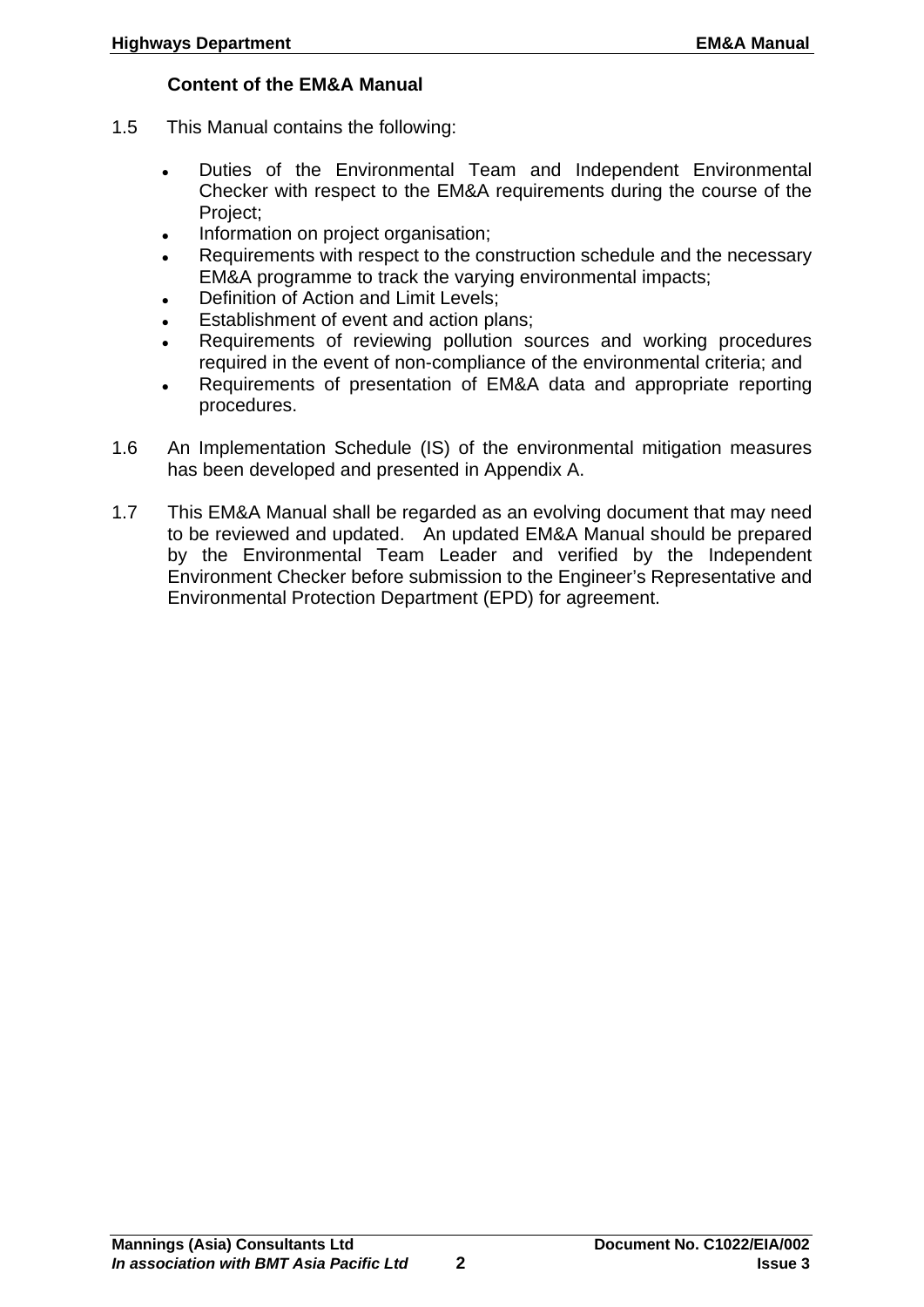## <span id="page-6-0"></span>**2.0 PROJECT DESCRIPTION**

- 2.1 Based on the Project Brief, the Project is to upgrade the remaining sections of Kam Tin Road and Lam Kam Road to a standard width single two-lane carriageway, with the associated improvement of pedestrian facilities and public transport laybys. The remaining sections are located at Kam Tin Road section between Kam Tin Bypass and Lam Kam Road; and Lam Kam Road section between Kam Tin Road and Kadoorie Farm. The location of the Project was provided in Figure 2.1.
- 2.2 The scope of the Project comprises:
	- (a) upgrading of about 5.2 km long road section into standard width single two-lane carriageway;
	- (b) provision of laybys and crossing facilities; and
	- (c) associated slope and drainage works, traffic aids and street lighting modification, Landscaping works and environmental mitigation measures if required.
- 2.3 The construction of the Project is scheduled to be commenced in 2011 and completed in 2015.

#### **EM&A Requirement**

2.4 The EM&A programme for this Study, as recommended in the EIA, covers construction air quality and noise monitoring. This EM&A Manual also gives recommendations on protective measures to be undertaken by the Contractor to protect the surrounding natural and built environment from waste and water quality impacts which may be generated by the works.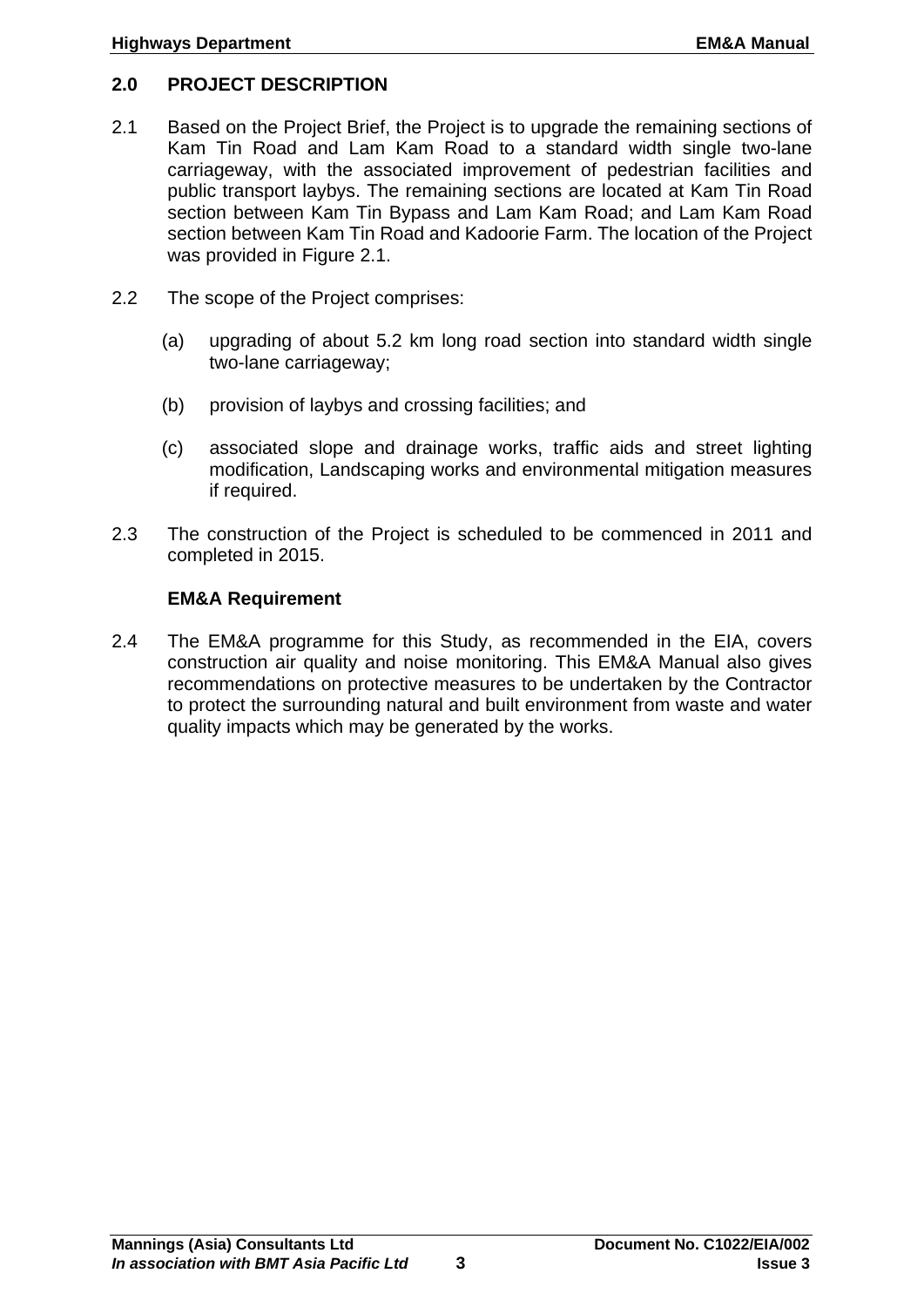#### <span id="page-7-0"></span>**3.0 PROJECT ORGANISATION**

3.1 The proposed EM&A organization is shown in Figure 3.1 of this Manual. The responsibilities of respective parties for the EM&A programme are listed in later Clauses.

#### **Environmental Team (ET)**

- 3.2 An ET leaded by an ET Leader shall carry out the recommended EM&A programme for this Project. Neither ET Leader nor ET shall be in any way an associated body of Engineer's Representative, Independent Checker (Environmental) or Contractor. The ET Leader shall plan, organise and manage the implementation of the EM&A programme, and ensure that the EM&A works are undertaken to the required standards. The ET Leader shall have relevant professional qualifications in environmental control and possess at least 7 years experience in EM&A and/or environmental management subject to the approval of the Engineer's Representative.
- 3.3 The ET Leader shall be responsible for the implementation of the EM&A programme in accordance with the EM&A requirements specified in this Manual. The ET Leader shall keep a contemporaneous logbook for recording each and every instance or circumstance or change of circumstances that may affect the compliance with the recommendations of the EIA study. The Independent Checker (Environmental) and EPD shall keep this logbook readily available for inspection.
- 3.4 Sufficient and suitably qualified professional and technical staff shall be employed by the respective parties to ensure full compliance with their duties and responsibility, as required under the EM&A programme for the duration of the Project. The broad categories of works of the ET comprise the following:
	- 1. Sampling, analysis and statistical evaluation of monitoring parameters with reference to the EIA study recommendations and requirements;
	- 2. Environmental site surveillance;
	- 3. Inspection and audit of compliance with environmental protection, and pollution prevention and control regulations;
	- 4. Inspection and audit of compliance with procedures established to enable an effective response to environmental incidents, exceedances or non-compliance;
	- 5. Assess the effectiveness of the environmental mitigation measures implemented;
	- 6. Monitor the implementation of environmental mitigation measures;
	- 7. Monitor compliance with the environmental protection clauses/specifications in the Contract;
	- 8. Review the construction schedule and provide comments as necessary;
	- 9. Review work methodologies which may affect the extent of environmental impact during the construction phase and comment as necessary;
	- 10. Complaint investigation, evaluation and identification of corrective measures;
	- 11. Liaison with the Project Independent Checker (Environmental) on all environmental performance matters, and timely submission of all relevant EM&A proforma for approval of the Independent Checker (Environmental);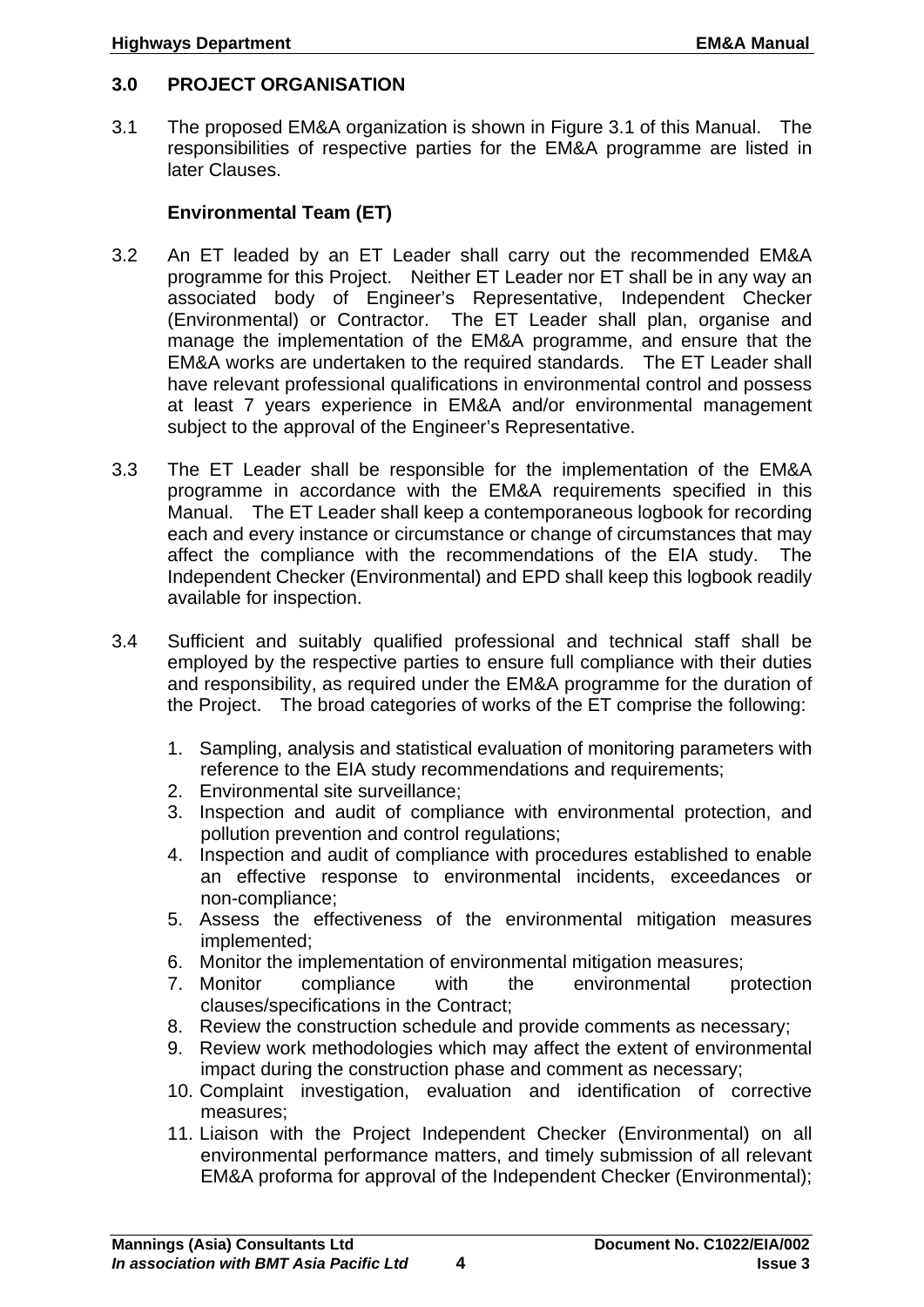- 12. Advice to the Contractor on environmental improvement, awareness, enhancement matters, etc., on site; and
- 13. Timely submission of the EM&A report to the Project Proponent and the EPD.
- 3.5 In the event of any exceedance of Action / Limit levels, the ET shall inform the Independent Checker (Environmental), Engineer's Representative and the Contractor within one working day (Monday to Friday except public holidays). The ET shall also advise of any change in circumstances or any non-compliance with the EIA study so that appropriate remedial actions may be taken promptly by the Contractor.
- 3.6 The ET is also responsible for the preparation of the monthly EM&A reports for submission to Independent Checker (Environmental), the Contractor and the Engineer's Representative, and through the Engineer's Representative, to EPD. The ET shall assist the Contractor and the Engineer's Representative in formulating any necessary corrective actions and/or additional mitigation measures, and liaising with relevant Government Departments where necessary.

## **Independent Checker (Environmental) [IC(E)]**

- 3.7 The IC(E) shall be responsible for the duties defined in this EM&A Manual. The IC(E) shall audit the overall EM&A programme including the implementation of all environmental mitigation measures, submissions relating to EM&A, and any other submissions required in this EM&A Manual. The IC(E) shall also be responsible for verifying the environmental acceptability of permanent and temporary works, relevant design plans and submissions referred under this Manual.
- 3.8 The IC(E) shall verify the log-book prepared and kept by the ET Leader. The IC(E) shall notify EPD, within 24 hours of receipt of notification from the ET Leader of any such instance or circumstance or change of circumstances or non-compliance with the EIA study, which might affect the monitoring or control of adverse environmental impact.
- 3.9 The main duty of the IC(E) is to carry out independent environmental audit of the Project. This shall include, inter alias, the following:
	- 1. Review and audit in an independent, objective and professional manner in all aspects of the EM&A programme;
	- 2. Validate and confirm the accuracy of monitoring results, appropriateness of monitoring equipment, monitoring locations with reference to the locations of the nearby sensitive receivers, and monitoring procedures;
	- 3. Carry out random sample check and audit on monitoring data and sampling procedures, etc;
	- 4. Conduct random site inspection (at least once a month);
	- 5. Audit the EIA study recommendations and requirements against the status of implementation of environmental protection measures on site;
	- 6. Review the effectiveness of environmental mitigation measures and project environmental performance;
	- 7. On an as needed basis, verify and certify the environmental acceptability of the construction methodology (both temporary and permanent works),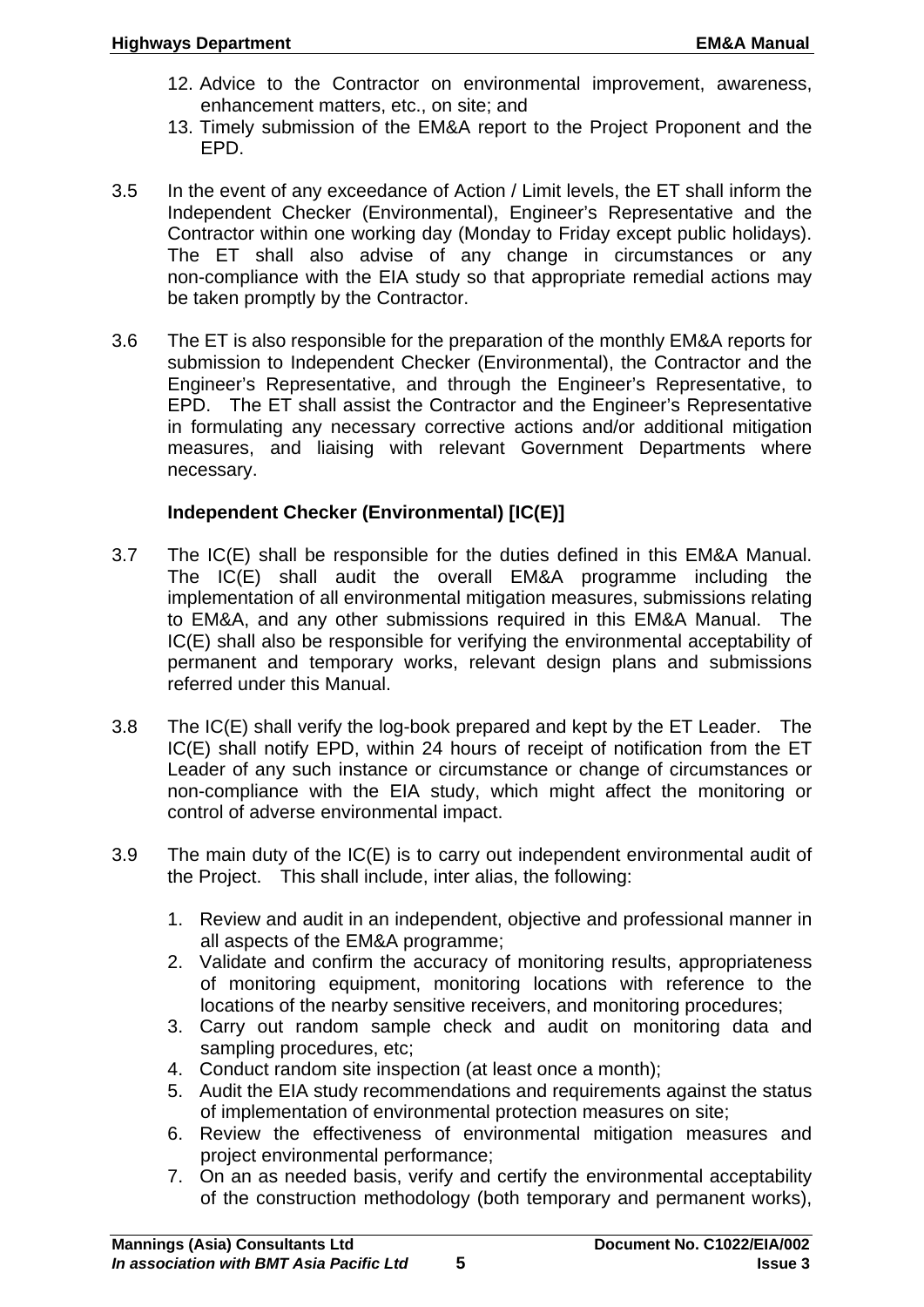relevant design plans and submissions under the environmental permit. Where necessary, the IC(E) shall agree in consultation with the ET Leader and the Contractor the least impact alternative;

- 8. Verify investigation results of complaint cases and the effectiveness of corrective measures;
- 9. Verify EM&A report submitted and certified by the ET Leader; and
- 10. Feedback audit results to Engineer's Representative/ET by signing according to the Event/Action Plans specified in this EM&A Manual.

#### **The Contractor**

- 3.10 The term "Contractors" should be taken to mean all construction contractors, operators during the operational phase of the project and sub-contractors, working on site at any one time.
- 3.11 The Contractor is responsible for providing requested information to the ET in the event of any exceedance in the environmental criteria (Action/Limit levels) specified in this Manual or other current environmental standards and to rectify unacceptable practices. The Contractor shall discuss with the ET Leader, IC(E) and Engineer's Representative on any additional mitigation measures identified to be required by the ET and implement the agreed measures to alleviate any identified environmental impact to acceptable levels. The design and implementation of the control and mitigation measures shall be the responsibility of the Contractor.
- 3.12 In the event that the ET needs to undertake complaint investigation work, the Contractor and the Engineer shall co-operate with the ET Leader in providing all the necessary information and assistance for completion of the investigation. If mitigation measures are required following the investigation, the Contractor shall promptly carry out these measures.
- 3.13 The Contractor shall report to the ET Leader on the action(s) taken targeting at environmental protection for inclusion in the monthly report to be prepared by the ET.

# **Engineer's Representative (ER)**

- 3.14 The ER, either from HyD or appointed by HyD, shall be responsible for overseeing the operations of the Contractor and the ET. The ER shall advise, co-ordinate and give appropriate instructions for the efficient implementation of specific environmental mitigation measures required, and / or outstanding EM&A works required to be conducted by ET.
- 3.15 The ER shall supervise the Contractor's activities and ensure that the requirements in the EM&A Manual and other government's standards are fully complied with. He shall inform the Contractor when action is required to reduce impacts in accordance with the Event/Action Plans. He shall review the EM&A Reports submitted by the ET and follow up the recommendations. He shall ensure that the Contractor is implementing the environmental controls and mitigation measures as set out in the EIA study and EM&A Manual, as well as additional measures necessary for compliance with the relevant environmental standards.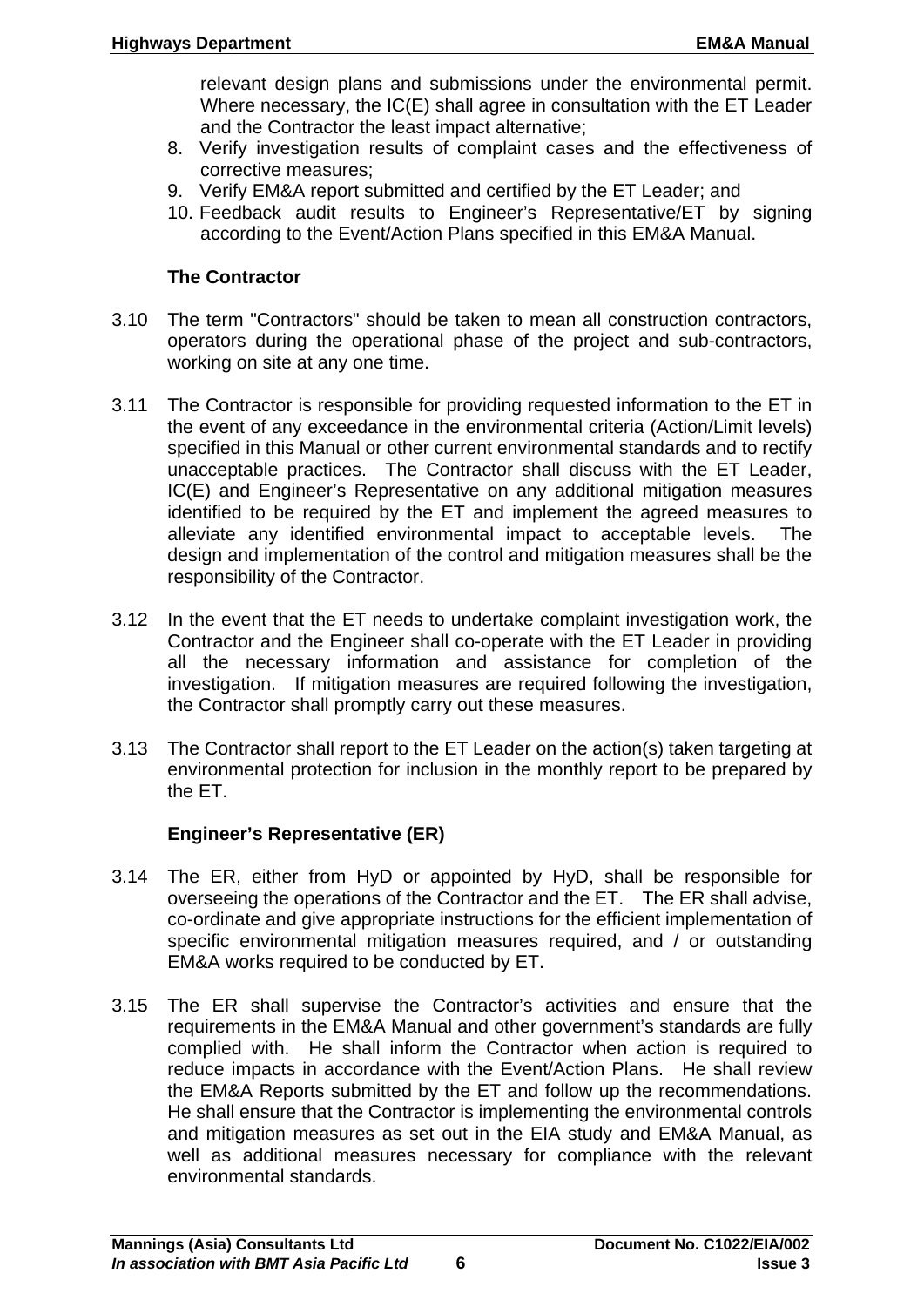#### **Highways Department Community Community Community Community Community Community Community Community Community** Community Community Community Community Community Community Community Community Community Community Community

3.16 In the event that the ET needs to undertake complaint investigation work, the ER and the Contractor shall co-operate with the ET Leader in providing all the necessary information and assistance for completion of the investigation. If mitigation measures are required following the investigation, the ER shall ensure that the Contractor has carried them out.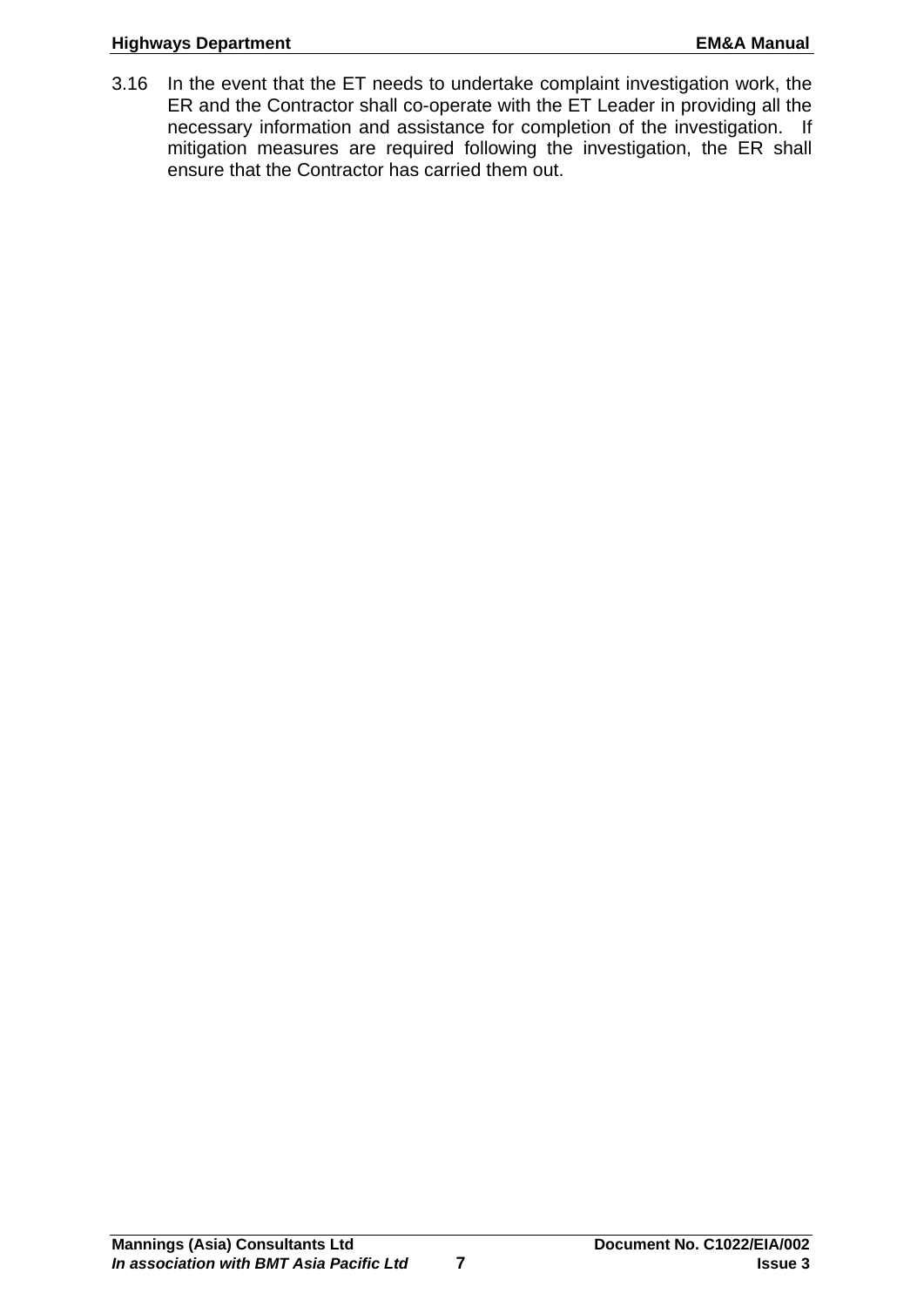## <span id="page-11-0"></span>**4.0 AIR QUALITY**

#### **Introduction**

4.1 Based on the air quality impact assessment in the EIA report, a construction EM&A is required. The air quality parameters, monitoring equipment/locations/details, laboratory analysis, event and action plan and dust mitigation measures are described as follows.

#### **Air Quality Parameters**

- 4.2 Monitoring of the Total Suspended Particulates (TSP) levels shall be carried out by the ET to ensure that any deteriorating air quality could be readily detected and timely action taken to rectify the situation.
- 4.3 One-hour and 24-hour TSP levels should be measured for the ad hoc monitoring to indicate the impacts of construction dust on air quality. The 24-hour TSP levels shall be measured by following the standard high volume sampling method as set out in the Title 40 of the Code of Federal Regulations, Chapter 1 (Part 50), (Appendix A). Upon approval of the ER, 1-hour TSP levels can be measured by direct reading methods which are capable of producing comparable results as that by the high volume sampling method, to indicate short event impacts.
- 4.4 All relevant data including temperature, pressure, weather conditions, elapsed-time meter reading for the start and stop of the sampler, identification and weight of the filter paper, and any other local atmospheric factors affecting or affected by site conditions, etc., shall be recorded down in detail. A sample data sheet is shown in Appendix C.

# **Monitoring Equipment**

- 4.5 High volume samplers (HVSs) in compliance with the following specifications shall be used for carrying out the 1-hour and 24-hour TSP monitoring:
	- a)  $0.6$  1.7 m<sup>3</sup> per minute adjustable flow range;
	- b) equipped with a timing / control device with +/- 5 minutes accuracy for 24 hours operation;
	- c) installed with elapsed-time meter with +/- 2 minutes accuracy for 24 hours operation;
	- d) capable of providing a minimum exposed area of 406 cm<sup>2</sup>;
	- e) flow control accuracy: +/- 2.5% deviation over 24-hour sampling period;
	- f) equipped with a shelter to protect the filter and sampler;
	- g) incorporated with an electronic mass flow rate controller or other equivalent devices;
	- h) equipped with a flow recorder for continuous monitoring;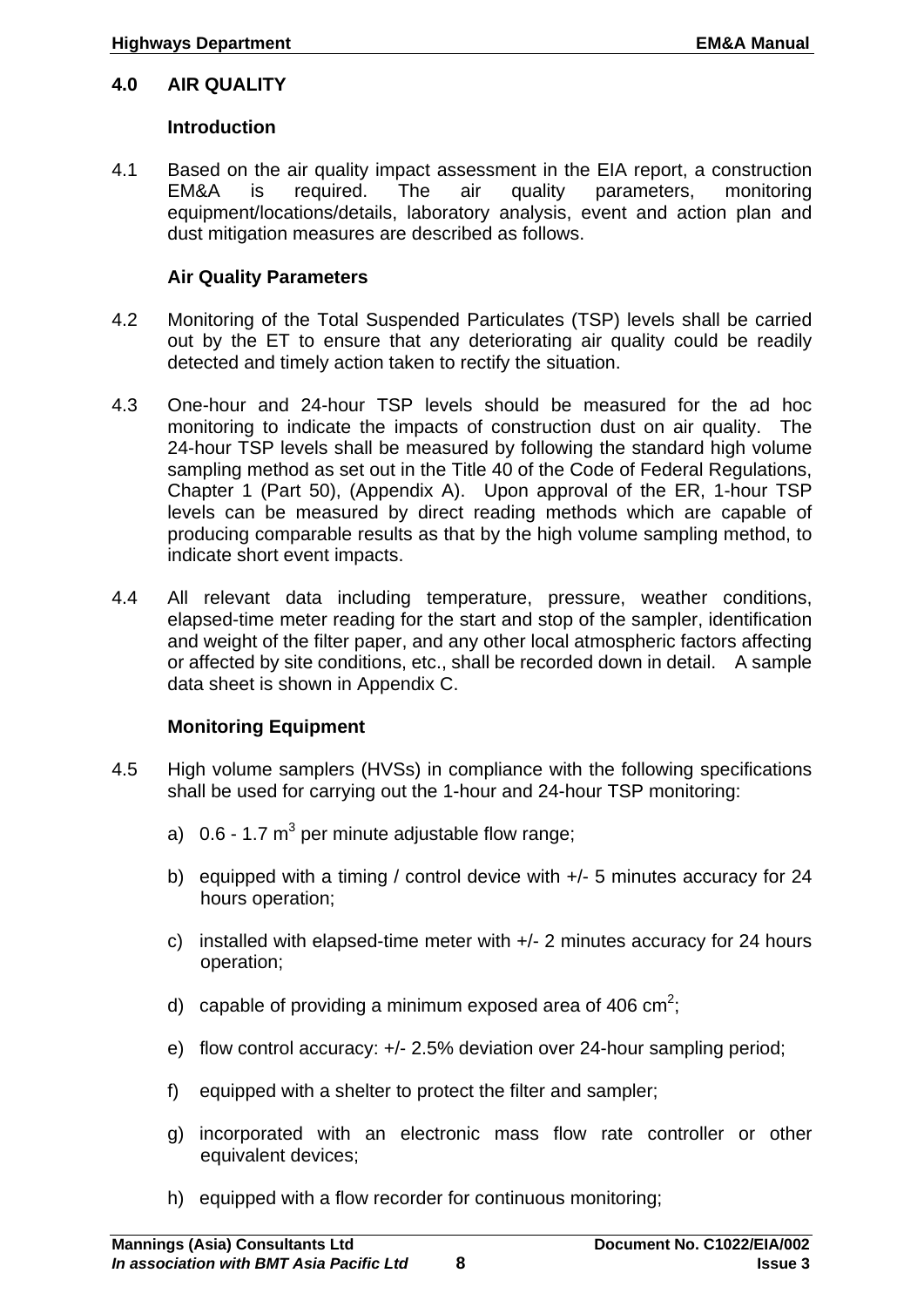- i) provided with a peaked roof inlet;
- j) incorporated with a manometer;
- k) able to hold and seal the filter paper to the sampler housing at horizontal position;
- l) easily changeable filter; and
- m) capable of operating continuously for a 24-hour period.
- 4.6 The ET is responsible for provision of the monitoring equipment. They shall ensure that sufficient number of HVSs with an appropriate calibration kit are available for carrying out the baseline monitoring, and ad hoc monitoring. The HVSs shall be equipped with an electronic mass flow controller and be calibrated against a traceable standard at regular intervals. All the equipment, calibration kit, filter papers, etc., shall be clearly labelled.
- 4.7 Initial calibration of dust monitoring equipment shall be conducted upon installation and thereafter at bi-monthly intervals. The transfer standard shall be traceable to the internationally recognised primary standard and be calibrated annually. The concerned parties such as IC(E) shall properly document the calibration data for future reference. All the data should be converted into standard temperature and pressure condition.
- 4.8 The flow-rate of the sampler before and after the sampling exercise with the filter in position shall be verified to be constant and be recorded in the data sheet as mentioned in Appendix C.
- 4.9 If the ET proposes to use a direct reading dust meter to measure 1-hour TSP levels, he shall submit sufficient information to the IC(E) to prove that the instrument is capable of achieving a comparable result to the HVS. The instrument should also be calibrated regularly, and the 1-hour sampling shall be determined periodically by the HVS to check the validity and accuracy of the results measured by direct reading method.

#### **Laboratory Measurement / Analysis**

- 4.10 A clean laboratory with constant temperature and humidity control, and equipped with necessary measuring and conditioning instruments to handle the dust samples collected, shall be available for sample analysis, and equipment calibration and maintenance. The laboratory should be HOKLAS accredited.
- 4.11 If a site laboratory is set up or a non-HOKLAS accredited laboratory is hired for carrying out the laboratory analysis, the laboratory equipment shall be approved by the ER and the measurement procedures shall be witnessed by the IC(E). Any measurement performed by the laboratory shall be demonstrated to the satisfaction of the ER and IC(E). The IC(E) shall regularly audit the measurement performed by the laboratory to ensure the accuracy of measurement results. The ET Leader shall provide the ER with one copy of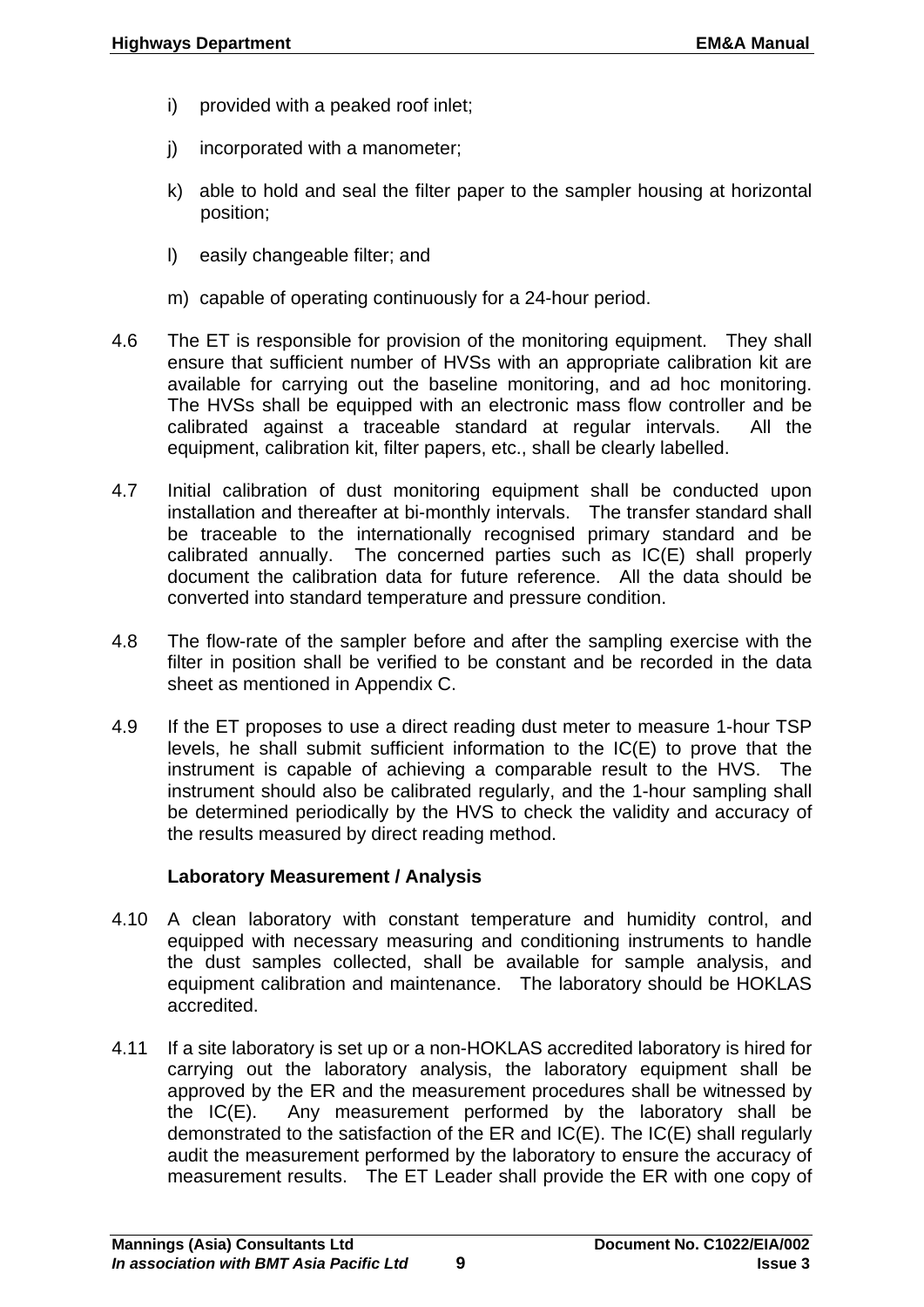the Title 40 of the Code of Federal Regulations, Chapter 1 (Part 50), (Appendix B) for his reference.

- 4.12 Filter paper of size 8" x 10" shall be labelled before sampling. It shall be a clean filter paper with no pinholes, and shall be conditioned in a humidity-controlled chamber for over 24-hours and be pre-weighed before use for the sampling.
- 4.13 After sampling, the filter paper loaded with dust shall be kept in a clean and tightly sealed plastic bag. The filter paper shall then be returned to the laboratory for reconditioning in the humidity-controlled chamber followed by accurate weighing by an electronic balance with readout down to 0.1 mg. The balance shall be regularly calibrated against a traceable standard.
- 4.14 All the collected samples shall be kept in a good condition for 6 months before disposal.

#### **Monitoring Locations**

- 4.15 The status and locations of dust sensitive receivers may change after issuing this manual. If such cases exist, the ET shall propose updated monitoring locations and seek approval from ER and agreement from the IC(E).
- 4.16 When alternative monitoring locations be proposed, the following criteria, as far as practicable, shall be followed:
	- a) at the site boundary or such locations close to the major dust emission source;
	- b) close to the sensitive receptors; and
	- c) take into account the prevailing meteorological conditions.
- 4.17 The ET shall agree with the ER in consultation with the IC(E) on the position of the HVS for the installation of the monitoring equipment. When positioning the samplers, the following points shall be noted:
	- a) a horizontal platform with appropriate support to secure the samplers against gusty wind should be provided;
	- b) no two samplers should be placed less than 2 meters apart;
	- c) the distance between the sampler and an obstacle, such as buildings, must be at least twice the height that the obstacle protrudes above the sampler;
	- d) a minimum of 2 meters of separation from walls, parapets and penthouses is required for rooftop samplers;
	- e) a minimum of 2 meters separation from any supporting structure, measured horizontally is required;
	- f) no furnace or incinerator flue is nearby;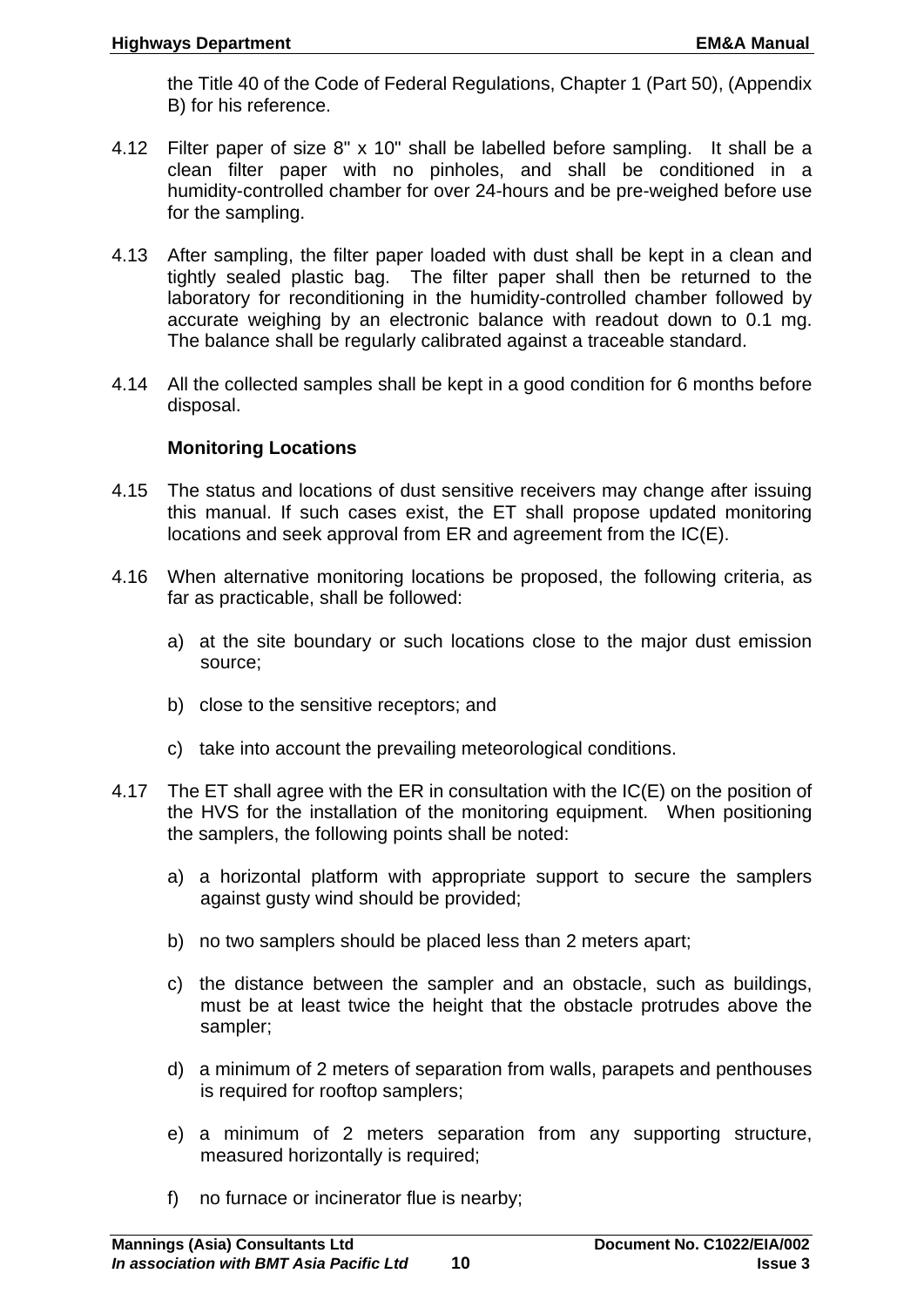- g) airflow around the sampler is unrestricted;
- h) the sampler is more than 20 meters from the dripline;
- i) any wire fence and gate, to protect the sampler, should not cause any obstruction during monitoring;
- j) permission must be obtained to set up the samplers and to obtain access to the monitoring stations; and
- k) a secured supply of electricity is needed to operate the samplers.

#### **Baseline Monitoring**

4.18 The ET leader shall carry out at the designated baseline monitoring locations shown in Table 4.1 for at least 14 consecutive days prior to the commissioning of the construction works to obtain daily 24-hour TSP samples. One-hour sampling should also be done at least 3 times per day while the highest dust impact is expected. The proposed locations of the baseline monitoring stations are shown in Figure 4.1.

#### **Table 4.1 Baseline Monitoring Location**

| <b>Monitoring Location</b> | <b>Description</b>                  |
|----------------------------|-------------------------------------|
| A6                         | Kam Tin Clinic                      |
| A53                        | Village house (No. 70 Lam Kam Road) |

- 4.19 During the baseline monitoring, there should not be any construction or dust generation activities in the vicinity of the monitoring stations. Before commencing baseline monitoring, the ET shall inform the IC(E) of the baseline monitoring programme such that the ER can conduct on-site audit to ensure accuracy of the baseline monitoring results.
- 4.20 In case the baseline monitoring cannot be carried out at the designated monitoring locations during the baseline monitoring period, the ET Leader shall carry out the monitoring at alternative locations that can effectively represent the baseline conditions at the impact monitoring locations. The alternative baseline monitoring locations shall be approved by the ER and agreed with the  $IC(E)$ .
- 4.21 In exceptional cases, when insufficient baseline monitoring data or questionable results are obtained, the ET shall liaise with the IC(E) and EPD to agree on an appropriate set of data to be used as a baseline reference and submit to ER for approval.
- 4.22 Ambient conditions may vary seasonally and shall be reviewed once every three months. When the ambient conditions have changed and a repeat of the baseline monitoring is required to be carried out for obtaining the updated baseline levels, the monitoring should be conducted at times when the Contractor's activities are not generating dust, at least in the proximity of the monitoring stations. Should change in ambient conditions be determined, the baseline levels and, in turn, the air quality criteria, should be revised. The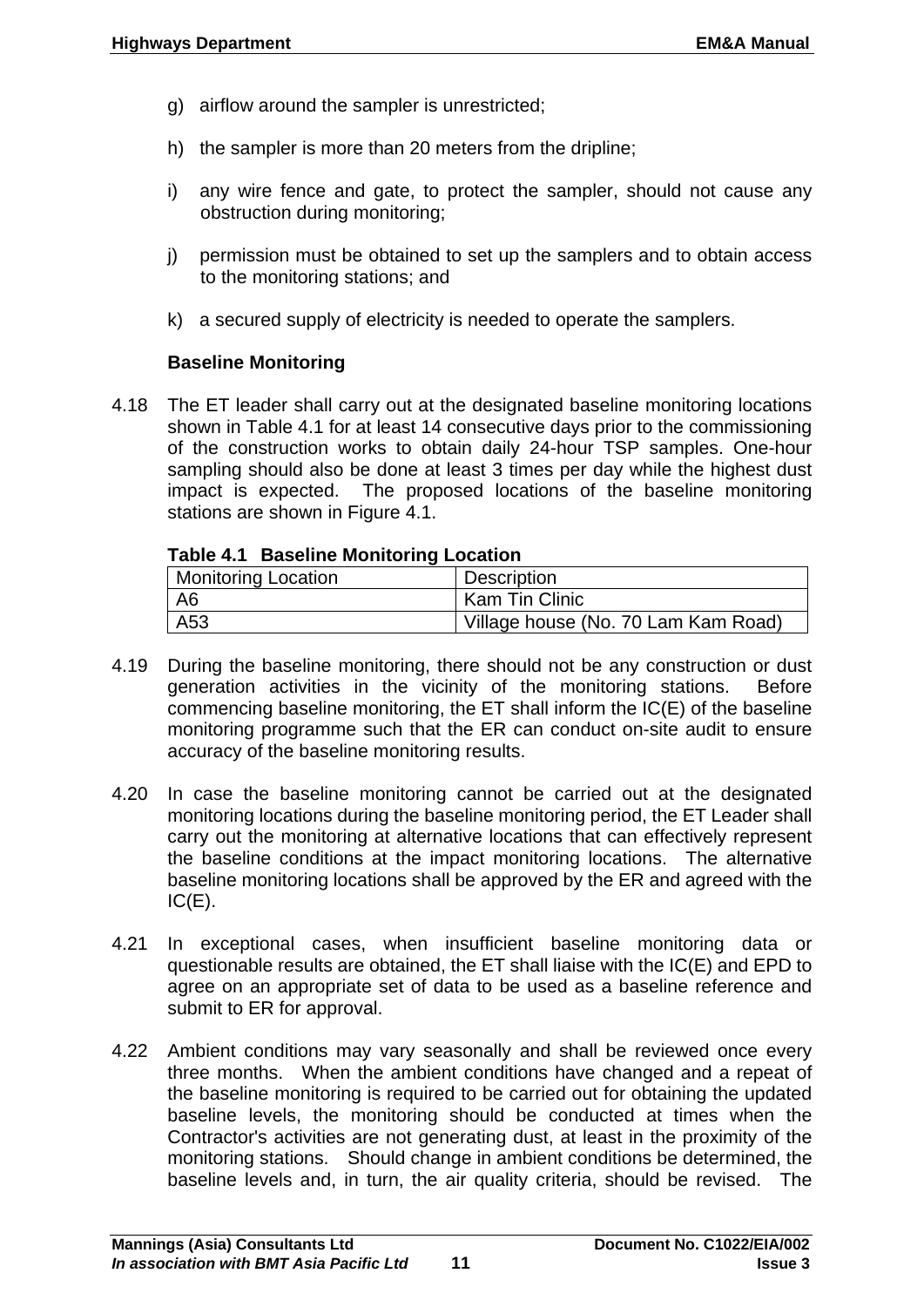revised baseline levels and air quality criteria should be agreed with the IC(E) and EPD.

# **Ad-hoc Monitoring During Construction Phase**

- 4.23 Regular impact monitoring is considered not necessary. However, the ET shall carry out ad-hoc impact monitoring as required by the ER or IC(E) when the construction activities are undertaking. Before commencing monitoring, the ET shall inform the IC(E) of the impact monitoring programme such that the IC(E) can conduct on-site audit to ensure accuracy of the impact monitoring results.
- 4.24 In case of non-compliance with the air quality criteria, more frequent monitoring as specified in the following Action Plan, shall be conducted within 24 hours after the result is obtained. This additional monitoring shall be continued until the excessive dust emission or the deterioration in air quality is rectified.

#### **Event and Action Plan**

4.25 The baseline monitoring results form the basis for determining the air quality criteria for the impact monitoring. The ET shall compare the impact monitoring results with air quality criteria set up for 1-hour TSP. Table 4.2 shows the air quality criteria, namely Action and Limit levels to be used. Should non-compliance of the air quality criteria occur, actions in accordance with the Action Plan in Appendix B should be carried out.

|  | Table 4.2 Action / Limit Levels for Air Quality |  |
|--|-------------------------------------------------|--|
|  |                                                 |  |

| <b>Parameters</b>                         | <b>Action</b>                                                          | Limit                      |
|-------------------------------------------|------------------------------------------------------------------------|----------------------------|
| <b>1-hour TSP</b>                         | For baseline level $\leq$ 384 $\mu$ g/m <sup>3</sup> , Action level =  | 500 $\mu$ g/m <sup>3</sup> |
| $\frac{1}{2}$ Level in mg m <sup>-3</sup> | (baseline level $*$ 1.3 + Limit level)/2;                              |                            |
|                                           | For baseline level > 384 $\mu$ g/m <sup>3</sup> , Action level = Limit |                            |
|                                           | level                                                                  |                            |

#### **Dust Mitigation Measures**

- 4.26 In order that nuisance to air sensitive receivers is minimized, it is important to minimize dust emissions from construction activities. It is the contractor's responsibility to design and implement appropriate dust control measures should be during construction stage in accordance with the requirements in the *Air Pollution Control (Construction Dust) Regulation*. These measures include:
	- Works area for site clearance shall be sprayed with water before, during and after the operation so as to maintain the entire surface wet;
	- All dusty materials shall be sprayed with water immediately prior to any loading, unloading or transfer operation so as to maintain the dusty materials wet;
	- Hoarding of not less than 2.4m above ground should be provide, as far as practicable, along the site boundary which is next to the public areas;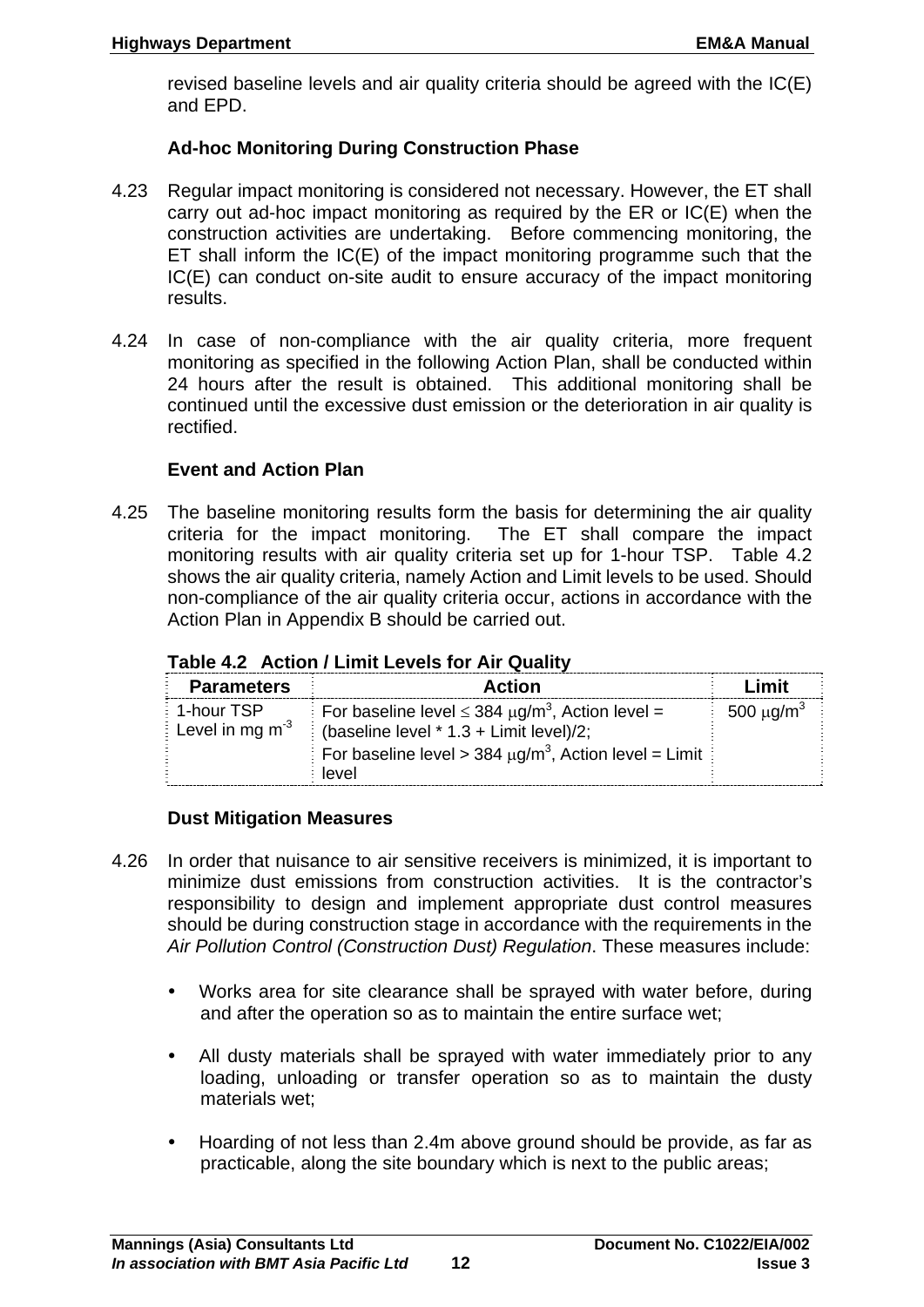- Restricting heights not higher than 1.5m above the ground from which materials are to be dropped, as far as practicable to minimise the fugitive dust arising from unloading/ loading;
- Any stockpile of dusty materials shall be covered entirely by impervious sheeting; and/or placed in an area sheltered on the top and 4 sides;
- Immediately before leaving a construction site, all vehicles shall be washed to remove any dusty materials from its body and wheels;
- Where a vehicle leaving a construction site is carrying a load of dusty materials, the load shall be covered entirely by clean impervious sheeting to ensure that the dusty materials do not leak from the vehicle.
- 4.27 If the above measures are not sufficient to restore the air quality to acceptable levels upon the advice of the ET Leader, the Contractor shall liaise with the ET Leader and the IC(E) on some other mitigation measures, propose to the Engineer's Representative and IC(E) for approval, and implement the mitigation measures.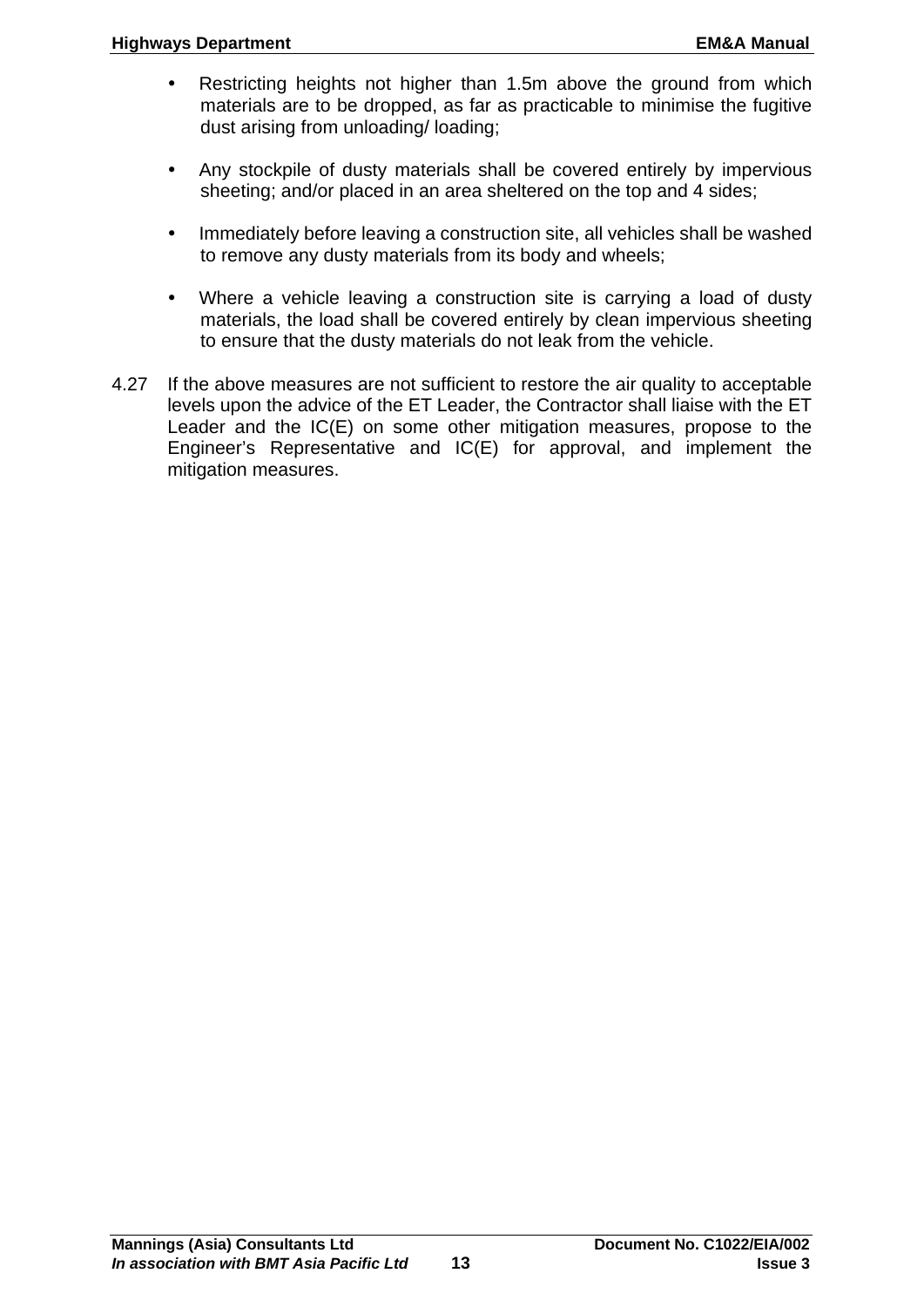#### <span id="page-17-0"></span>**5.0 NOISE**

#### **Introduction**

5.1 Based on the noise impact assessment in the EIA report, a construction EM&A is required. The noise parameters, monitoring equipment/locations/details, event and action plan and dust mitigation measures are described as follows.

#### **Noise Monitoring Parameters**

- 5.2 The construction noise levels shall be measured in terms of the A-weighted equivalent continuous sound pressure level  $(L_{eq})$ .  $L_{eq(30 \text{ min})}$  shall be used as the monitoring parameter for the time period between 0700-1900 hours on normal weekdays. For all other time periods,  $L_{eq(5 \text{ min})}$  shall be employed for comparison with the Noise Control Ordinance (NCO) criteria.
- 5.3 As supplementary information for data auditing statistical results such as  $L_{10}$ and  $L_{90}$  shall also be obtained for reference. A sample data record sheet is shown in Appendix C.

## **Monitoring Equipment**

- 5.4 As referred to in the *Technical Memorandum* (TM) issued under the *Noise Control Ordinance* (NCO), sound level meters in compliance with the *International Electrical Commission Publications 651: 1979 (Type 1) and 804: 1985 (Type 1)* specifications shall be used for carrying out the noise monitoring.
- 5.5 Immediately prior to and following noise measurement the accuracy of the sound level meter will be checked using an acoustic calibrator generating a known sound pressure level at a known frequency. Measurements may be accepted as valid only if the calibration level from before and after the noise measurement agrees to within 1.0 dB. The acoustic calibrator to be used shall meet IC(E) 942, 1988 Class 1 specifications. Annual calibration of all sound level meters and acoustic calibrators shall be conducted by a laboratory in Hong Kong or the manufacturer in compliance with national standards as recommended by the manufacturer of the sound level meter and acoustic calibrator.
- 5.6 Noise measurements should not be made in the presence of fog, rain, wind with a steady speed exceeding 5m/s or wind with gusts exceeding 10m/s. The wind speed shall be checked with a portable wind speed meter capable of measuring the wind speed in m/s.
- 5.7 ET is responsible for the availability of monitoring equipments. He shall ensure sufficient noise measuring equipments and associated instrumentations are available for carrying out noise monitoring works. All the equipments and associated instrumentations shall be clearly labelled, stored and maintained according to the manufacturer's instructions. The ET shall also liaise with the concerned parties for gaining access to the monitoring stations for the installation of the monitoring equipment and carrying out monitoring.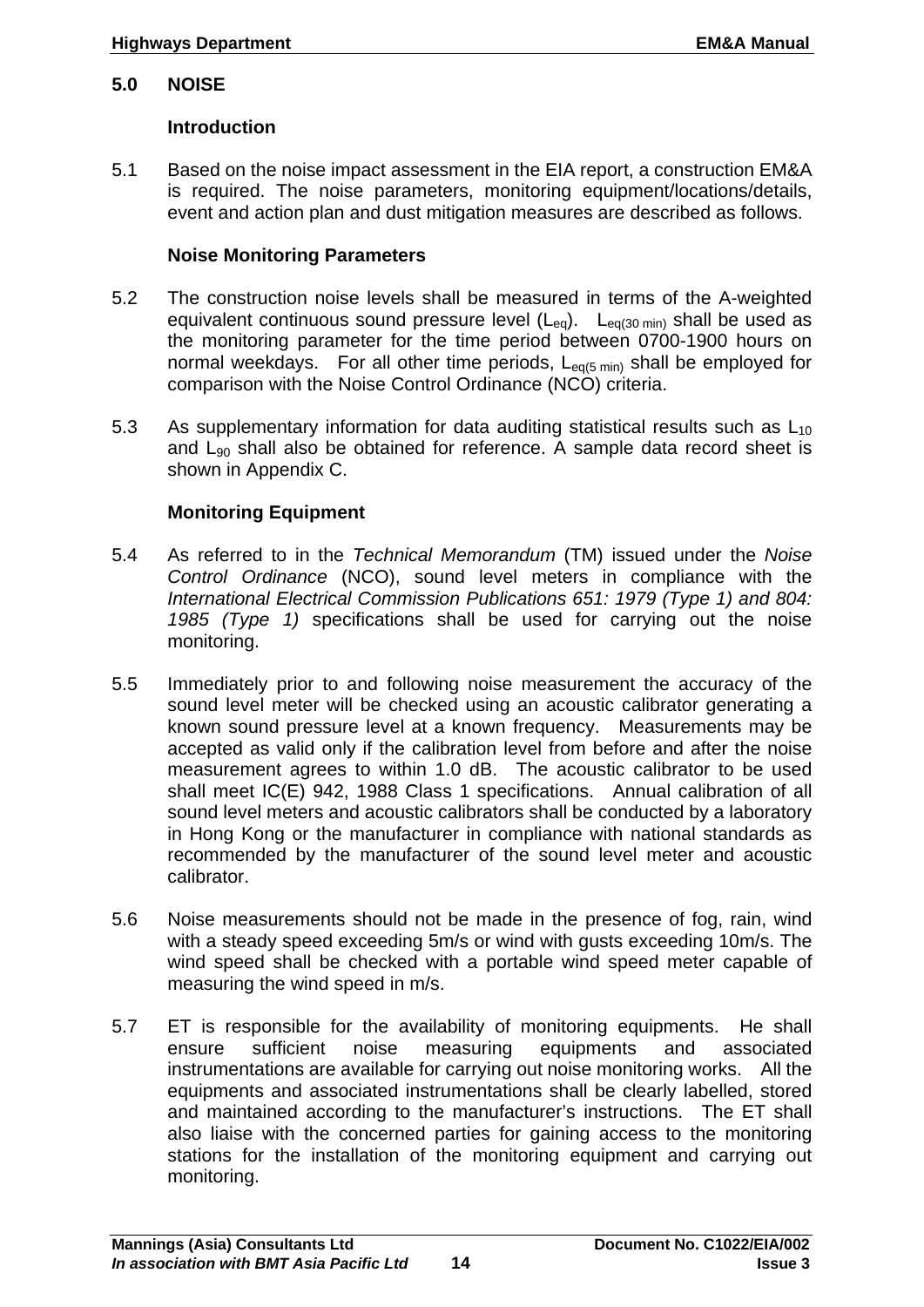#### **Monitoring Locations**

5.8 Three designated noise monitoring stations are selected for construction noise monitoring. Table 5.1 describes the construction noise monitoring locations, which are also depicted in Figure 5.1. The status and locations of noise sensitive receivers may change after this Manual is issued. If such cases exist, the ET shall propose updated monitoring locations and seek approval from ER and agreement from the IC(E) and EPD of the proposal.

|  | Table 5.1 Noise Monitoring Stations for Construction Noise |
|--|------------------------------------------------------------|
|--|------------------------------------------------------------|

| I.D.            | <b>Description</b>                      | <b>Uses</b> |
|-----------------|-----------------------------------------|-------------|
| N <sub>13</sub> | Village House near Season Villas        | Residential |
| N <sub>29</sub> | Village House, 46 Wang Toi Shan Lo Uk   | Residential |
|                 | Tsuen                                   |             |
| N39             | Village House near Pat Heung Old Temple | Residential |

<sup>5.9</sup> When alternative monitoring location(s) is/are proposed, the monitoring location(s) shall be chosen based on the following criteria:

- At location(s) close to the major site activities which is/are likely to have noise impacts;
- Close to the NSRs; and
- For monitoring locations located in the vicinity of the sensitive receivers, care shall be taken to cause minimal disturbance to occupants during monitoring.
- 5.10 The monitoring station shall normally be at a point 1 m from the exterior of the building facade of the sensitive receivers and be at a position 1.2 m above the ground.
- 5.11 If there is a problem with access to the normal monitoring position, an alternative position may be chosen, and a correction to the measurements shall be made. For reference, a correction of +3 dB(A) shall be made to the free field measurements. The ET shall agree with the IC(E) on the monitoring position and the corrections adopted. Once the position for the monitoring station is chosen, the baseline monitoring and the impact monitoring shall be carried out at the same position.

#### **Baseline Monitoring**

- 5.12 The ET shall carry out baseline monitoring prior to the commencement of the construction works. The baseline monitoring shall be carried out daily for a period of at least 14 consecutive days. A schedule on the baseline monitoring for construction noise prior to the commencement of the construction works shall be submitted to the IC(E) for approval before the monitoring starts.
- 5.13 Before commencing the baseline monitoring, the ET shall inform the IC(E) of the baseline monitoring programme such that the IC(E) can conduct on-site audit to ensure accuracy of the baseline monitoring results.
- 5.14 There shall not be any construction activities in the vicinity during the baseline monitoring. In exceptional cases, when insufficient baseline monitoring data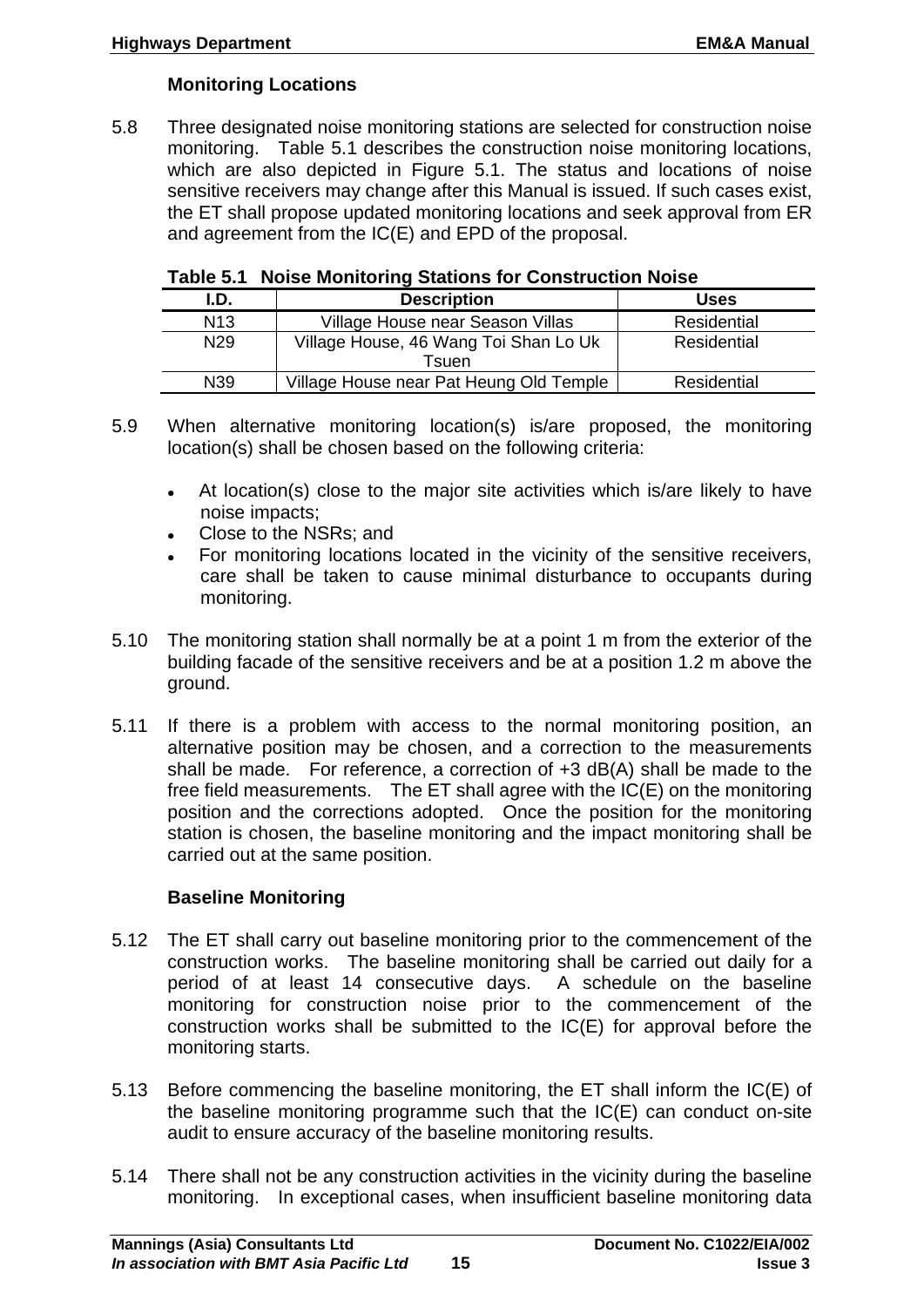or questionable results are obtained, the ET shall liaise with IC(E) to agree on an appropriate set of data to be used as a baseline reference and submit to the EPD for approval.

- 5.15 Noise monitoring shall be carried out at all the designated monitoring stations. The monitoring frequency shall depend on the scale of the construction activities. The following is an initial guide on the regular monitoring frequency for each station on a per week basis when noise generating activities are underway:
	- a) one set of measurements between 0700-1900 hours on normal weekdays;
	- b) one set of measurements between 1900-2300 hours;
- 5.16 For the measurements (b) above, one set of measurements shall at least include 3 consecutive  $L_{eq}$  (5 min) results.

#### **Impact Monitoring**

- 5.17 The ET shall conduct noise monitoring at the designated monitoring station on a weekly basis when noise-generating activities are underway. One set of measurements is to be taken between 0700-1900 hours on Mondays to Fridays, except public holidays.
- 5.18 General construction works conducted during restricted hours are controlled under the Construction Noise Permit (CNP) system, under the NCO. The Contractor shall apply for a CNP and abide by the permit requirements should works be necessary during restricted hours.
- 5.19 In case of non-compliance with the construction noise criteria, more frequent monitoring as specified in the Event / Action Plan (in Appendix B) shall be carried out. This additional monitoring shall be continued until the recorded noise levels are rectified or proved to be irrelevant to the construction activities.

#### **Event and Action Plan**

5.20 The Action and Limit levels for construction noise are defined in Table 5.2. Should non-compliance of the criteria occur, action in accordance with the Event/Action Plan in Appendix B, shall be carried out.

| <b>Time Period</b>               | <b>Action</b>         | Limit    |
|----------------------------------|-----------------------|----------|
|                                  | When one              |          |
| 0700-1900 hrs on normal weekdays | documented            | 75 dB(A) |
|                                  | complaint is received |          |

#### **Construction Noise Mitigation Measures**

5.21 The following mitigation measures are recommended:

*ADOPTION OF QUIET PME*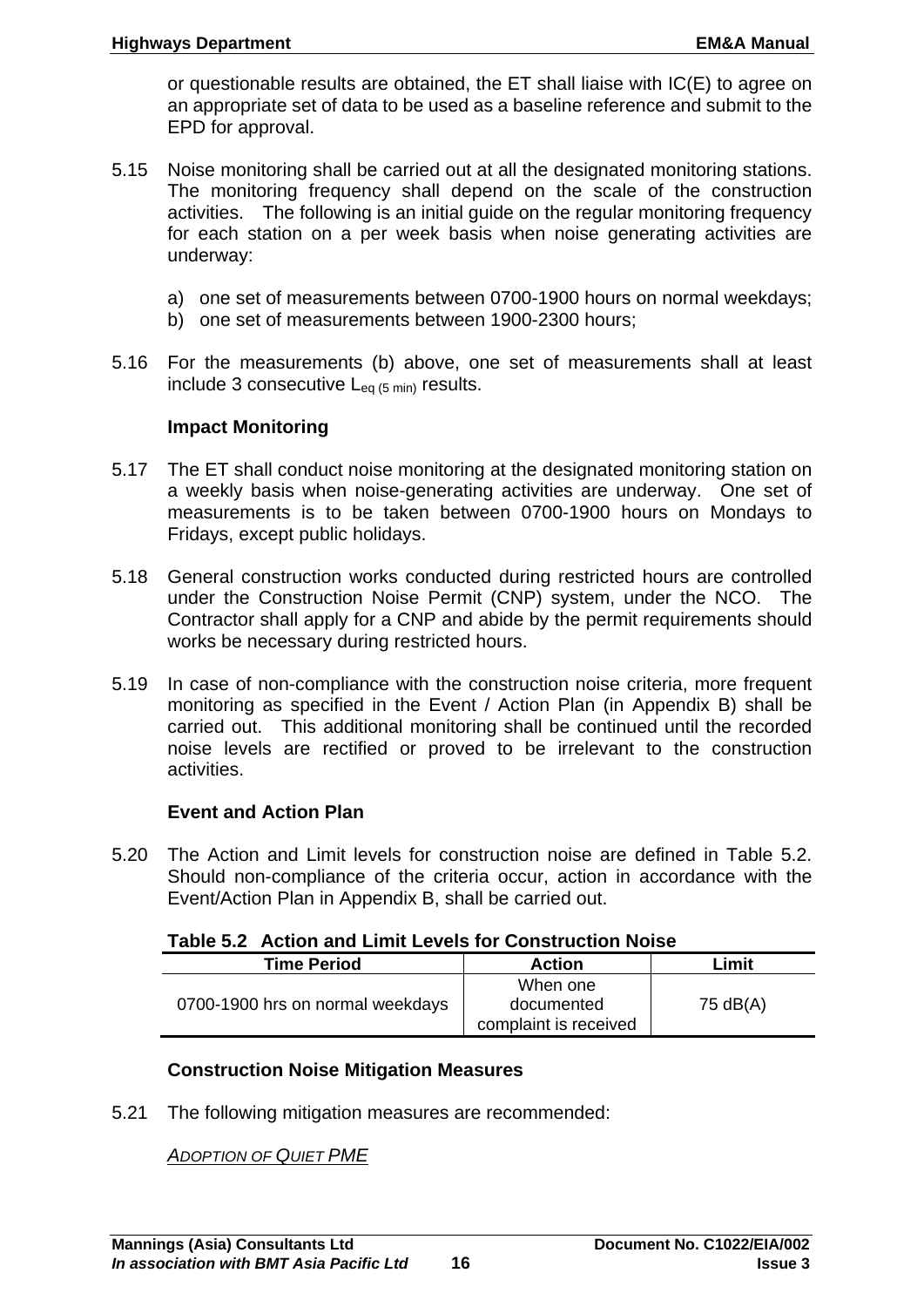5.22 The contractor should be requested, as far as possible, to use quiet PME, whose actual SWL is less than the value specified in "*Technical Memorandum on Noise from Construction Work other than Percussive Piling (GW-TM)*". This is one of the most effective measures and is increasingly practicable because of the availability of quiet equipment.

#### *ERECTION OF TEMPORARY NOISE BARRIERS*

5.23 Temporary noise barriers could be very effective in screening noise from particular items of plant. A noise barrier located close to the noise generating component of a PME in order to block the line of sight from the plants to the affected NSRs to produce at least 10 dB(A) screening for stationary plant and 5 dB(A) for mobile plant. The use of movable barriers with skid footing and a small cantilevered upper portion can be adopted. The height of the noise barriers shall be designed such that the active PME cannot be directly viewed from the affected NSRs and with a length to height ratio at least 5:1 and a superficial material surface density  $> 10$  kgm<sup>-2</sup>.

#### *ACOUSTIC SCREEN / ENCLOSURE*

- 5.24 Acoustic enclosures, which completely cover the noisy part of PME, can provide significant noise reduction. Enclosing the hand-held breaker in an acoustic enclosure with suitable ventilation can provide a noise reduction up to 20 dB(A). The enclosure shall be built with a material density of  $> 7$  kgm<sup>-2</sup> with sound absorption lining of at least 25 mm thick, 80 kg/m $3$  mineral wool to reduce the noise reverberation and noise being reflected out through openings and enclosed the hand-held breaker as much as possible.
- 5.25 For the soldier pile wall construction, an acoustic screen should be installed at the crawler rig, with minimum 50mm thick sound absorbing lining (e.g. 96 kgm-3 mineral wool) and 6mm thick steel backing, to block the line of sight from the plants to the affected NSRs. At least a 5 dB(A) noise reduction can be achieved.

#### *REDUCING THE NUMBER OF PLANT OPERATING CLOSE TO NSRS*

- 5.26 With the use of quiet plant and movable noise barriers, the predicted noise levels at some NSRs still exceeded the noise criteria. It is recommended to restrict the number of particularly noisy plant operating within certain parts of the site that are very close to the affected NSRs.
- 5.27 Good site practice and noise management can also significantly reduce the impact of construction site activities on nearby NSRs. The following mitigation measures should be followed during of construction:
	- PMEs should be kept to a minimum and the parallel use of them should be avoided;
	- Intermittent use of PME which can be shut down between work periods or throttled down to a minimum;
	- Any mobile PME should be sited as far from NSRs as possible;
	- PME known to emit noise strongly in one direction should be orientated to direct away from the nearby NSRs;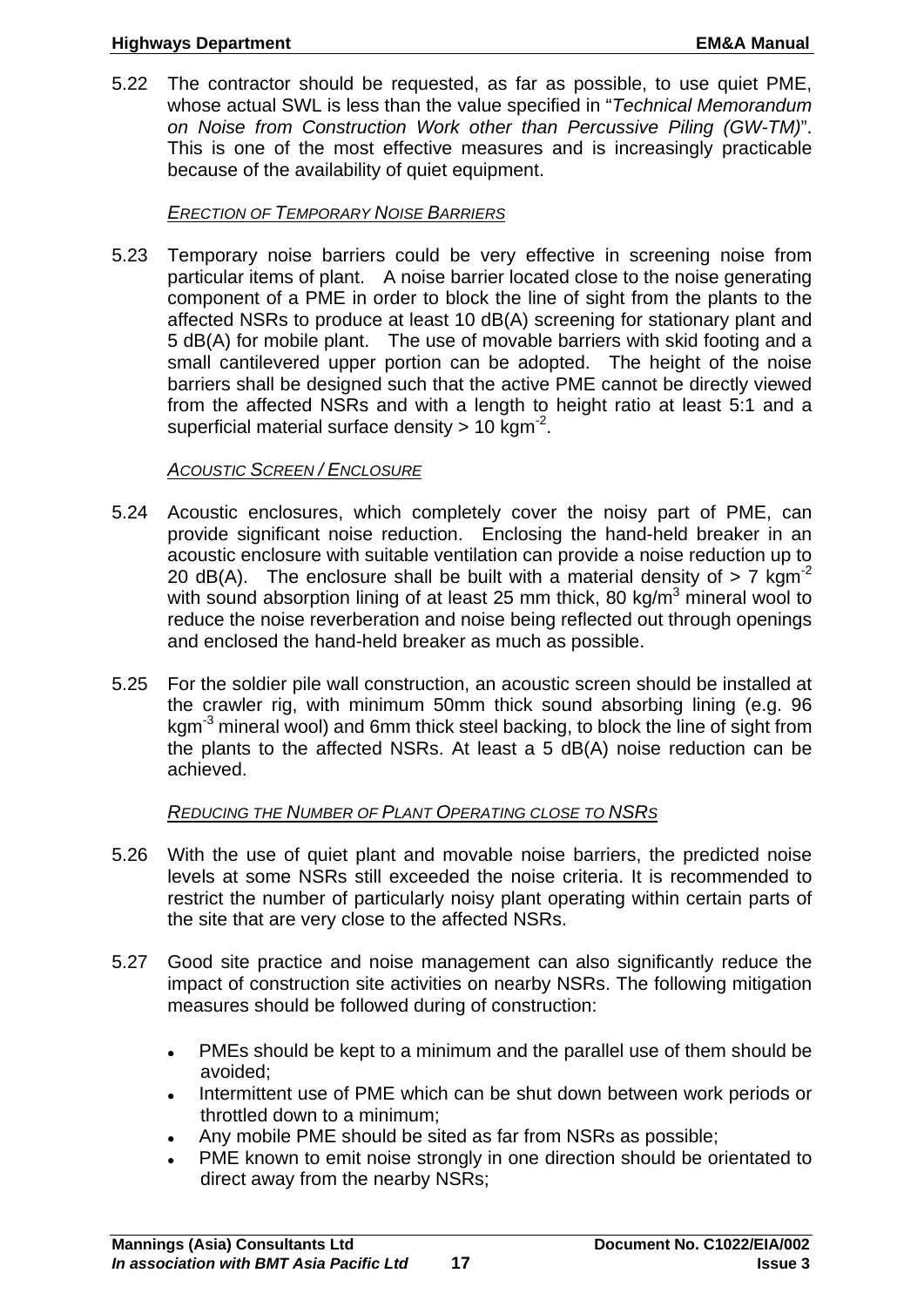- Only well-maintained plant should be operated on-site and PME should be serviced regularly during the construction programme;
- Material stockpiles and other structures (e.g. site hoarding) should be effectively utilised, wherever practicable, in screening noise from on-site construction activities;
- Regular maintenance of all plant and equipment;
- Locating noisy equipment and noisy activities as far from NSRs as is practical; and
- Turn off any unused equipment.
- 5.28 If the noise levels exceed the limit level after adopting the above measures upon ET Leader's advices, the Contractor shall liaise with the ET Leader on some other mitigation measures, propose them to ER and IC(E) for approval and carry out the mitigation measures after approval.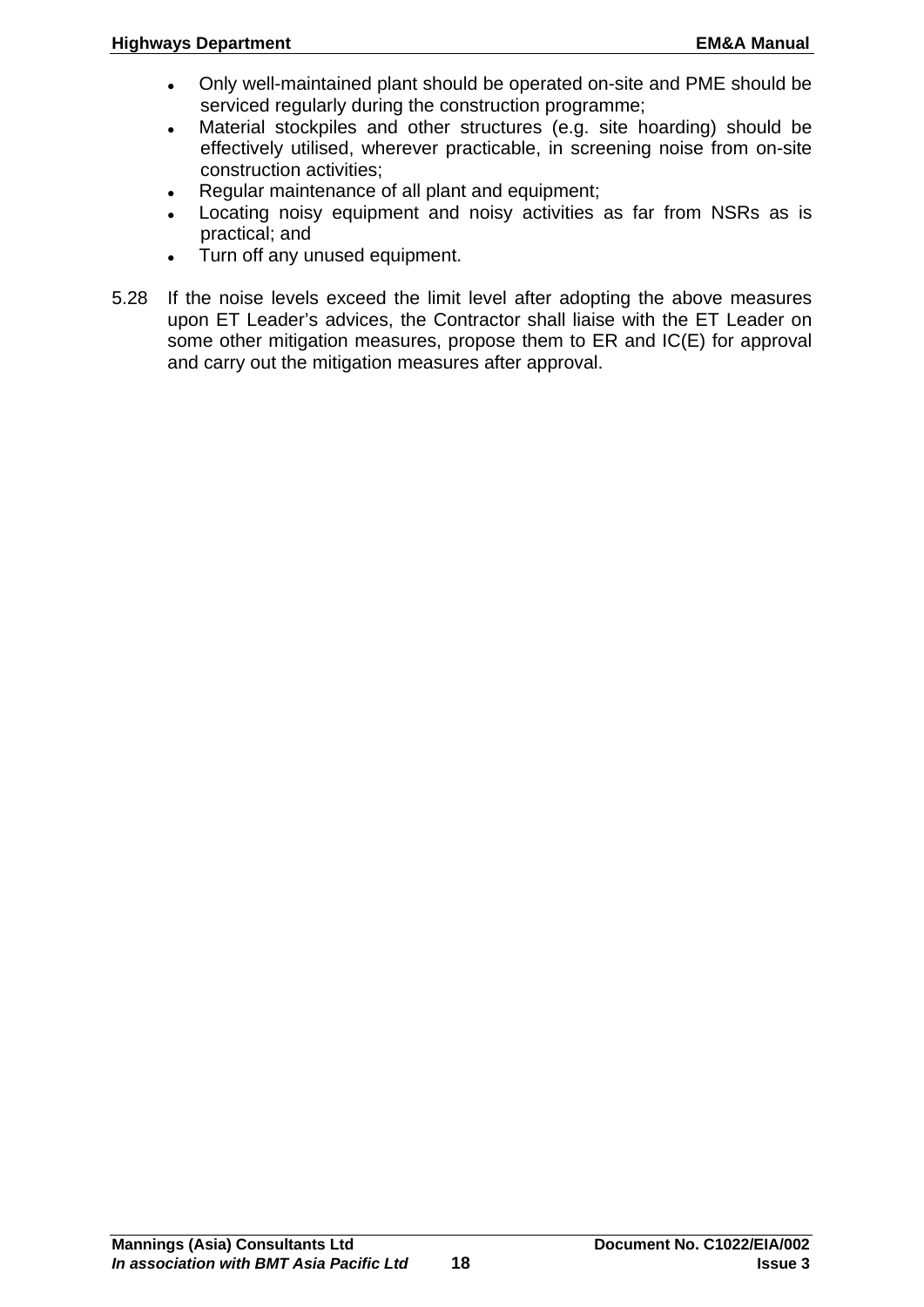#### <span id="page-22-0"></span>**6.0 WATER QUALITY**

#### **Introduction**

6.1 The water quality impact assessment in the EIA report recommended that regular site inspections are required, in order to ensure all mitigation measures proposed during the construction phase are implemented properly.

#### **Site Inspection**

6.2 The site inspection shall be conducted in weekly basis. The ET is responsible for formulating an environmental site inspection, deficiency and action reporting system, and for carrying out site inspections under the EM&A programme.

## **Water Quality Mitigation Measures**

- 6.3 Construction site runoff and drainage should be prevented or minimized in accordance with the guidelines stipulated in the "*EPD's Practice Note for Professional Persons, Construction Site Drainage (ProPECC PN 1/94)*". In order to check that the water quality mitigation measures have been implemented by the Contractor as good site practices, the ET shall include the following items as part of their site inspections and audit:
	- Wastewater from temporary site facilities should be controlled to prevent direct discharge to surface waters;
	- Sewage effluent and discharges from on-site kitchen facilities shall be directed to Government sewer in accordance with the requirements of the *Water Pollution Control Ordinance* (WPCO) or collected for disposal offsite. The use of soakaways shall be avoided;
	- Storm drainage shall be directed to storm drains via adequately designed sand/silt removal facilities such as sand traps, silt traps and sediment basins. Channels, earth bunds or sand bag barriers should be provided on site to properly direct stormwater to such silt removal facilities. Catchpits and perimeter channels should be constructed in advance of site formation works and earthworks;
	- Silt removal facilities, channels and manholes shall be maintained and any deposited silt and grit shall be removed regularly, including specifically at the onset of and after each rainstorm;
	- Rainwater pumped out from trenches or foundation excavations should be discharged into storm drains via silt removal facilities;
	- Measures should be taken to prevent the washout of construction materials, soil, silt or debris into any drainage system;
	- Discharges of surface run-off into foul sewers must always be prevented in order not to unduly overload the foul sewerage system;
	- Vehicles and plant should be cleaned before they leave the construction site to ensure that no earth, mud or debris is deposited by them on roads. A wheel washing bay should be provided at every site exit;
	- Wheel-wash overflow shall be directed to silt removal facilities before being discharged to the storm drain;
	- Open stockpiles should be covered with a tarpaulin to avoid erosion which may wash fines into stormwater;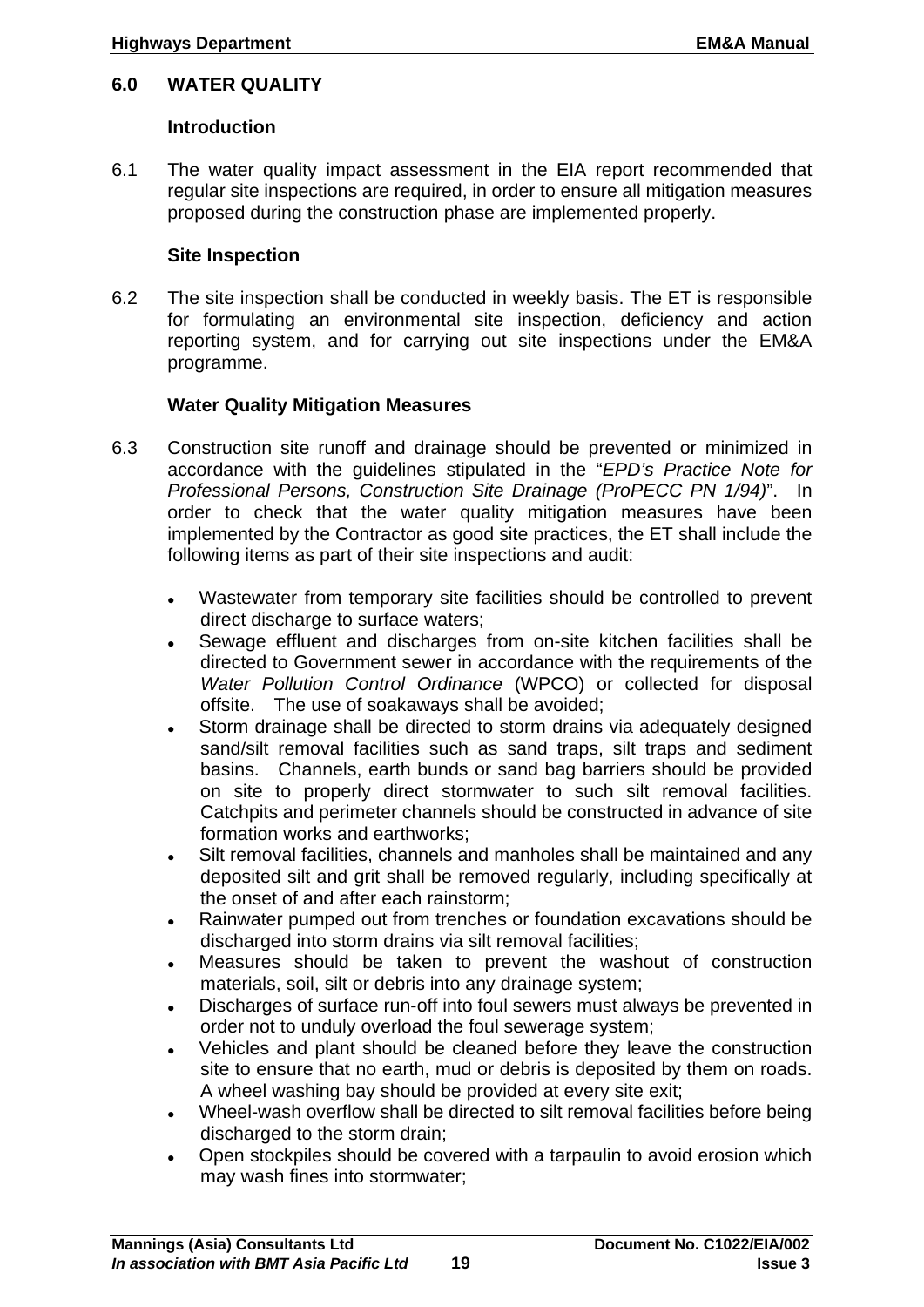- Regular inspections of stilling basins and/or silt traps to ensure that sediment is not conveyed into the existing drainage system;
- During the wet season, any exposed top soils should be covered with a tarpaulin as soon as possible;
- Proper site management and good housekeeping practices would also be required to ensure that construction wastes would not enter the nearby open drainage channels;
- Sewage effluent arising from the construction workforce would also require appropriate treatment through provision of portable toilets;
- On-site debris and refuse generated should be collected, handled and disposed properly;
- The contractor shall prepare an oil / chemical cleanup plan and ensure that leakages or spillages are contained and cleaned up immediately;
- Any fuels should be stored in bunded areas such that spillage can be easily collected. Waste oil should be collected and stored for recycling or disposal, in accordance with the *Waste Disposal Ordinance* (WDO).
- 6.4 The Contractor shall also observe and comply with the relevant statutory requirements and guidelines and their updated versions.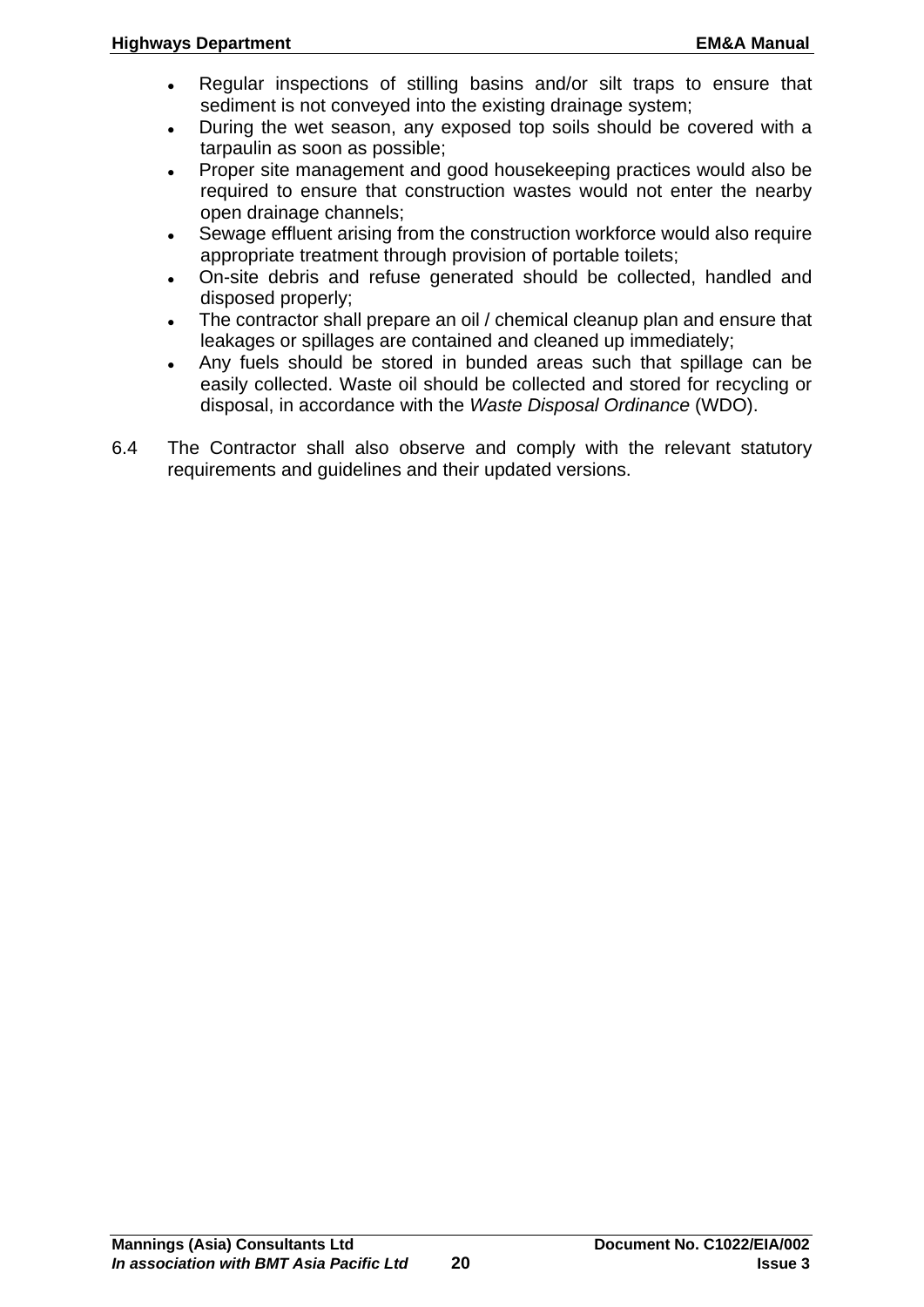## <span id="page-24-0"></span>**7.0 WASTE MANAGEMENT**

#### **Introduction**

- 7.1 Based on the EIA study, it has been identified that minimal volumes of construction wastes (including inert and non-inert wastes), chemical waste and general refuse will be generated from the construction activities.
- 7.2 Through proper on-site handling and storage (covered containers), reuse (of inert construction wastes) and off-site disposal (via approved waste collectors to approved waste facilities and/or disposal grounds) the generation, handling and disposal of these wastes will not give rise to any adverse environmental impacts during the construction phase. However, given the potential for environmental impacts to arise from improper waste management (e.g. visual impact, nuisance, etc.), it is recommended that waste control and mitigation measures be implemented as part of general good site practices.
- 7.3 The EIA study has identified nine car repairing workshops (i.e. Site 1 to 9 as shown in Figure 7.1) and five petrol filling stations (i.e., PFS 1 to PFS 5 as shown in Figure 7.1) were found along the Project boundary having a potential of land contamination and recommended for further investigation prior to the works at these locations. Prior to the commencement of site clearance / excavation works at these locations, a sampling and analysis programme shall be prepared and implemented.

#### **Environmental Audit**

- 7.4 The ET Leader is responsible for formulating an environmental site inspection, deficiency and action reporting system, and for carrying out site inspections under the EM&A programme.
- 7.5 In order to check that the waste control and mitigation measures have been implemented by the Contractor as good site practices, the ET shall include the following items as part of their site inspections and audit:
	- The reuse/recycling of all materials on site shall be investigated prior to treatment/disposal off site;
	- Good site practices shall be adopted from the commencement of works to avoid the generation of waste, reduce cross contamination of waste and to promote waste minimisation practices;
	- All waste materials shall be sorted on site into inert and non-inert construction wastes, and where the materials will be recycled or reused these shall be further segregated. The Contractor shall be responsible for identifying which materials can be recycled/reused, whether on site or off site. In the event of the latter, the Contractor shall make arrangements for the collection of the recyclable materials. Any remaining non-inert waste shall be collected and disposed of to the refuse transfer station whilst any inert construction wastes shall be re-used on site as far as possible. Alternatively, if no use of the inert material can be found on site, the material should be delivered to a public filling area or a public fill bank after obtaining the appropriate licence;
	- With reference to ETWBTC (W) No.31/2004, Trip-ticket System for Disposal of Construction and Demolition Material, a trip ticket system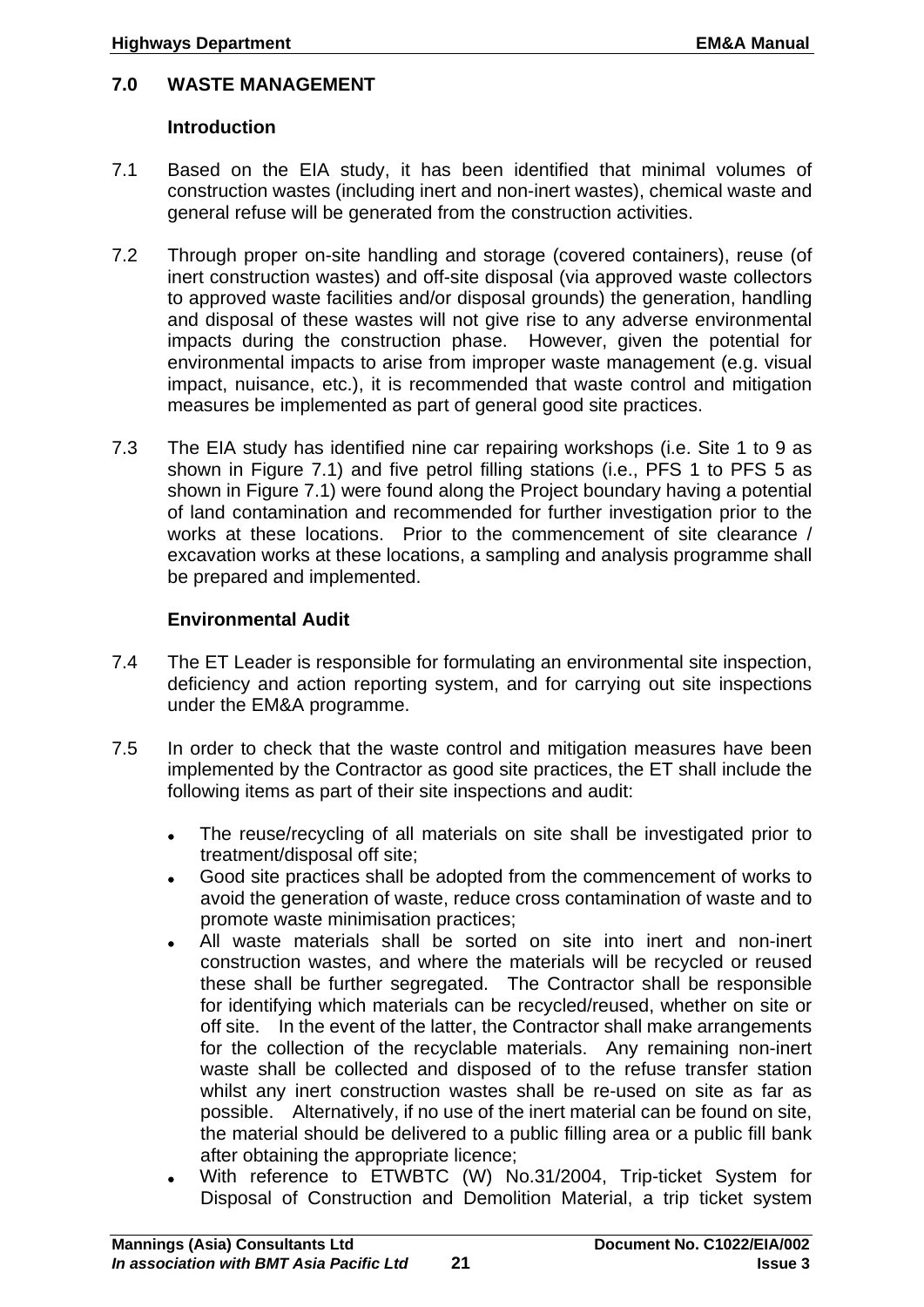should be established at the outset of the construction of the proposed road to monitor the disposal of C&D and solid wastes from the site to public filling facilities and landfills;

- Under the Waste Disposal (Chemical Waste) (General) Regulation, the Contractor shall register with EPD as a Chemical Waste Producer if there is any use of chemicals on site including lubricants, paints, diesel fuel, etc. Only licensed chemical waste collectors shall be employed to collect any chemical waste generated at site. The handling, storage, transportation and disposal of chemical wastes shall be conducted in accordance with the Code of Practice on the Packaging, Labelling and Storage of Chemical Wastes and A Guide to the Chemical Waste Control Scheme both published by EPD;
- Stockpiling is not envisaged, however if it becomes unavoidable, stockpiling in any vegetated areas shall be avoided (as far as possible) and shall be covered with tarpaulin and/or watered to prevent windblown dust and/or surface runoff;
- A sufficient number of covered bins shall be provided on site for the containment of general refuse to prevent visual impacts and nuisance to sensitive receivers. These bins shall be cleared daily and the collected waste disposed of to the refuse transfer station. Further to the issue of ETWBTC (Works) No. 6/2002A, Enhanced Specification for Site Cleanliness and Tidiness, the Contractor is required to maintain a clean and hygienic site by performing daily cleaning and weekly tidying throughout the project works;
- All chemical toilets shall be regularly cleaned and the nightsoil collected and transported by a licensed contractor to a Government Sewage Treatment Works facility for disposal;
- Tool-box talks should be provided to workers about the concepts of site cleanliness and appropriate waste management procedures, including waste reduction, reuse and recycling; and
- The contractor shall propose a recording system for the amount of wastes generated, recycled and disposed of (including the disposal sites), and the ET Leader shall include a summary of such information in each monthly EM&A Report.
- 7.6 The Contractor shall also observe and comply with the relevant statutory requirements and guidelines and their updated versions.

#### **Land Contamination Assessment**

- 7.7 Once area of car repairing workshops of Site 1, Site 3 and Site 4 encroached upon the project boundary have been vacated or access has been granted, site investigation shall be arranged. The land contamination assessment will include sampling and analysis of soil to confirm the presence and level of contamination (if any), and the quantity of the contaminated soil. The handling and disposal requirements of the excavated materials will be determined based on the land contamination assessment findings with disposal at landfill considered as the last resort. Investigation shall also be carried out at the works area within Project boundary.
- 7.8 The project Contractor shall engage an experienced land contamination specialist, upon approval by the ER, to prepare the Contamination Assessment Plan(s) (CAP) for EPD's approval prior to the investigation.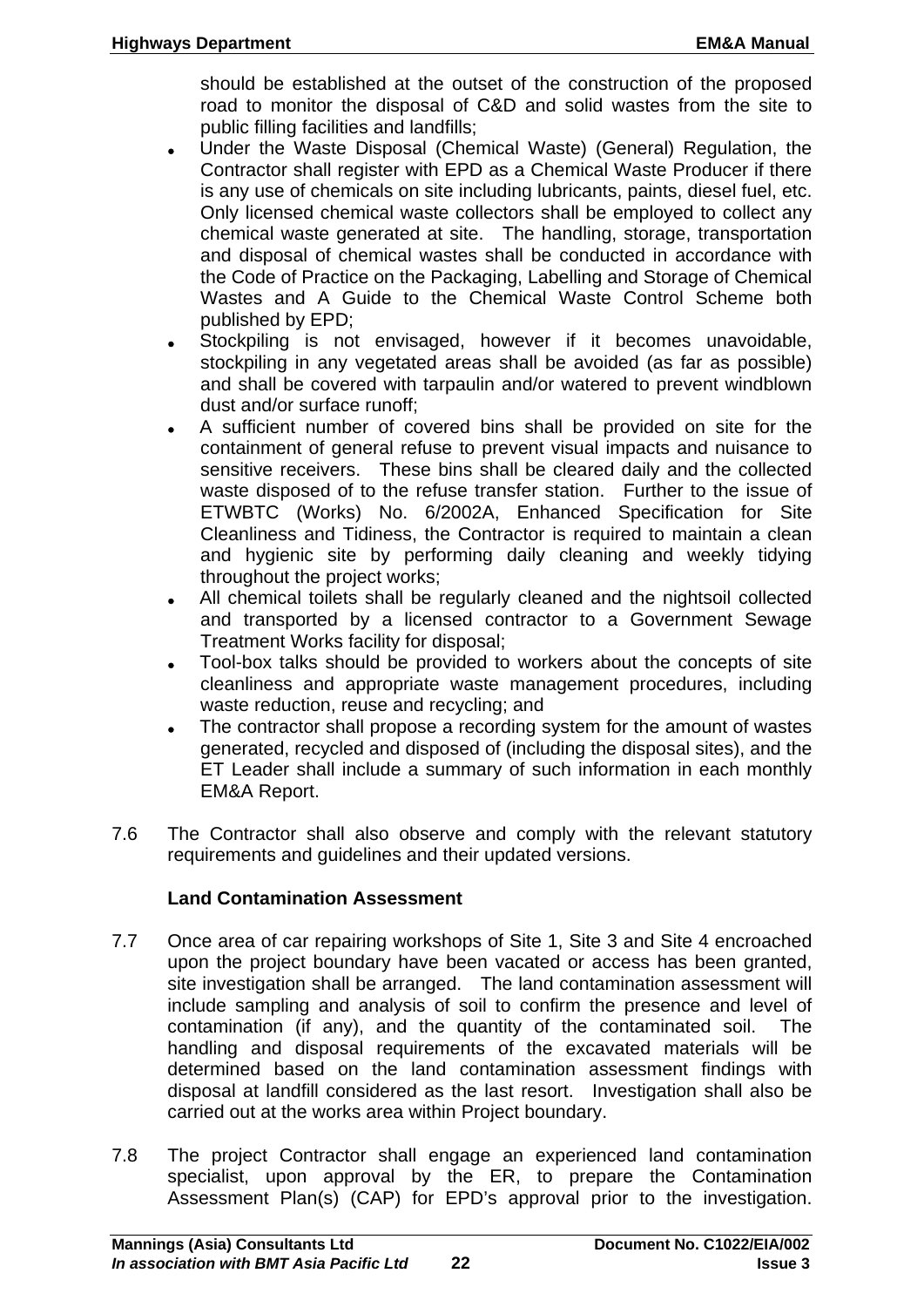Upon approval of the CAP, the Contractor(s) shall carry out site investigation and sampling works in accordance with the sampling proposal detailed in the approved CAP. The results of the sampling works will be reported in a Contamination Assessment Report(s) (CAR) and submitted to EPD for approval. Should contamination be identified during the investigation, a Remediation Action Plan(s) (RAP) shall also be prepared and submitted to EPD for approval. Remediation measures as recommended in the CAR/RAP shall be fully implemented by the Contractor prior to commencement of works.

#### **Mitigation Measures**

- 7.9 As a general measures, when handling identified contaminated materials, the following control measures should be implemented by the Contractor and the implementation status of the following measures should be monitored through the site audit programme by the ET:
	- Exposure to any contaminated materials can be minimised by the wearing of appropriate clothing and personal protective equipment;
	- Adequate training and instructions of the potential hazards associated with the contaminated materials shall be provided to site staff and workers;
	- Measures shall be implemented to prevent non-workers from approaching the identified potential contamination areas in order to avoid exposure to contaminants;
	- Where appropriate, the use of bulk handling equipment should be maximised to reduce the potential contacts between excavated contaminated materials and associated workers;
	- All temporary stockpiles of the materials shall be completely covered with waterproof material to avoid leaching of contaminants, especially during rainy season; and
	- Surface water shall be diverted around any contaminated areas or stockpiles to minimise potential runoff into excavations.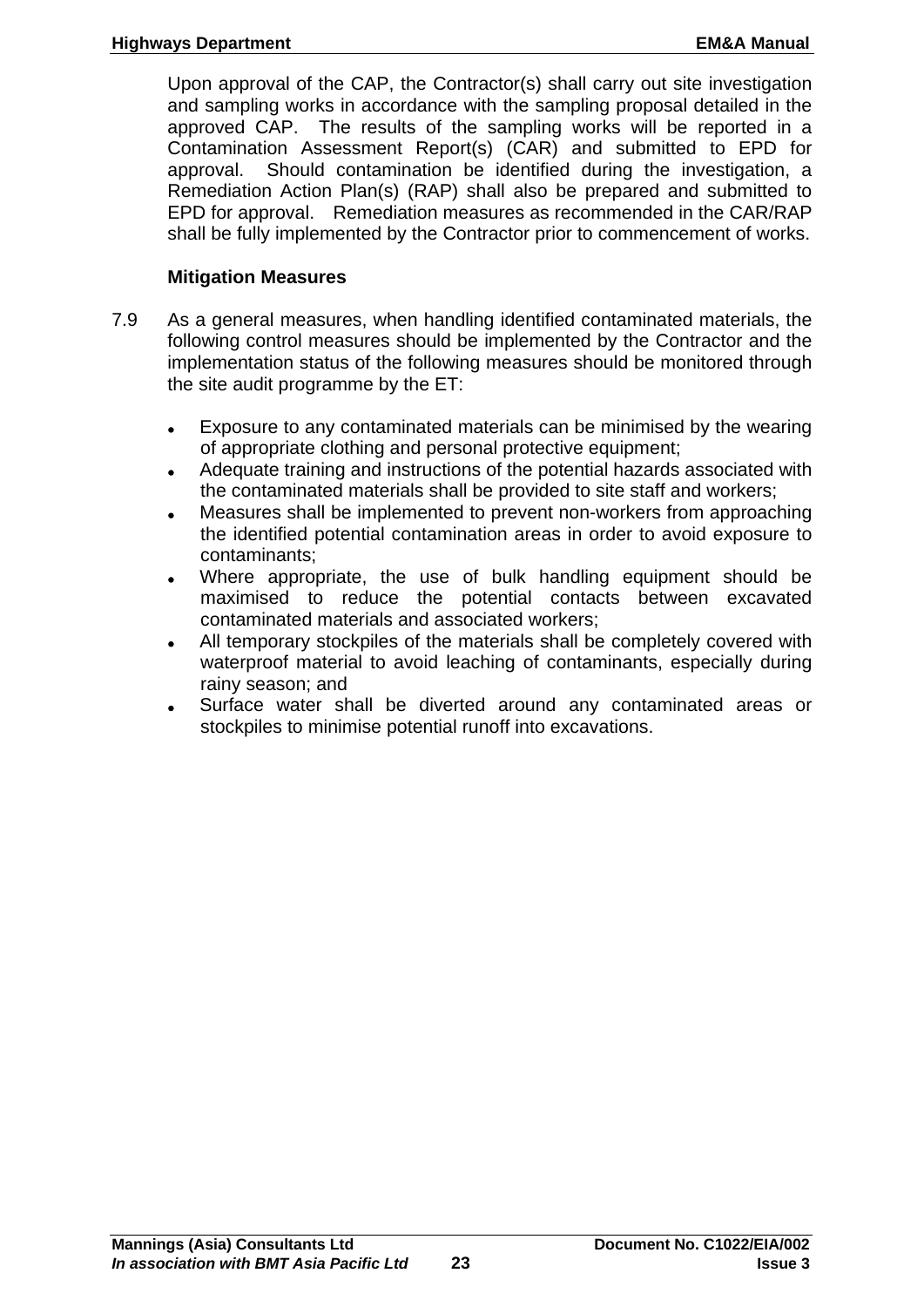#### <span id="page-27-0"></span>**8.0 ECOLOGY**

#### **Introduction**

8.1 Since the impact from habitat loss due to the Project is predicted to be low, and there is no significant and adverse impact from disturbance to wildlife and indirect / induced impacts resulted from the proposed works during construction and operation, ecological monitoring is considered not necessary. However, regular site inspection is recommended to ensure adequate mitigation measures / best practice guidelines are implemented throughout construction of the Project.

#### **Mitigation Measures / Construction Management**

- 8.2 The best practice guidelines for control of construction site run-off and for managing construction waste as given in Section 5 and Section 6 respectively shall be implemented as far as practicable, in order to avoid any indirect / induced construction impacts upon wildlife.
- 8.3 The following precautionary measures as referred in ETWB TC No. 5/2005 to avoid any possible impacts on natural stream courses and/ or nearby vegetation during construction phase shall be implemented:
	- Temporary storage of construction materials shall be properly covered and located away from any stream courses.
	- Construction debris and spoil shall be covered properly and disposed of as soon as possible to avoid being washed into nearby stream courses.
	- Temporary access to the site shall be carefully planned and located to avoid disturbance impacts upon surface waters.
	- Consideration shall be given to conducting the proposed works during the dry season when stream flow is low.
- 8.4 No plant species of conservation concern including *Aquilaria sinensis* shall be removed due to the Project. Identification labels shall be attached to the two tree specimens of *Aquilaria sinensis* to notify the site workers that the two tree individuals or any tree specimens of *A. sinensis* shall not be removed or damaged during construction works. Protection measures shall be implemented to avoid any possible construction impacts upon the fruit bat roost on the Chinese Fan-palm *Livistona chinensis* on Lam Kam Road. These measures shall include but not limited to the following:
	- Establishment of a Tree Protection Zone in accordance with Environment, Transport and Works Bureau Technical Circular (Works) No. 29/2004, clause 17. No construction activities or construction storage shall be intruded into the designated Tree Protection Zone.
	- Provision of a tree identification label to notify the site workers to protect the tree from construction damage throughout the construction period.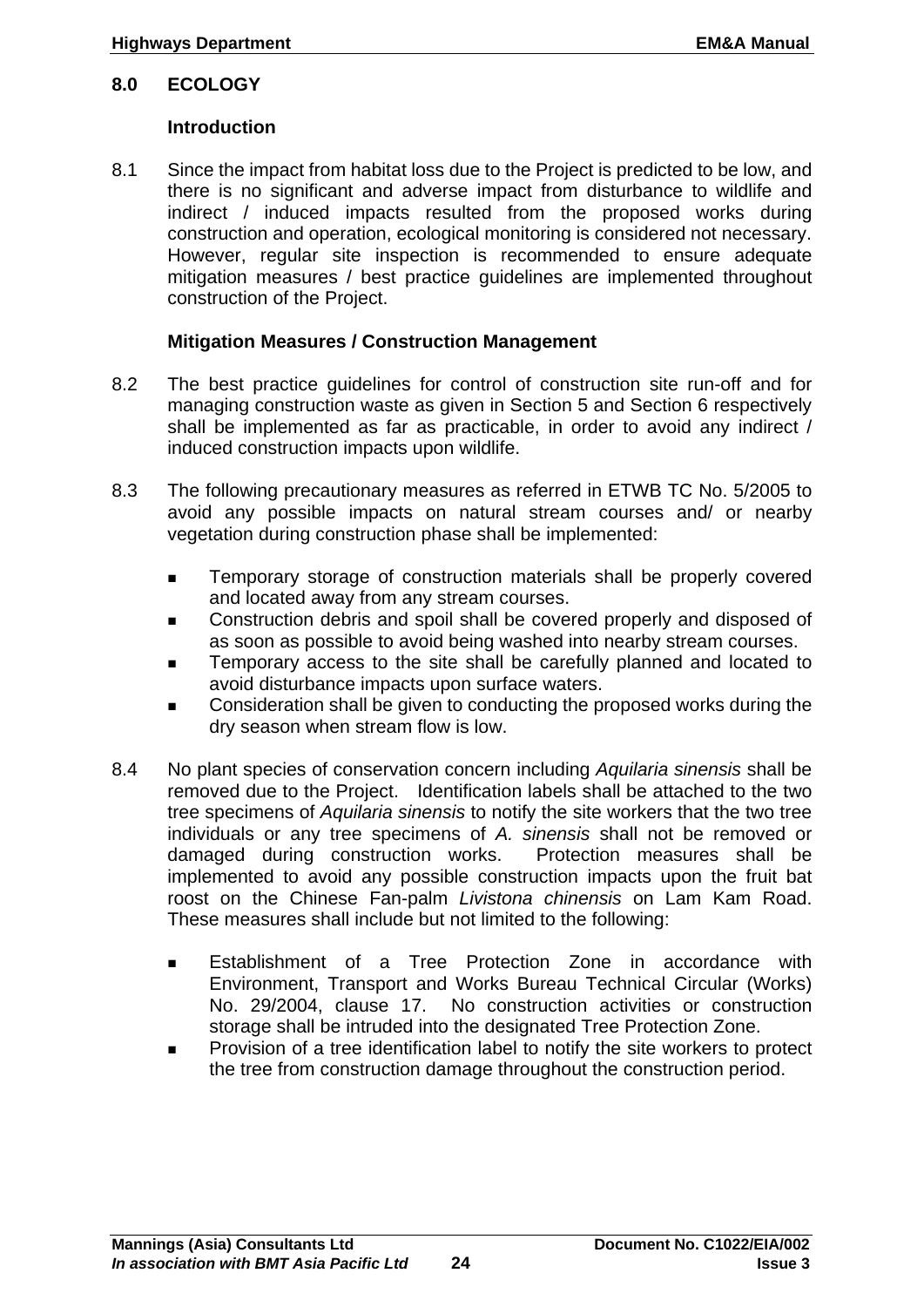#### <span id="page-28-0"></span>**9.0 CULTURAL HERITAGE**

#### **Introduction**

9.1 The presence of archaeological material has been classified as low in the project study area, even though sections of the Study Area fall within the boundary of the Pat Heung Sheung Tsuen Archaeological Site (A Site of Cultural Heritage) and no further archaeological investigation has been recommended. However, the following precautionary measures must be abided by during the construction phase.

#### **Mitigation Measures**

9.2 If any antiquity or supposed antiquity is discovered during the course of the excavation works undertaken by the contractor, the project proponent shall report the discovery to the AMO immediately and shall take all necessary archaeological mitigation measures to preserve it'.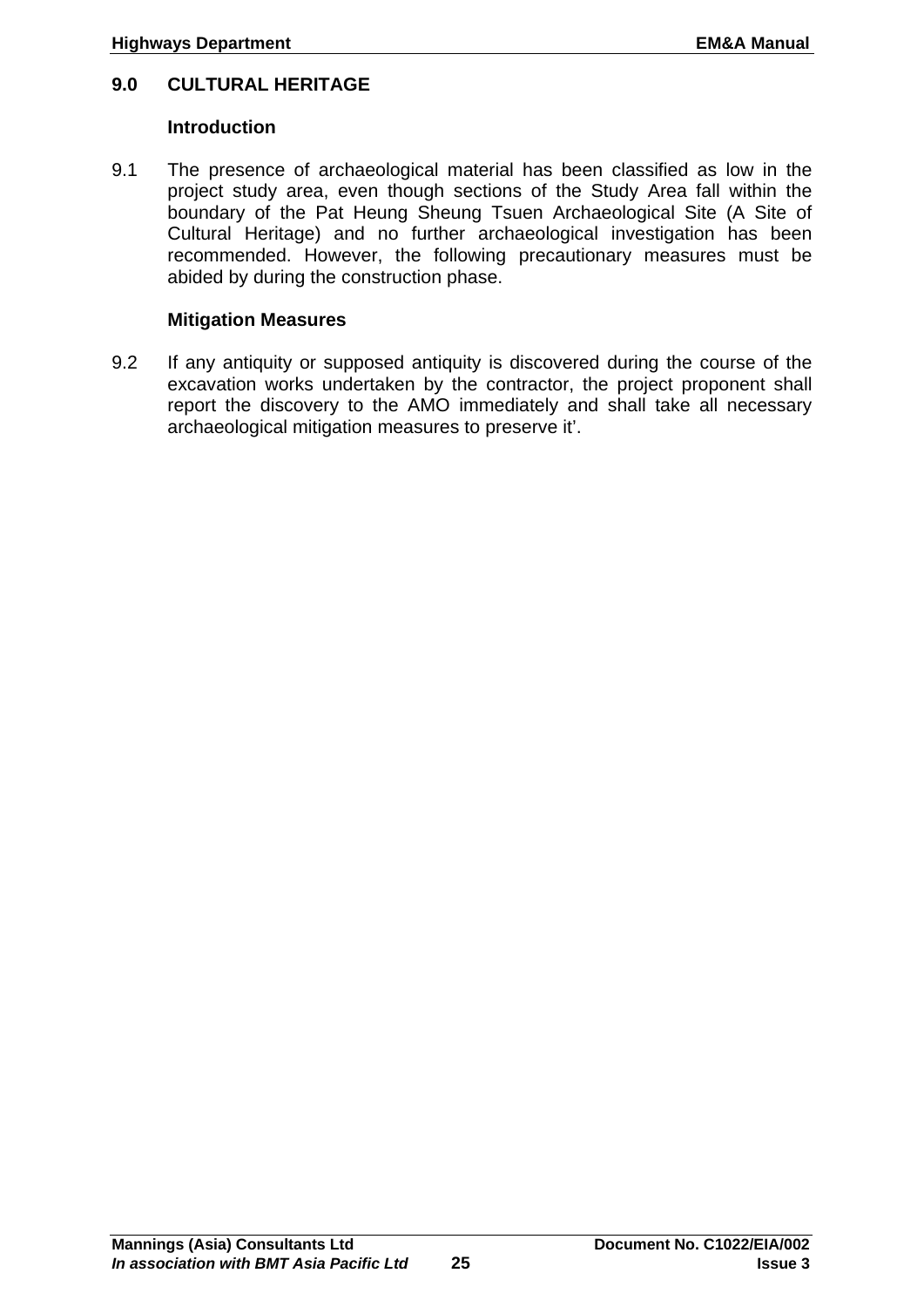#### <span id="page-29-0"></span>**10.0 LANDSCAPE AND VISUAL**

#### **Introduction**

10.1 The EIA has recommended the EM&A for landscape and visual resources is undertaken during the design, construction and operational phases of the project. The design, implementation and maintenance of landscape mitigation measures is a key aspect of this and should be checked to ensure that they are fully realised and that potential conflicts between the proposed landscape measures and any other project works and operational requirements are resolved at the earliest possible date and without compromise to the intention of the mitigation measures. In addition, implementation of the mitigation measures recommended by the EIA will be monitored through the site audit programme.

#### **Mitigation Measures**

10.2 The Landscape and Visual Assessment of the EIA recommended a series of mitigation measures for both the construction and operation phases to ameliorate the landscape and visual impacts of the Project. These measures include the following as shown in Table 8-1 and Table 8-2, which are also summarised in the environmental mitigation implementation schedules provided in Chapter 10 of the EIA report:

| Table 10-1 | <b>Proposed Construction Stage Mitigation Measures</b> |
|------------|--------------------------------------------------------|
|------------|--------------------------------------------------------|

| Mitigation<br>Code | <b>Mitigation Measure</b>                                                                                                                                                                                                                                                                                                                                                                                                                                                                                                                                                                                                                                  |
|--------------------|------------------------------------------------------------------------------------------------------------------------------------------------------------------------------------------------------------------------------------------------------------------------------------------------------------------------------------------------------------------------------------------------------------------------------------------------------------------------------------------------------------------------------------------------------------------------------------------------------------------------------------------------------------|
| CP <sub>1</sub>    | Preservation of Existing Vegetation - The proposed works should<br>avoid disturbance to the existing trees as far as practicable within the<br>works areas. Based on the preliminary tree survey some 1286 trees can<br>be preserved in-situ including 107 numbers of the large Melaleuca<br>quinquenervia and approximately 224 numbers of the large trees with a<br>trunk diameter of over 500mm.                                                                                                                                                                                                                                                        |
|                    | It is recommended that a full tree survey and tree removal application be<br>undertaken and submitted for approval by the relevant government<br>departments in accordance with ETWB TCW No. 03/2006, 'Tree<br>Preservation' during project detailed design. The application will include<br>details of the compensatory planting proposals and specifications for the<br>protection of existing trees.                                                                                                                                                                                                                                                    |
|                    | Trees not in conflict with the proposals will be protected by fencing as<br>appropriate to prevent canopy and root zone damage from excavation<br>works, vehicles and material storage.                                                                                                                                                                                                                                                                                                                                                                                                                                                                    |
| CP <sub>2</sub>    | Preservation of Existing Topsoil - Topsoil disturbed during the<br>construction phase will be tested using a standard soil testing<br>methodology and where it is found to be worthy of retention stored for<br>re-use. The soil will be stockpiled to a maximum height of 2m and will<br>be either temporarily vegetated with hydroseeded grass during<br>construction or covered with a waterproof covering to prevent erosion.<br>The stockpile should be turned over on a regular basis to avoid<br>acidification and the degradation of the organic material, and reused<br>after completion. Alternatively, if this is not practicable, it should be |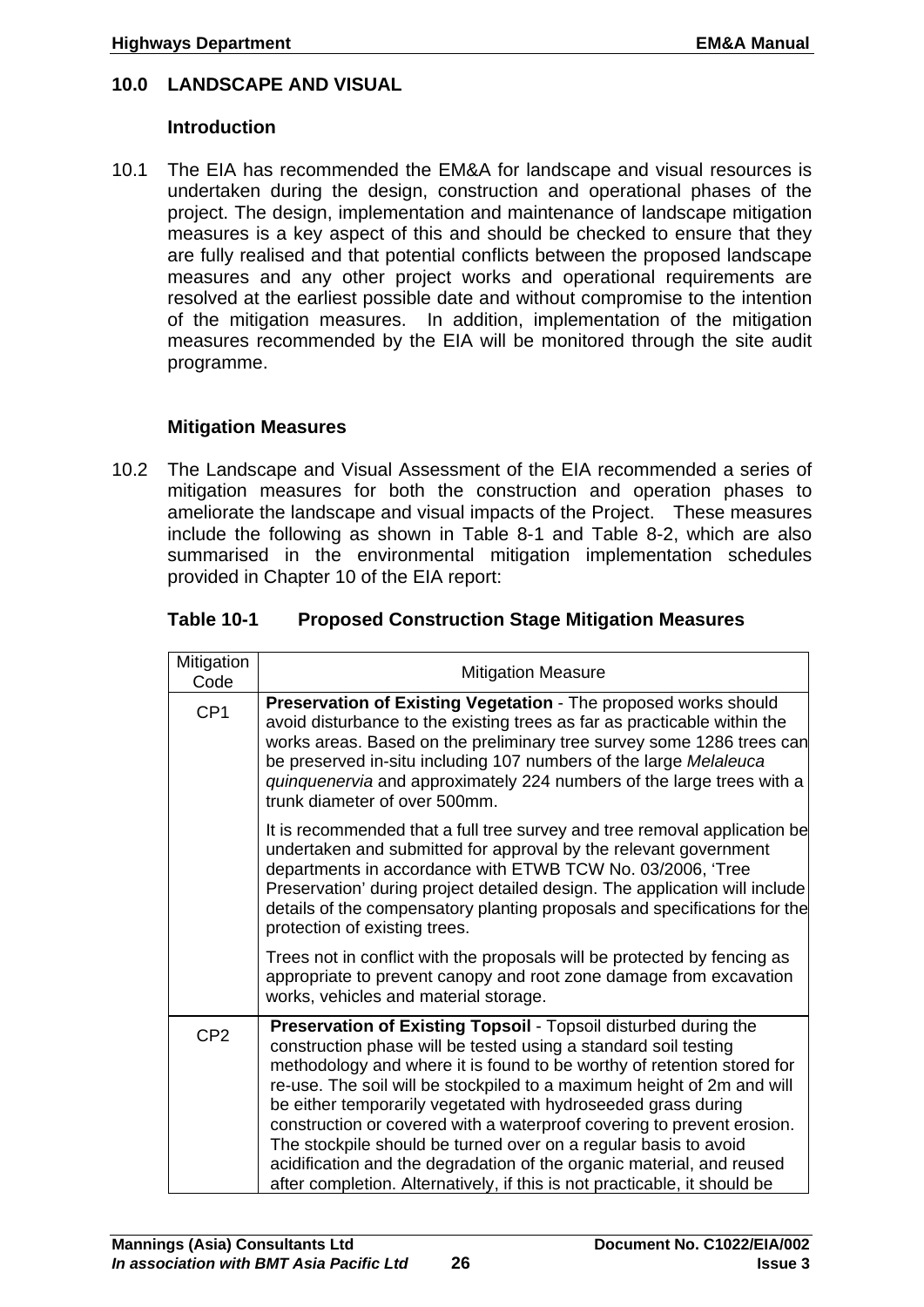| Mitigation<br>Code | <b>Mitigation Measure</b>                                                                                                                                                                                                                                                                                                                                                                                                                                                                                                                                                                                                                                                                |
|--------------------|------------------------------------------------------------------------------------------------------------------------------------------------------------------------------------------------------------------------------------------------------------------------------------------------------------------------------------------------------------------------------------------------------------------------------------------------------------------------------------------------------------------------------------------------------------------------------------------------------------------------------------------------------------------------------------------|
|                    | considered for use elsewhere, including other projects.                                                                                                                                                                                                                                                                                                                                                                                                                                                                                                                                                                                                                                  |
| CP <sub>3</sub>    | Works Area and Temporary Works Areas - The landscape of these<br>works areas should be restored to its original status or new amenity<br>area following the completion of the construction phase. Construction<br>site controls shall be enforced, where possible, to ensure that the<br>landscape and visual impacts arising from the construction phase<br>activities are minimised including the storage of materials, the location<br>and appearance of site accommodation and the careful design of site<br>lighting to prevent light spillage. Screen hoarding will be erected<br>around the temporary works area.                                                                 |
| CP4                | Programme for Mitigation Planting - Replanting of disturbed<br>vegetation should be undertaken at the earliest possible stage during<br>the construction phase of the project to maximise its effect during the<br>operational phase.                                                                                                                                                                                                                                                                                                                                                                                                                                                    |
| CP <sub>5</sub>    | Transplantation of Existing Trees - Where existing trees cannot be<br>avoided the potential for transplanting the trees to new locations<br>within the road corridor would be examined. As a result some 6 trees<br>are recommended to be transplanted under the current proposal, final<br>recipient site should be, as far as space allows, adjacent to their<br>current locations alongside of the carriageway to retain their<br>contribution to the local landscape context, the recipient site will<br>subject to the findings of the detailed tree survey and felling<br>application undertaken at the detailed design stage and upon to the<br>approval by relevant departments. |

| Mitigation<br>Code | <b>Mitigation Measure</b>                                                                                                                                                                                                                                                                                                                                                                                                                                                                                                   |
|--------------------|-----------------------------------------------------------------------------------------------------------------------------------------------------------------------------------------------------------------------------------------------------------------------------------------------------------------------------------------------------------------------------------------------------------------------------------------------------------------------------------------------------------------------------|
| OP <sub>1</sub>    | Implementation of the road widening proposals will include:                                                                                                                                                                                                                                                                                                                                                                                                                                                                 |
|                    | Integrated design approach – the alignment and structures associated<br>with the widened road should integrated, as far as technically feasible,<br>with existing roadside structures and the landscape context to reduce the<br>potential cumulative impact of the proposed works. The location and<br>orientation of the associated structures should where possible avoid<br>landscape and visually sensitive areas such woodland, shrubland and<br>agricultural fields.                                                 |
|                    | <b>Treatment of highway structures - the architectural design should seek</b><br>to reduce the apparent visual mass of the engineering structures through<br>the use of textured finishes and colour blocking. Earth tones are preferred<br>as these match the existing landscape and visual context.                                                                                                                                                                                                                       |
| OP <sub>2</sub>    | Roadside Planting – These planting areas will utilise largely native tree<br>and shrub species either with high canopy and thin foliage to allow visual<br>access in the views from the adjacent landscape to the distant roadside<br>or rural landscape or dense foliage at selected locations to provide<br>shaded environment for pedestrians and the creation, where space<br>allows, of the avenue effect originally created through the planting of an<br>Melaleuca quinquenervia, along the edge of the carriageway. |
|                    | Native tree planting on the existing and proposed cut slopes will improve<br>the ecological connectivity between existing woodland habitats with the<br>advantage of creating a more coherent landscape framework. These                                                                                                                                                                                                                                                                                                    |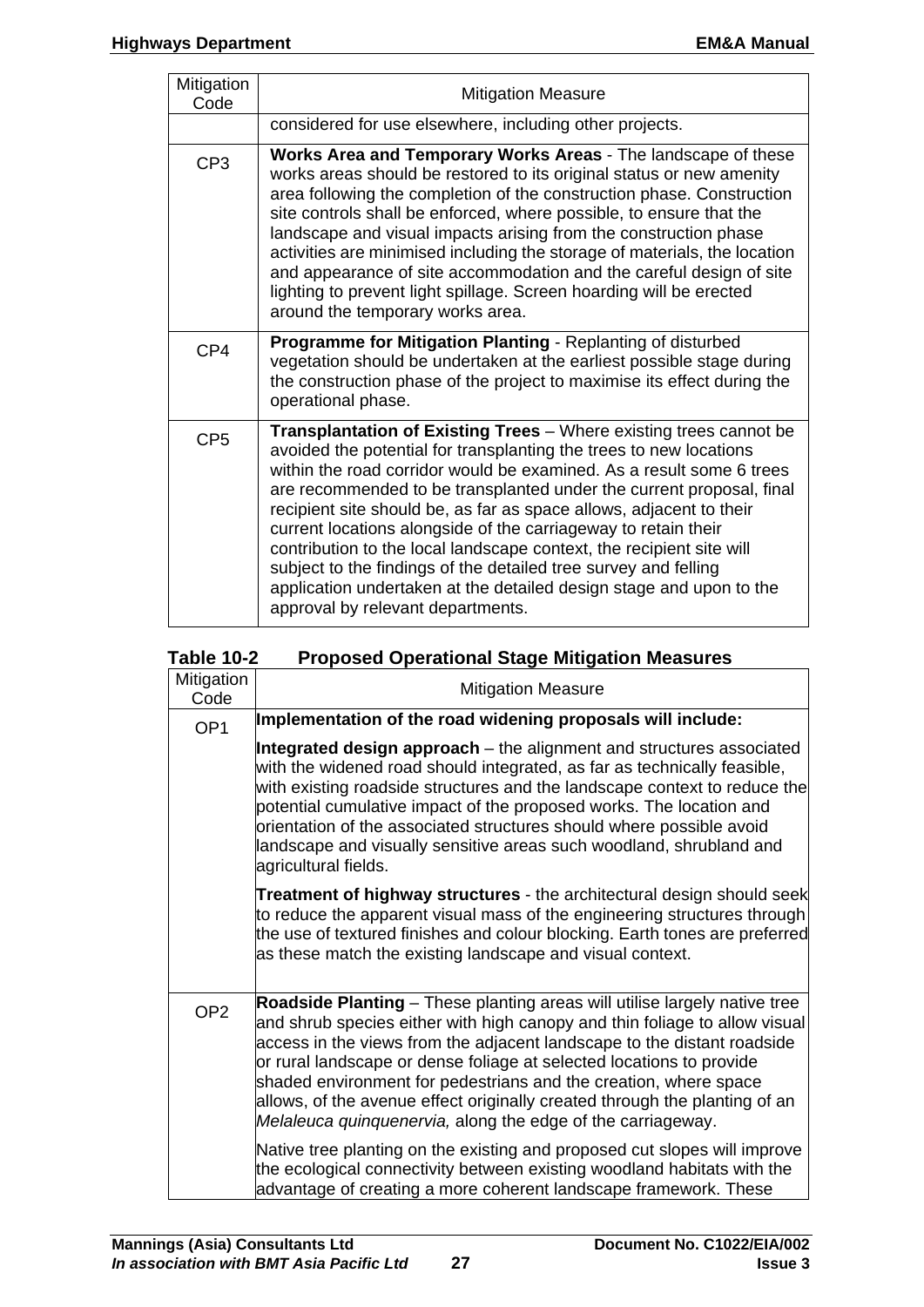| Mitigation<br>Code | <b>Mitigation Measure</b>                                                                                                                                                                                                                                                                                                                                                                                                                                                                                                                                                                                                                                      |
|--------------------|----------------------------------------------------------------------------------------------------------------------------------------------------------------------------------------------------------------------------------------------------------------------------------------------------------------------------------------------------------------------------------------------------------------------------------------------------------------------------------------------------------------------------------------------------------------------------------------------------------------------------------------------------------------|
|                    | areas include the planting of approximately 3,031 $m2$ of mass woodland<br>planting. The species selection will include Bischofia trifoliata, Bridelia<br>tomentosa, Castanopsis fissa, Celtis sinensis, Cinnamomum camphora,<br>Cratoxylum cochinchinense, Cyclobalanopsis myrsininfolia, Ficus<br>hispida, Gordonia axillaris, Litsea glutinosa, Macaranga tanarius,<br>Mallotus paniculatus, Microcos paniculatus, Sapium discolour, Sapium<br>sebiferum and Schima superba.                                                                                                                                                                                |
|                    | Approximately 559 number large specimens of Melaleuca quinquenervia<br>will be utilised within the immediate roadside areas and within the new<br>central median.                                                                                                                                                                                                                                                                                                                                                                                                                                                                                              |
|                    | These species are considered in the planting proposal to create a<br>comprehensive planting framework that could enhance both ecological<br>and landscape value of the context.                                                                                                                                                                                                                                                                                                                                                                                                                                                                                |
|                    | The extent of the proposed mitigation planting is indicated in Figures 9.12<br>A to H in the EIA report.                                                                                                                                                                                                                                                                                                                                                                                                                                                                                                                                                       |
| OP <sub>3</sub>    | <b>Compensatory Planting Proposals - the preliminary planting proposals</b><br>for the proposed works include some 3,031m <sup>2</sup> of new mass woodland<br>planting and 559 specimen trees utilising a combination of light standard<br>to standard sized stock in general roadside planting areas as shown in<br>Figures 9.12A to H in the EIA report. Trees forming part of the roadside<br>and slope planting will provide amenity and shaded area for the<br>pedestrians using the roadside pavements and utilise species native to<br>Hong Kong. These proposals will be subject to the detailed design stage<br>of the project.                      |
| OP <sub>4</sub>    | Treatment of Retaining Wall and Slopes - The design and<br>implementation of the aesthetic appearance of the retaining wall and<br>slopes will be undertaken in accordance with GEO Publication No. 1/2000<br>"Technical Guidelines on Landscape Treatment and Bio-engineering for<br>Man-made Slopes and Retaining Walls", WBTC No. 29/93 on control of<br>Visual Impact of Slopes and WBTC No. 17/2002 on Improvement to the<br>Appearance of Slopes.                                                                                                                                                                                                        |
|                    | The engineered structures will be aesthetically enhanced through the use<br>of soft landscape works including tree and shrub planting to give these<br>man-made features a more natural appearance and blending them into<br>the local rural landscape. Light standard sized tree planting will be used<br>on the face of soil cut slopes with a gradient of less than 30 degrees, at<br>the crest and toe of the slope, and within berm planters as has been<br>described in OP2 above. These smaller, younger plants will adapt to their<br>new growing conditions more quickly than larger sized stock and<br>establish a naturalistic effect more rapidly. |
|                    | Slopes with a gradient of greater than 30 degrees will be hydroseeded<br>using a mixture of native trees and shrubs. Based on the current<br>proposals some $6,173m^2$ of hyrdoseeding will be applied to the road<br>slopes.                                                                                                                                                                                                                                                                                                                                                                                                                                  |
|                    | Vertical greening measures shall also be considered on engineering<br>structures. This includes the use of climbing and trailing plants both<br>planted at the crest and toe of the features, and within pockets within the<br>slopes. It is proposed that native species be used to enhance the<br>ecological value of the road corridor and minimise potential maintenance<br>requirements. These measures will be applied to the retaining walls and                                                                                                                                                                                                        |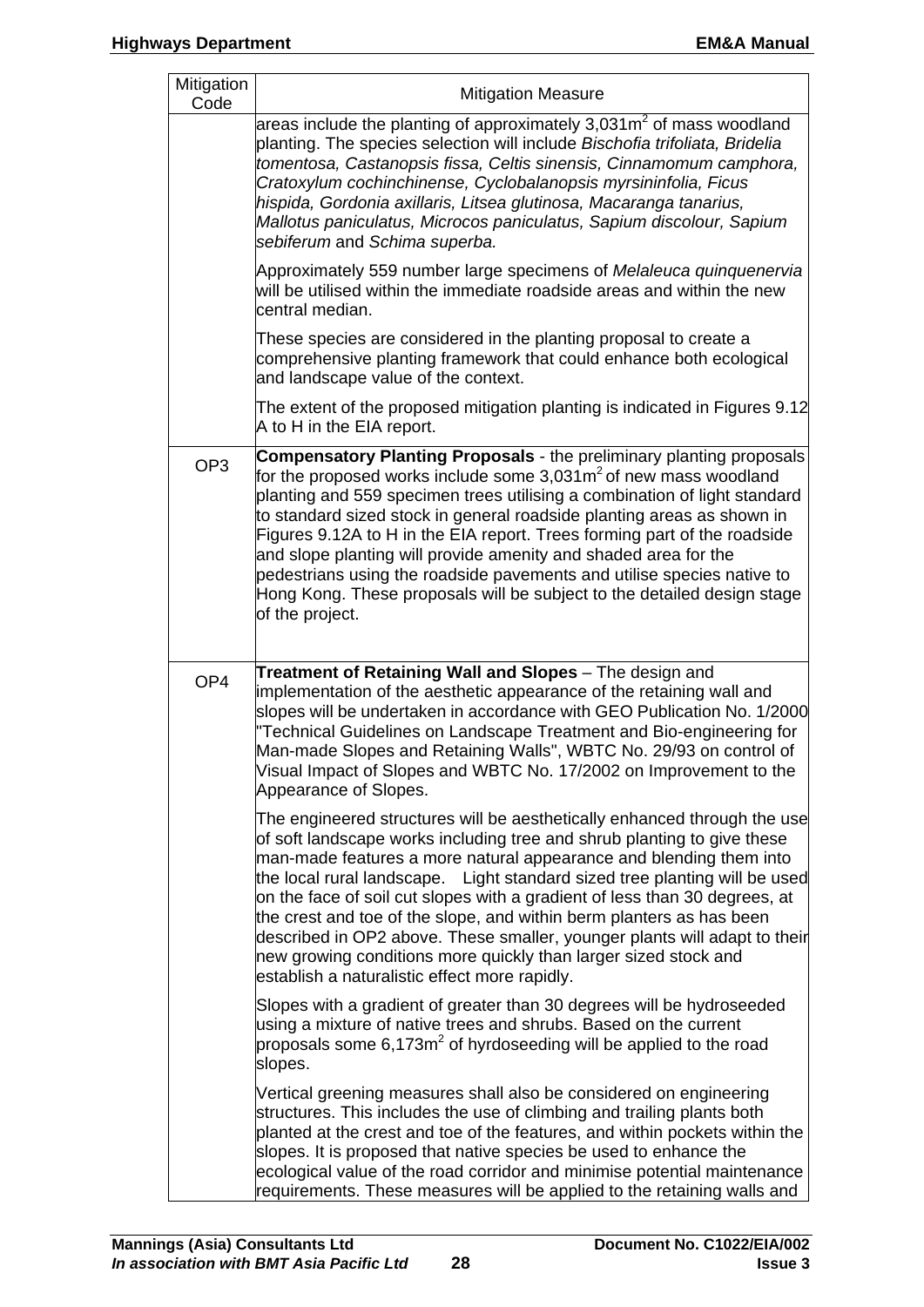| Mitigation<br>Code | <b>Mitigation Measure</b>                                                                                                                                                         |
|--------------------|-----------------------------------------------------------------------------------------------------------------------------------------------------------------------------------|
|                    | newly regarded slopes features.                                                                                                                                                   |
|                    | The extent of the proposed mitigation planting and the location of the<br>proposed retaining walls and regarded slopes are indicated in Figures<br>9.12 A to H in the EIA report. |

10.3 The landscape measures proposed within the EIA to mitigate the landscape and visual impacts arising from the proposed scheme should be incorporated within the detailed landscape design drawings and contract documents including the protection of existing trees where possible, the transplanting of existing trees and the planting of new trees and shrubs.

## **Baseline Monitoring**

- 10.4 Baseline monitoring for the landscape will comprise a vegetation survey of the vegetation and trees on the site. Representative vegetation types will be identified along with typical species composition.
- 10.5 The landscape and visual baseline will be determined with reference to the landscape and visual impact assessments included in the EIA Report.
- 10.6 Construction and Operational Phase Review
- 10.7 A specialist Landscape Sub-Contractor should be employed by the Contractor for the implementation of landscape construction works and subsequent maintenance operations during the 12 month establishment period. It is proposed that where the construction activities and the programme allow the tree and shrub planting proposals will be undertaken using a phased implementation approach as areas of the upgrading works are completed. Thus, the establishment works will be undertaken through the latter half of the construction contract. The intention is to provide at least 12 months establishment period for the majority of the planting works.
- 10.8 All measures undertaken by both the Contractor and the specialist Landscape Sub-Contractor during the construction phase and first year of the operational phase shall be reviewed by a Registered Landscape Architect, on a regular basis to ensure compliance with the intended aims of the measures. Site inspections should be undertaken at least once every two weeks throughout the construction period and once every two months during the operational phase. The broad scope of the review is detailed below but should also be undertaken with reference to the more specific checklist provided in Table 10-3. Operational phase auditing will be restricted to the last 12 months of the establishment works of the landscaping proposals and thus only the items below concerning this period are relevant to the operational phase.
	- The extent of the agreed works areas should be regularly checked during the construction phase. Any trespass by the Contractor outside the limit of the works, including any damage to existing trees shall be noted;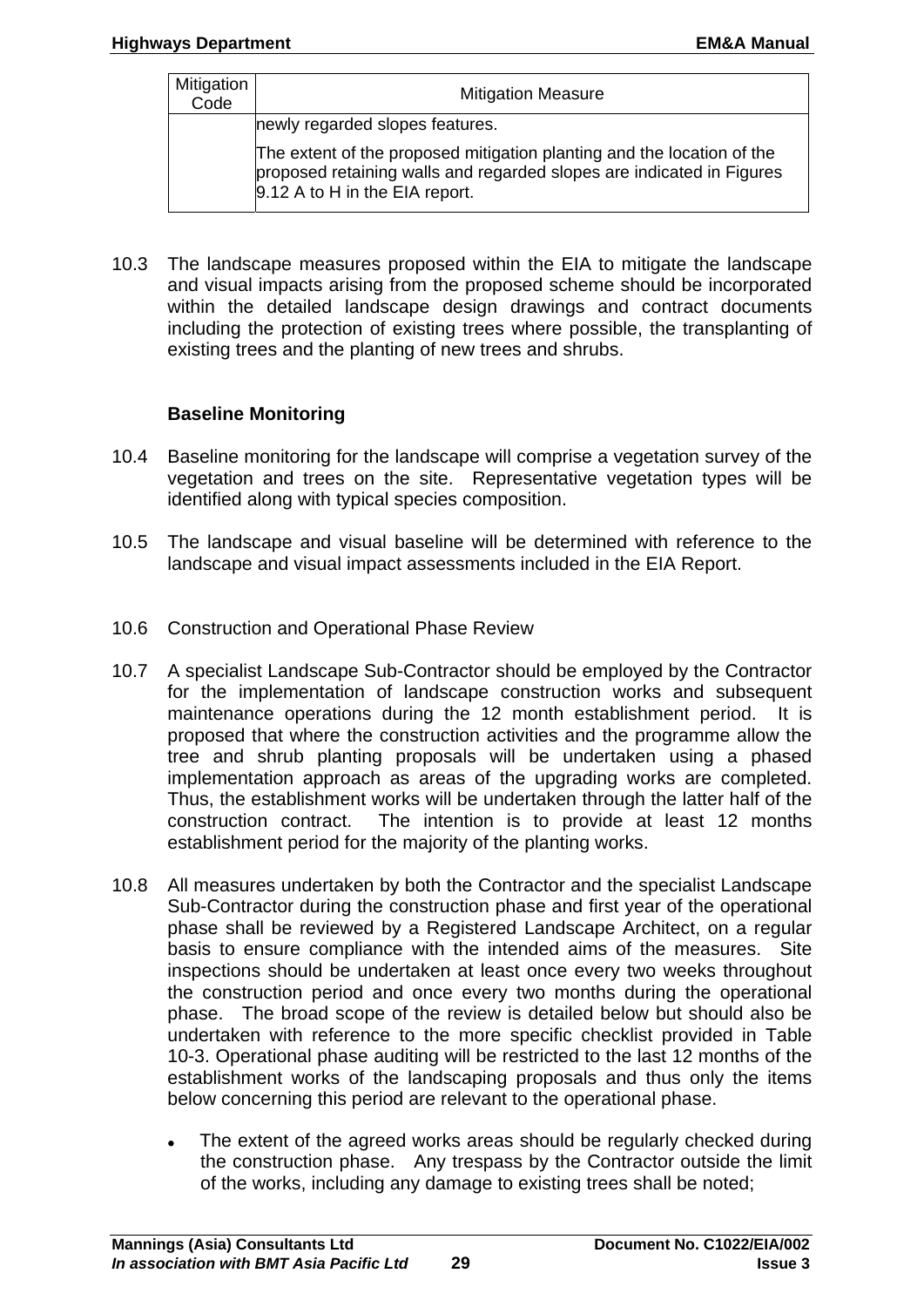- The progress of the engineering works should be regularly reviewed on site to identify the earliest practical opportunities for the landscape works to be undertaken;
- All existing trees and vegetation within the study area which are not directly affected by the works are retained and protected;
- The methods of protecting existing vegetation proposed by the Contractor are acceptable and enforced;
- Preparation, lifting transport and re-planting operations for any transplanted trees;
- All landscaping works are carried out in accordance with the specifications;
- The planting of new trees, shrubs, groundcover, climbers, ferns, grasses and other plans, together with the replanting of any transplanted trees are carried out properly and within the right season; and
- All necessary horticultural operations and replacement planting are undertaken throughout the Establishment Period to ensure the healthy establishment and growth of both transplanted trees and all newly established plants.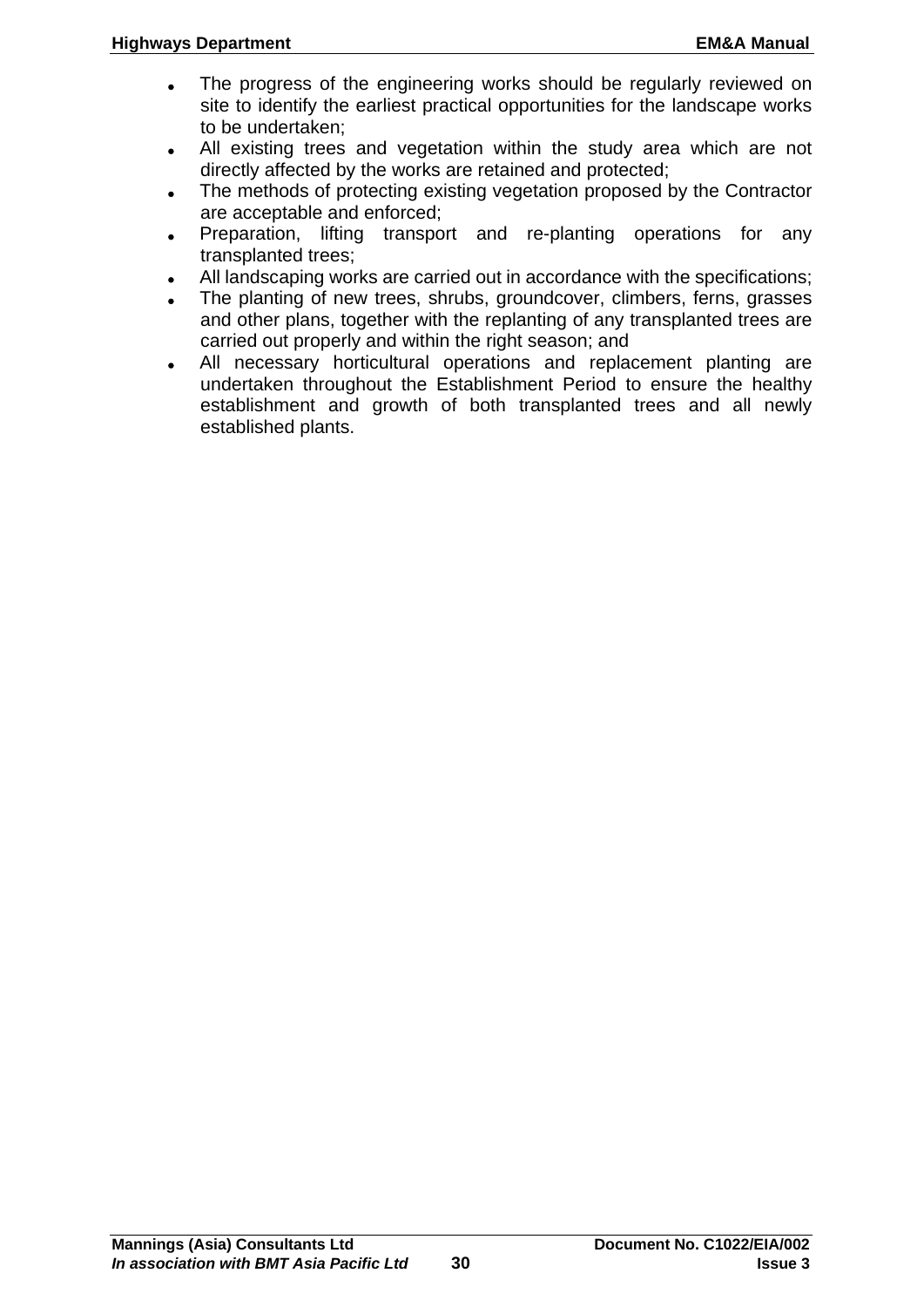| <b>Table 10-3</b> |  | <b>Construction / Operational Phase Audit Checklist</b> |  |
|-------------------|--|---------------------------------------------------------|--|
|-------------------|--|---------------------------------------------------------|--|

| Area of Works                                                                            | Items to be Monitored                                                                                                                                                                                                                                                                                                                                      |
|------------------------------------------------------------------------------------------|------------------------------------------------------------------------------------------------------------------------------------------------------------------------------------------------------------------------------------------------------------------------------------------------------------------------------------------------------------|
| Advance planting<br>(Where feasible in<br>accordance with the<br>construction programme) | Monitoring of implementation and maintenance of<br>planting, and against possible incursion, physical<br>damage, fire, pollution, surface erosion, etc.                                                                                                                                                                                                    |
| Protection of all trees to<br>be retained                                                | Identification and demarcation of trees / vegetation to<br>be retained:                                                                                                                                                                                                                                                                                    |
|                                                                                          | Creation of precautionary area around trees to be<br>$\bullet$<br>retained equal to half of the trees canopy diameter<br>and fenced the precautionary area;                                                                                                                                                                                                |
|                                                                                          | Prohibition of the storage of materials including fuel,<br>the movement of construction vehicles, and the<br>refuelling and washing of equipment including<br>concrete mixers within the precautionary area;                                                                                                                                               |
|                                                                                          | Phased segmental root pruning for trees to be<br>$\bullet$<br>retained over a suitable period (determined by<br>species and size) prior to lifting or site formation<br>works which affect the existing rootball of trees<br>identified for retention. The extent of the pruning will<br>be based on the size and the species of the tree in<br>each case; |
|                                                                                          | Pruning of the branches of existing trees identified for<br>retention to be based on the principle of crown<br>thinning maintaining their form and amenity value in<br>accordance with ETWB 2/2007 Guidelines on Tree<br>Pruning;                                                                                                                          |
|                                                                                          | The watering of existing vegetation particularly<br>during periods of excavation when the water table<br>beneath the existing vegetation is lowered; and                                                                                                                                                                                                   |
|                                                                                          | The rectification and repair of damaged vegetation<br>following the construction phase to its original<br>condition prior to the commencement of the works or<br>replacement using specimens of the same species,<br>size and form where appropriate to the design<br>intention of the area affected.                                                      |
| Clearance of existing<br>vegetation                                                      | Identification and demarcation of trees / vegetation to<br>be cleared; and                                                                                                                                                                                                                                                                                 |
|                                                                                          | Checking of extent of works to minimise damage,<br>$\bullet$<br>monitoring of adjacent areas against possible<br>incursion, physical damage, fire, pollution, surface<br>erosion, etc.                                                                                                                                                                     |
| Transplanting of trees                                                                   | Identification and demarcation of trees / vegetation to<br>$\bullet$<br>be transplanted;                                                                                                                                                                                                                                                                   |
|                                                                                          | Phased segmental root pruning for trees to be<br>$\bullet$<br>transplanted over a suitable period (determined by<br>species and size) prior to lifting or site formation<br>works which affect the existing rootball of trees<br>identified for retention. The extent of the pruning will<br>be based on the size and the species of the tree in           |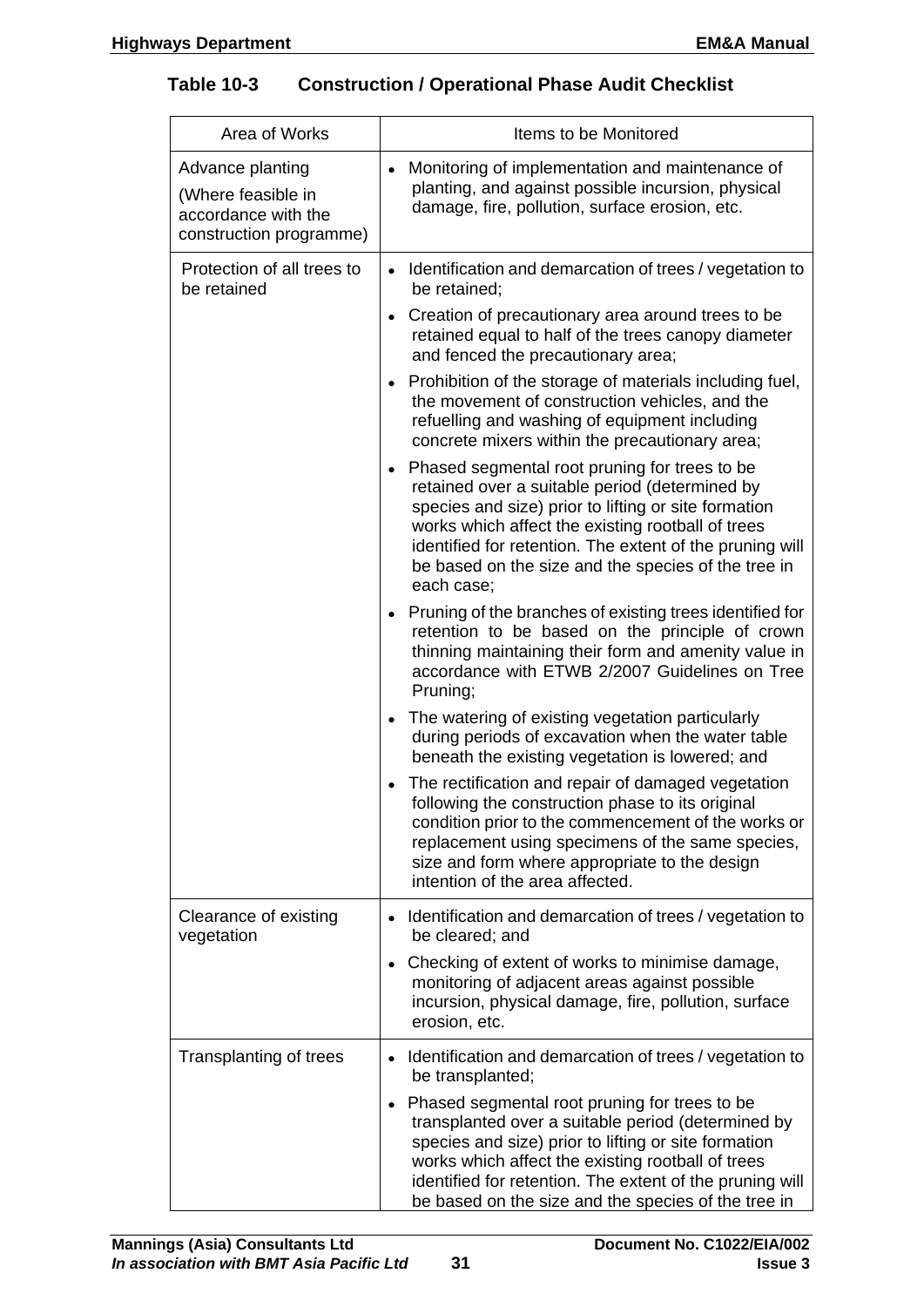| Area of Works                                                                          | Items to be Monitored                                                                                                                                                                                                                                                                                                                                                                                                         |
|----------------------------------------------------------------------------------------|-------------------------------------------------------------------------------------------------------------------------------------------------------------------------------------------------------------------------------------------------------------------------------------------------------------------------------------------------------------------------------------------------------------------------------|
|                                                                                        | each case;<br>• Pruning of the branches of existing trees identified for<br>transplantation to be based on the principle of crown<br>thinning maintaining their form and amenity value;<br>and<br>Monitoring of extent of pruning / lifting works to<br>minimise damage, timing of operations,<br>implementation of all stages of preparatory and<br>translocation works, and maintenance of<br>transplanted vegetation, etc. |
| Plant supply                                                                           | Monitoring of operations relating to the supply of<br>specialist plant material (including the collecting,<br>germination and growth of plants from seed) to<br>ensure that plants will be available in time to be used<br>within the construction works.                                                                                                                                                                     |
| Soiling, planting, etc.                                                                | Monitoring of implementation and maintenance of<br>$\bullet$<br>soiling and planting works and against possible<br>incursion, physical damage, fire, pollution, surface<br>erosion, etc.                                                                                                                                                                                                                                      |
| Site hoarding for<br><b>Temporary Works Area</b>                                       | Implementation and maintenance, to ensure<br>compliance with agreed designs.                                                                                                                                                                                                                                                                                                                                                  |
| Aesthetic design and<br>treatment of structures<br>and associated<br>engineering works | Implementation and maintenance of mitigation<br>$\bullet$<br>measures, to ensure compliance with agreed<br>designs.                                                                                                                                                                                                                                                                                                           |
| <b>Establishment Works</b>                                                             | Monitoring of implementation of maintenance<br>$\bullet$<br>operations during Establishment Period                                                                                                                                                                                                                                                                                                                            |
| Lighting operation and<br>management scheme                                            | Implementation and maintenance of mitigation<br>measures during operation phase, to ensure<br>compliance with agreed designs.                                                                                                                                                                                                                                                                                                 |

10.9 In the event of non compliance the responsibilities of the relevant parties is detailed in the Event /Action plan provided on Table 10-4

|--|

| <b>Action Level</b>                   | Environmental<br>Specialist (ES)                                                                                                                | Independent<br>Checker<br>(Environmental)<br>(IC(E))                                                                                        | Franchisee's<br><b>Site</b><br>Representative<br>(FSR)                                                   | Contractor                                                                                                    |
|---------------------------------------|-------------------------------------------------------------------------------------------------------------------------------------------------|---------------------------------------------------------------------------------------------------------------------------------------------|----------------------------------------------------------------------------------------------------------|---------------------------------------------------------------------------------------------------------------|
| Non-confor<br>mity on one<br>occasion | Identify<br>1.<br>Source;<br>2. Inform the<br>Contractor,<br>$IC(E)$ and<br>the FSR;<br>3. Discuss<br>remedial<br>actions with<br>the $IC(E)$ , | 1. Check report;<br>2. Check the<br>Contractor's<br>working<br>method;<br>3. Discuss with<br>the ES and<br>the<br>Contractor on<br>possible | 1. Notify<br>Contractor;<br>and<br>2. Ensure<br>remedial<br>measures<br>are properly<br>implemente<br>d. | 1. Amend<br>working<br>methods;<br>2. Rectify<br>damage<br>and<br>undertake<br>any<br>necessary<br>replacemen |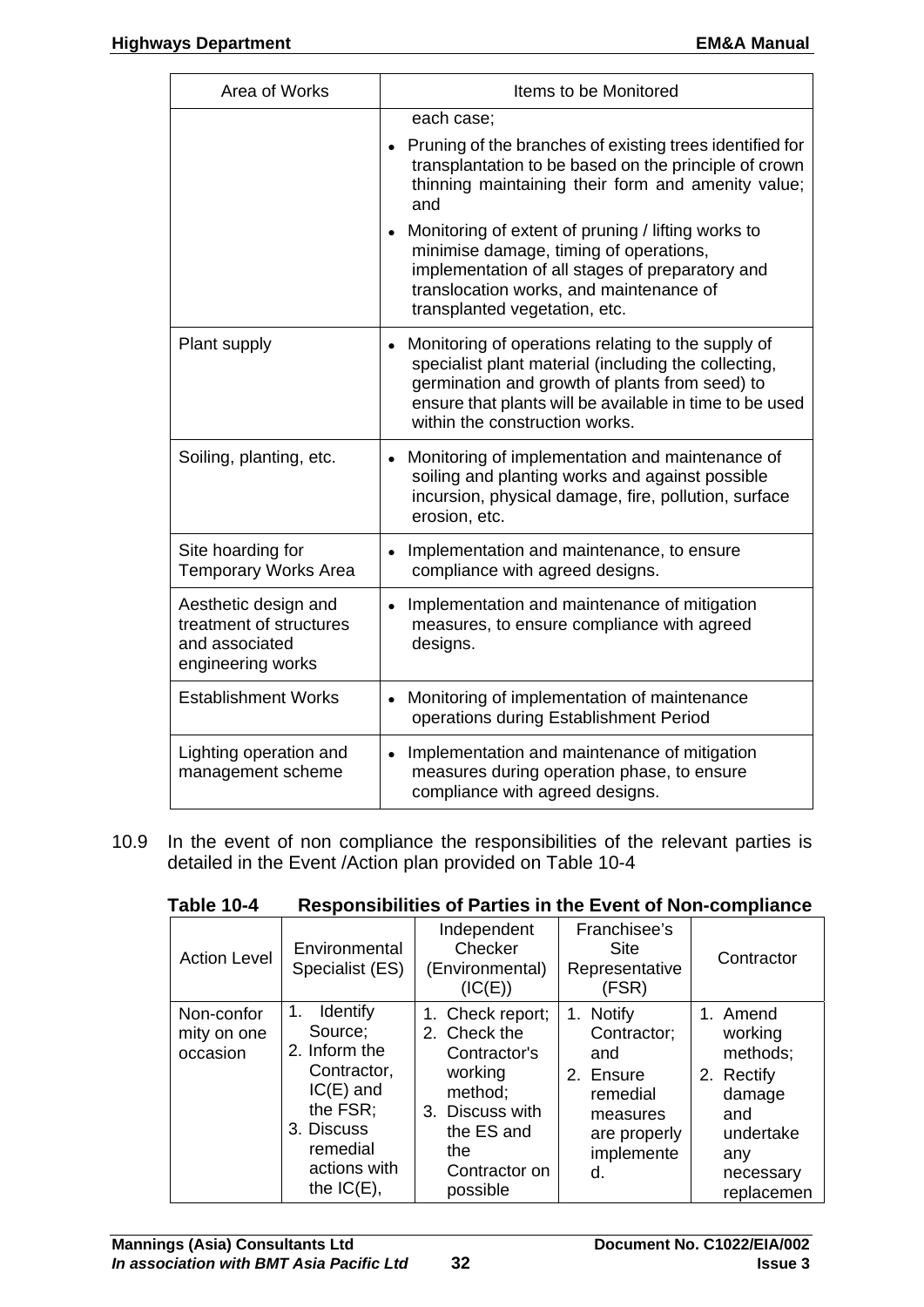| <b>Action Level</b>            | Environmental<br>Specialist (ES)<br>the FSR and<br>the<br>Contractor;<br>and<br>Monitor<br>4.<br>remedial<br>actions until<br>rectification<br>has been<br>completed                                                                                                                                                                                                                      | Independent<br>Checker<br>(Environmental)<br>(IC(E))<br>remedial<br>measures;<br>4. Advise the<br>FSR on<br>effectiveness<br>of proposed<br>remedial<br>measures;<br>and<br>5. Check<br>implementati<br>on of<br>remedial<br>measures.                                                                                                       | Franchisee's<br><b>Site</b><br>Representative<br>(FSR)                                                  | Contractor<br>t.                                                                                                   |
|--------------------------------|-------------------------------------------------------------------------------------------------------------------------------------------------------------------------------------------------------------------------------------------------------------------------------------------------------------------------------------------------------------------------------------------|----------------------------------------------------------------------------------------------------------------------------------------------------------------------------------------------------------------------------------------------------------------------------------------------------------------------------------------------|---------------------------------------------------------------------------------------------------------|--------------------------------------------------------------------------------------------------------------------|
| Repeated<br>Non-confor<br>mity | 1. Identify<br>Source;<br>2. Inform the<br>Contractor,<br>ICE and the<br>FSR;<br>3. Increase<br>monitoring<br>frequency;<br>4. Discuss<br>remedial<br>actions with<br>the $IC(E)$ ,<br>the FSR and<br>the<br>Contractor;<br>5. Monitor<br>remedial<br>actions until<br>rectification<br>has been<br>completed;<br>and<br>6. If<br>exceedance<br>stops, cease<br>additional<br>monitoring. | 1. Check<br>monitoring<br>report;<br>2. Check the<br>Contractor's<br>working<br>method;<br>3. Discuss with<br>the ES and<br>the Contractor<br>on possible<br>remedial<br>measures;<br>4. Advise the<br>FSR on<br>effectiveness<br>of proposed<br>remedial<br>measures;<br>and<br>5. Supervise<br>implementatio<br>n of remedial<br>measures. | 1. Notify the<br>Contractor;<br>and<br>2. Ensure<br>remedial<br>measures<br>are properly<br>implemented | 1. Amend<br>working<br>methods;<br>and<br>2. Rectify<br>damage and<br>undertake<br>any<br>necessary<br>replacement |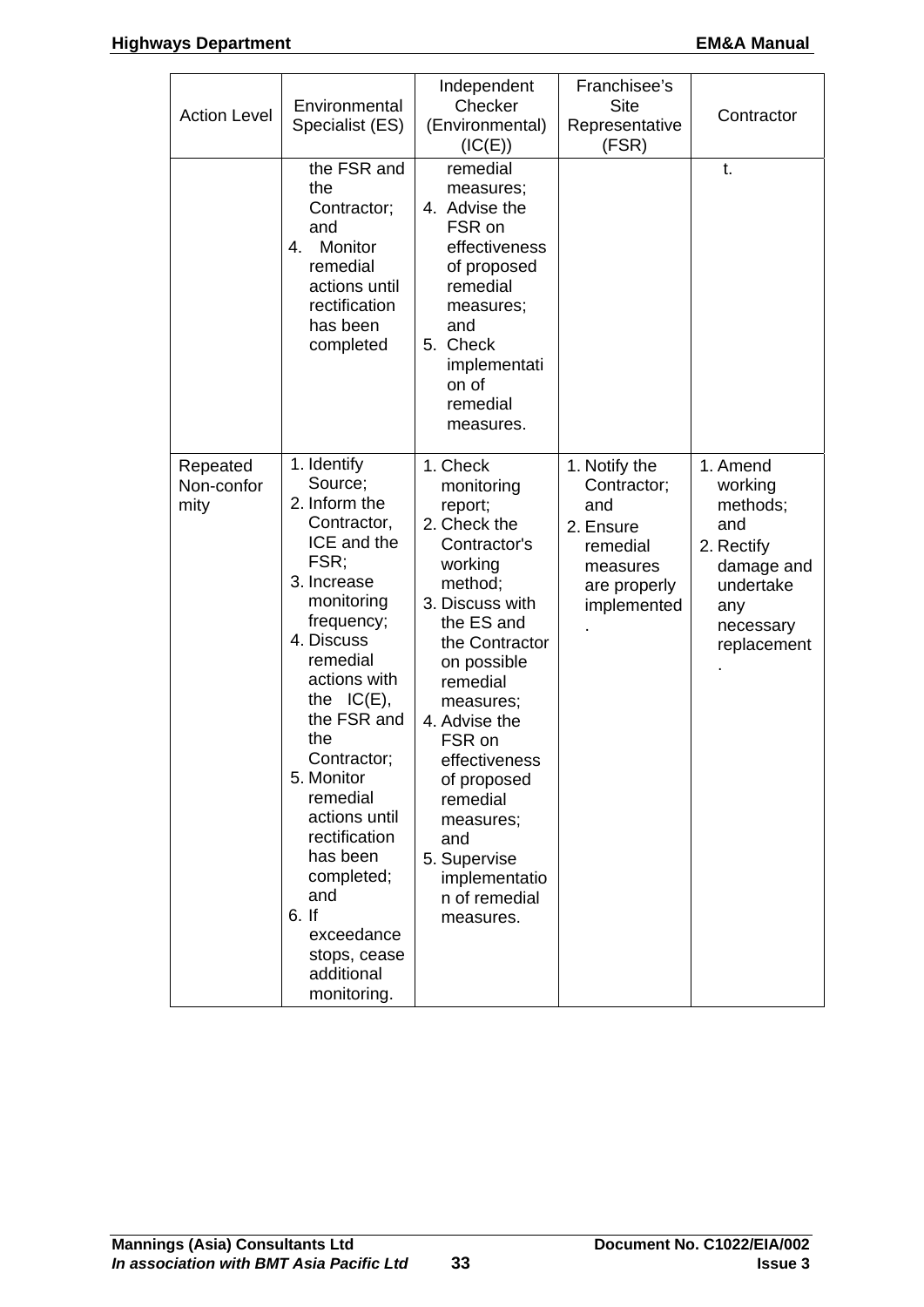#### <span id="page-37-0"></span>**11.0 SITE ENVIRONMENTAL AUDIT**

#### **Site Surveillance**

- 11.1 Site surveillance provides a direct means to trigger and enforce the specified environmental protection and pollution control measures are in compliance with the contract specifications. They shall be undertaken regularly and routinely by ET to inspect the activities at the fill bank site in order to ensure that appropriate environmental protection and pollution control mitigation measures are properly implemented by the Contractor in accordance with the EM&A recommendations. With well-defined pollution control and mitigation specifications and a well-established site inspection, deficiency and action reporting system, the site inspection is one of the most effective tools to enforce the environmental protection requirements on the site.
- 11.2 The ET Leader is responsible for formulation of the environmental site inspection, deficiency and action reporting system, and for carrying out the site inspections under the EM&A works. He shall prepare and submit a proposal on the site inspection, deficiency and action reporting procedures within 21 days of the construction contract commencement to the Contractor for agreement and to the ER and IC(E) for approval.
- 11.3 Regular site inspections shall be carried out at least once per week during the construction period of the proposed road. The areas of inspection shall include but not be limited to compliance with environmental legislation, pollution control and mitigation measures within the site. It should also review the environmental situation outside the site area that is likely to be affected, directly or indirectly, by the site activities. The ET Leader shall make reference to the following information in conducting the inspection:
	- 1. The EIA recommendations on environmental protection and pollution control mitigation measures with regard to air quality, noise, waste management and water quality impacts;.
	- 2. On-going results of the EM&A programme;
	- 3. Works progress and programme;
	- 4. Individual works methodology proposals (which shall include proposals on associated pollution control measures);
	- 5. The contract specifications on environmental protection and pollution prevention;
	- 6. The relevant environmental protection and pollution control laws, ProPECC Notes; and
	- 7. Previous site inspection results.
- 11.4 The Contractor shall update with the ET on all relevant information of the contract for him to carry out the site inspections. The inspection results and its associated recommendations on improvements to the environmental protection and pollution control works shall be submitted to the IC(E) and the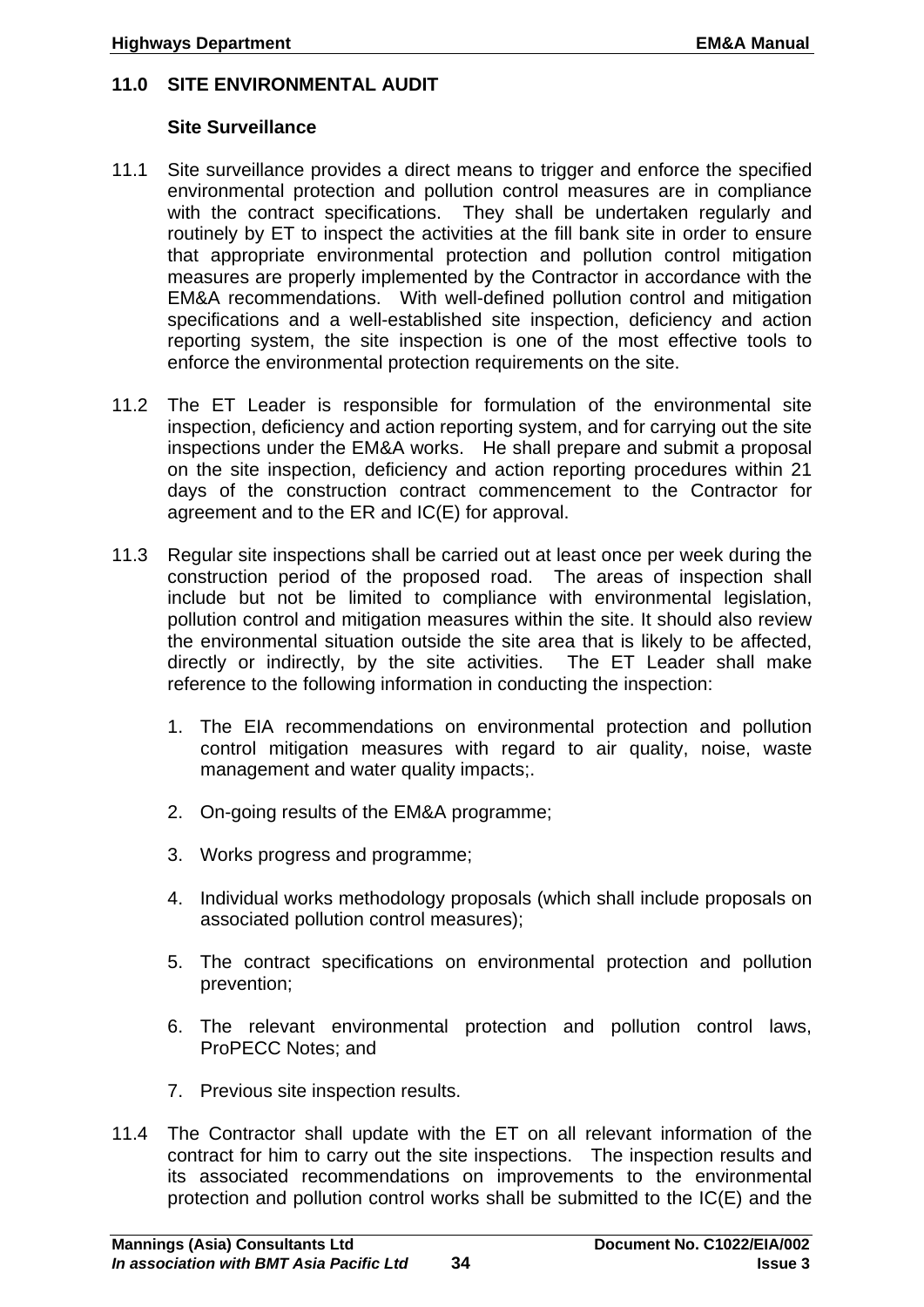Contractor in a site inspection proforma within 24 hours, for reference and for taking immediate action. The Contractor shall follow the procedures and time-frame as stipulated in the environmental site inspection, deficiency and action reporting system formulated by the ET to report on any remedial measures subsequent to the site inspections.

11.5 The ET shall conduct ad hoc site inspections if significant environmental problems are identified. The IC(E) shall also conduct independent site audits. Inspections may also be required subsequent to receipt of any environmental complaints, or as part of the investigation work, as specified in the Event/Action Plan for environmental monitoring and audit.

#### **Compliance with Legal and Contractual Requirements**

- 11.6 There are contractual environmental protection and pollution control requirements as well as environmental protection and pollution control laws in Hong Kong, with which the proposed road construction activities shall comply.
- 11.7 The ET shall review the progress and programme of the works to check that relevant environmental laws have not been violated, and that any foreseeable potential for violating the laws can be prevented.
- 11.8 The Contractor shall regularly copy relevant documents to the ET so that the checking work can be carried out. The documents shall at least include the updated Work Progress Reports, the updated Works Programme, application letters for different license/permits under the environmental protection laws, and all valid licence(s)/permit(s). The site diary shall also be available for the ET's inspection upon his request.
- 11.9 After reviewing the document, the ET shall advise the ER and the Contractor of any non-compliance with the contractual and legislative requirements on environmental protection and pollution control for them to take follow-up actions. If the ET's review concludes that the current status on licence/permit application and any environmental protection and pollution control preparation works may not cope with the works programme or may result in potential violation of environmental protection and pollution control requirements by the works in due course, he shall also advise the Contractor and the ER accordingly. The review shall be copied to IC(E) for any follow-up action.
- 11.10 Upon receipt of the advice, the Contractor shall undertake immediate action to remedy the situation. The ER shall check that the Contractor has taken appropriate action in order that the environmental protection and pollution control requirements are fulfilled.

#### **Environmental Complaints**

- 11.11 Complaints reviewed on environmental issues shall be referred to the ET Leader for carrying out complaint investigation procedures. Upon receipt of complaints the ET shall undertake the tasks outlined in points 1-9 below:
	- 1. Log complaint and date of receipt onto the complaint database and inform the IC(E) immediately;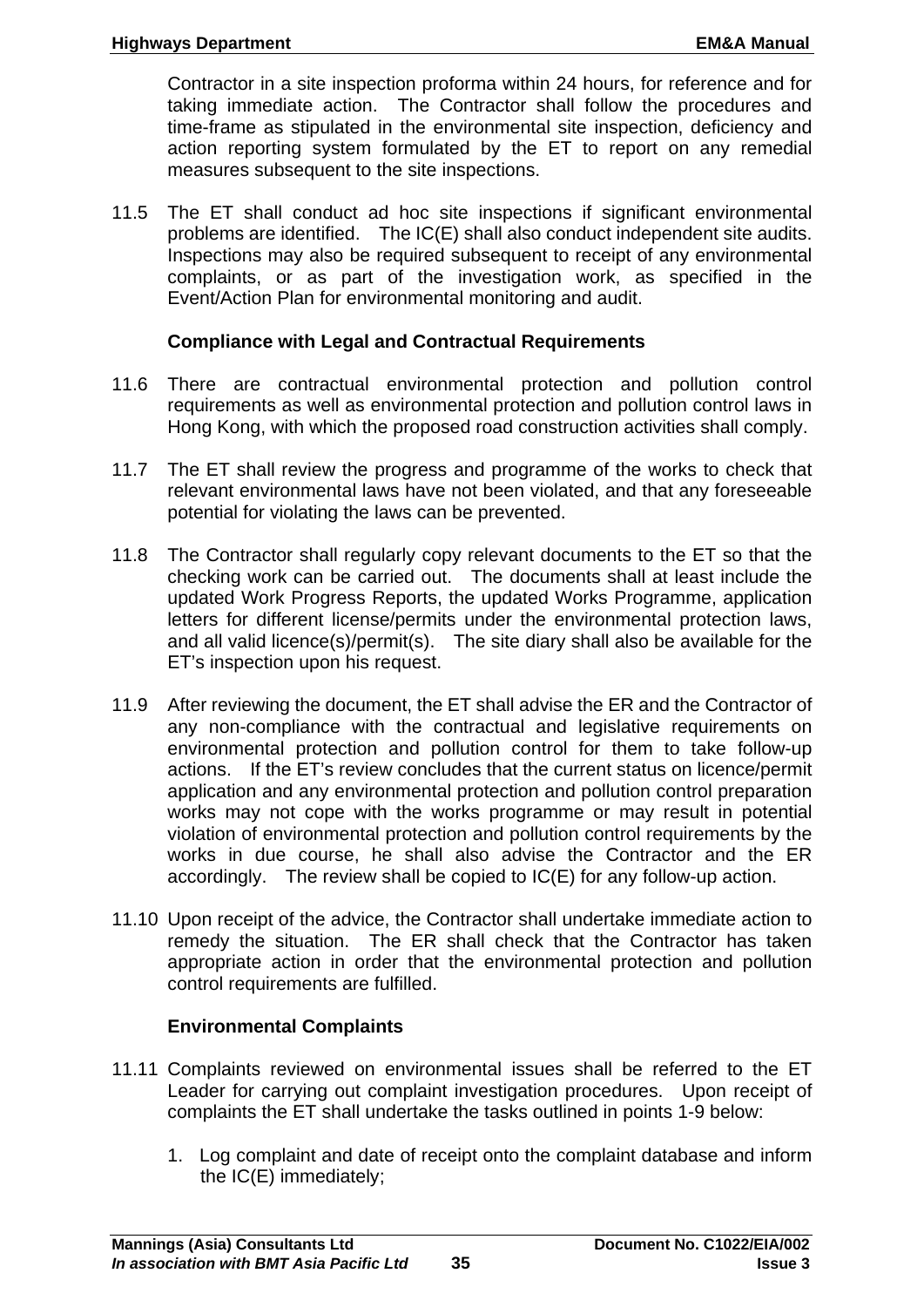- 2. Investigate the complaint to determine its validity, and to assess whether the source of the problem is due to works activities;
- 3. If a complaint is valid and due to works, identify mitigation measures in consultations with the IC(E);
- 4. If mitigation measures are required, advise the Contractor accordingly;
- 5. Review the Contractor's implementation of the identified mitigation measures, and the concurrent situation;
- 6. If the complaint is transferred from EPD, submit interim report to EPD on status of the complaint investigation an follow-up action within the time frame assigned by EPD;
- 7. Undertake additional monitoring and audit to verify the complaint if necessary, and ensure that any valid reason for complaint does not recur through proposed amendments to work methods, procedures, machines and/or equipment, etc;
- 8. Report the investigation results and the subsequent actions to the source of complaint. (If the source of complaint is identified through EPD, the results should be reported within the time frame assigned by EPD); and
- 9. Log a record on the complaint, investigation, the subsequent actions and the results in the monthly EM&A reports.
- 11.12 The ER shall immediately notify the Contractor, ER, Project Proponent and EPD (Local Control Office) of any complaints received and keep him well informed of the actions being taken to settle these complaints.
- 11.13 During the complaint investigation work, the Contractor and ER shall co-operate with the ET Leader in providing all the necessary information and assistance for completion of the investigation. If mitigation measures are identified to be required in the investigation in consultation with the IC(E), the Contractor shall promptly carry out the measures. The ER shall ensure that the Contractor has implemented the mitigation measures.

#### **Documentation**

11.14 All documentation is required to be filed in a traceable and systematically manner and ready for inspection upon request. All EM&A results and findings shall be documented in the EM&A report prepared by the ET and endorsed by IC(E) prior to circulation to the Contractor, ER and EPD.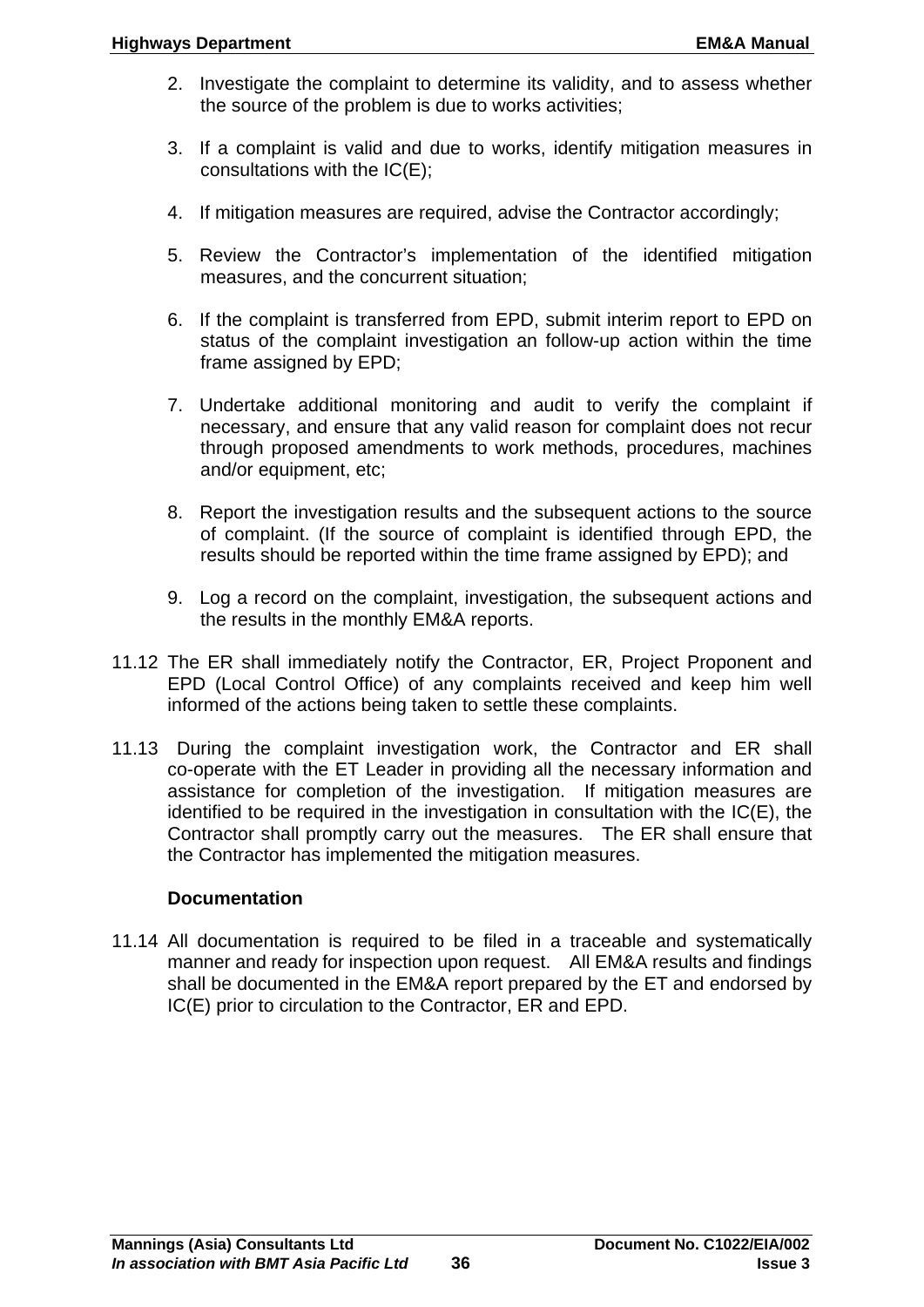#### <span id="page-40-0"></span>**12.0 REPORTING**

#### **General**

12.1 The following reporting requirements are based upon a paper-documented approach. However, the same information shall be provided in an electronic medium upon agreeing the format with the ER and EPD. All the monitoring data (baseline and impact) shall also be submitted in an agreed electronic format in accordance with the requirements under Annex 21 of the EIAO TM. This would enable a transition from a paper/historic and reactive approach to an electronic/real time proactive approach.

## **Baseline Monitoring Report**

- 12.2 The ET Leader shall prepare and submit a Baseline Environmental Monitoring Report within 10 working days of completion of the baseline monitoring. Copies of the Baseline Environmental Monitoring Report shall be submitted to each of the four parties: the Contractor, the IC(E), the ER and EPD. The ET Leader shall liaise with the relevant parties on the exact number of copies needed. The format and content of the report and the presentation of the baseline monitoring data to be submitted to EPD shall be agreed with EPD prior to submission.
- 12.3 The baseline monitoring report shall include at least the following:
	- 1. Up to half a page executive summary;
	- 2. Brief project background information;
	- 3. Drawings showing locations of the baseline monitoring stations;
	- 4. An updated programme on construction of the proposed road with milestones of environmental protection/mitigation activities annotated;
	- 5. Monitoring results (in both hard and diskette copies) together with the following information:
		- Monitoring methodology;
		- Types of equipment used and calibration details;
		- Parameters monitored;
		- Monitoring locations;
		- Monitoring date, time, frequency and duration; and
		- QA/QC results and detection limits.
	- 6. Details on influencing factors, including:
		- Major activities, if any, being carried out on the site during the period;
		- Weather conditions during the period; and
		- Other factors which might affect the results.
	- 7. Determination of the Action Limit levels for each monitoring parameter and statistical analysis of the baseline data, the analysis shall conclude if there is any significant difference between control and impact actions for the parameters monitored;
	- 8. Revisions for inclusion in the EM&A Manual; and
	- 9. Comments and conclusions.

# **Monthly EM&A Reports**

12.4 The results and findings of all EM&A work required in the Manual shall be presented in a monthly EM&A report that shall be prepared by the ET Leader.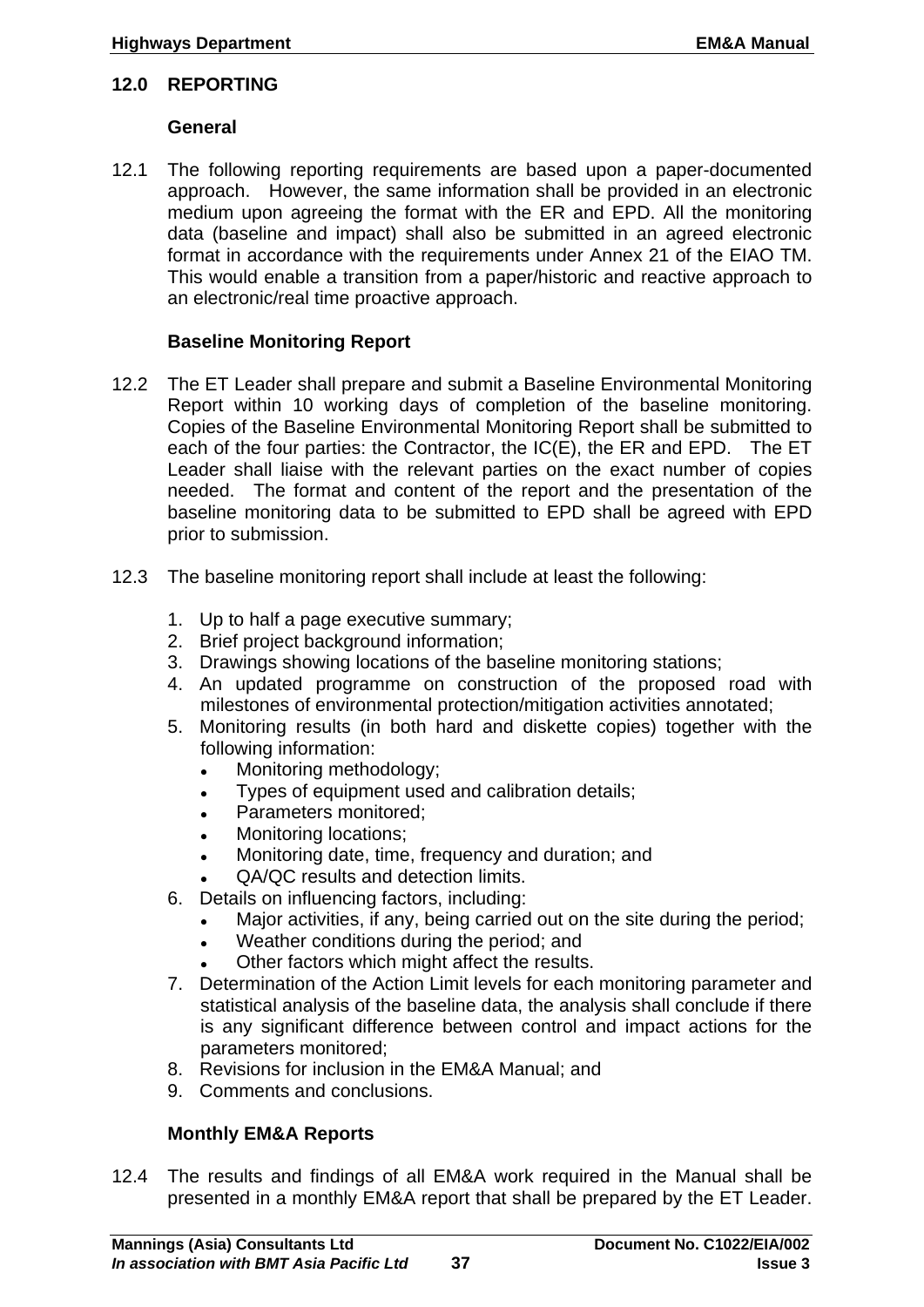The EM&A report shall be endorsed by IC(E), and then submitted to EPD within 10 working days of the end of each reporting month. The first report is due in the month after the establishment phase commences. A maximum of 4 copies of each monthly EM&A report shall be submitted to each of the four parties: the Contractor, the IC(E), the ER and EPD. Before submission of the first EM&A report, the ET Leader shall liaise with the parties on the exact number of copies and format of the monthly reports in both hard copy and electronic medium required.

12.5 The ET Leader shall review the number and location of monitoring stations and parameters to be monitored every 6 months or on a needed basis in order to cater for the changes in surrounding environment and nature works in progress.

## **First Monthly EM&A Report**

- 12.6 The first monthly EM&A report shall include at least the following:
	- 1. Executive Summary (1-2 pages);
		- Breaches of Action Limit levels;
		- Complaint Log;
		- Notifications of any summons and successful prosecutions;
		- Reporting Changes; and
		- Future key issues.
	- 2. Basic Project Information
		- Project organisation including key personnel contact names and telephone numbers;
		- Programme with fine tuning of activities showing the inter-relationship with environmental protection/mitigation measures for the month;
		- Management structure: and
		- Work undertaken during the month.
	- 3. Environmental Status
		- Works undertaken during the month with illustrations (such as location of works); and
		- Drawings showing the project area, any environmental sensitive receivers and the locations of the monitoring and control stations.
	- 4. Summary of EM&A requirements including:
		- All monitoring parameters;
		- Environmental quality performance limits (Action Limit levels);
		- Event/Action Plans;
		- Environmental mitigation measures, as recommended in the EIA report; and
		- Environmental requirements in contract documents.
	- 5. Implementation Status
		- Advice on the implementation status of environmental protection and pollution control/mitigation measures as recommended in the EIA study report, summarised in the updated implementation schedule.
	- 6. Monitoring Results (in both hard and electronic copies) together with the following information:
		- Monitoring methodology;
		- Types of equipment used and calibration details;
		- Parameters monitored;
		- Monitoring locations;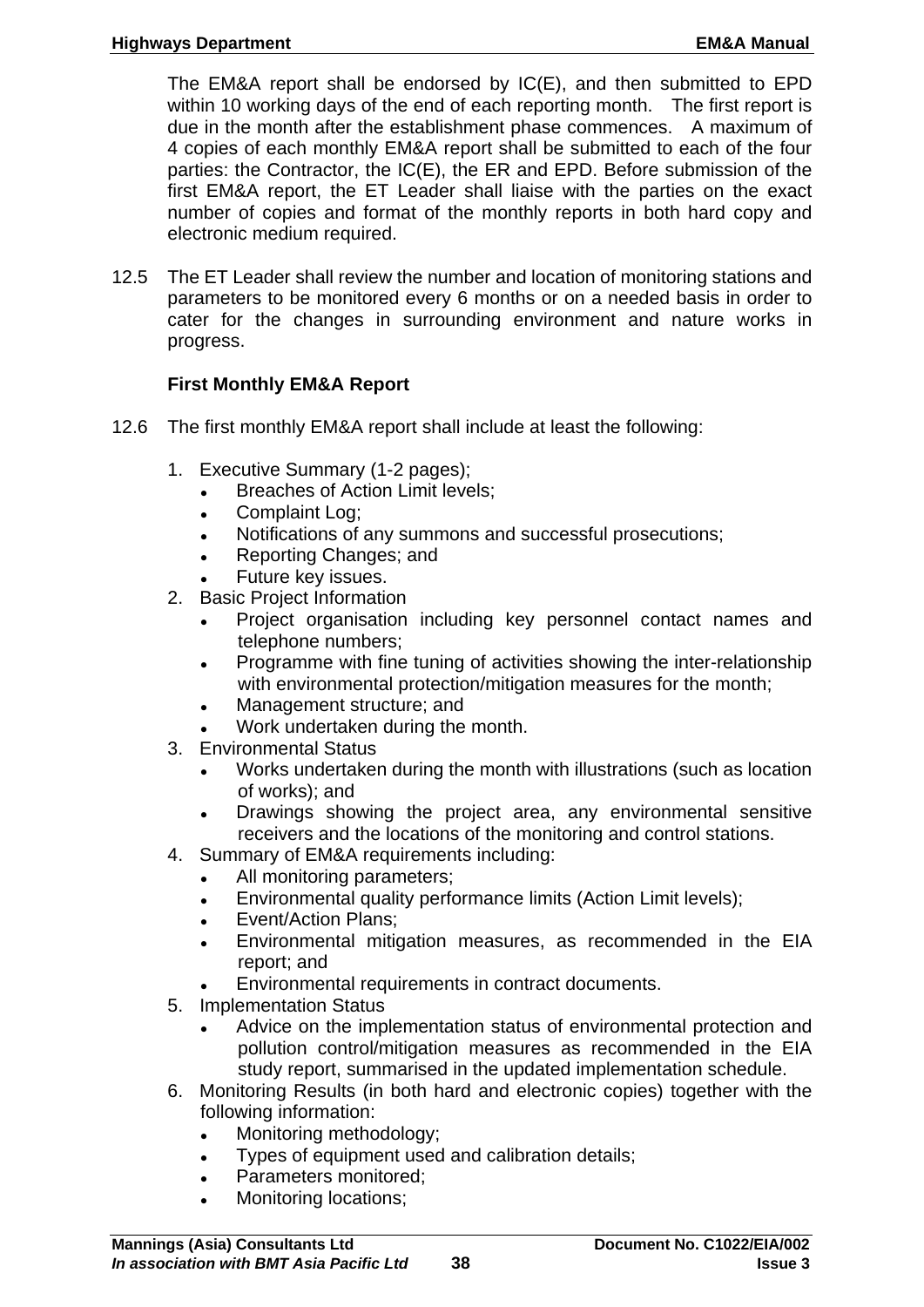- Monitoring date, time, frequency, and duration;
- Weather conditions during the period;
- Graphical plots of the monitored parameters in the month annotated against;
	- Major activities being carried out on site during the period;
	- Weather conditions that may affect the results; and
	- Any other factors which might affect the monitoring results.
- QA/QC results and detection limits:
- Waste generation and disposal records; and
- All monitoring results should be tabulated with exceedances highlighted for ease of reference.
- 7. Report on Non-compliance, Complaints, Notifications of Summons and Successful Prosecutions
	- Record of all non-compliance (exceedances) of the environmental quality performance limits (Action Limit levels);
	- Record of all complaints received (written or verbal) for each media, including locations and nature of complaints investigation, liaison and consultation undertaken, actions and follow-up procedures taken, results and summary;
	- Record of all notifications of summons and successful prosecutions for breaches of the current environmental protection/pollution control legislation, including locations and nature of the breaches, investigation, follow-up actions taken, result and summary;
	- Review of the reasons for and the implications of non-compliance, complaints, summons and prosecutions including review of pollution sources and working procedures; and
	- Description of the actions taken in the event of non-compliance and deficiency reporting and any follow-up procedures related to earlier non-compliance.
- 8. Comments, Recommendations and Conclusions
	- An account of the future key issues reviewed from the works programme and work method statements;
	- Advice on the waste management status; and
	- Submission of implementation status proforma, proactive environmental protection proforma, regulatory compliance proforma, site inspection proforma, data recovery schedule and complaint log summarising the EM&A of the period.

#### **Subsequent Monthly EM&A Reports**

- 12.7 The subsequent monthly EM&A reports shall including the following:
	- 1. Executive Summary (1-2 pages)
		- **Breaches of Action Limit levels;**
		- Complaint log;
		- Notifications of any summons and successful prosecutions;
		- Reporting changes; and
		- Future key issues.
	- 2. Environmental Status
		- Programme with fine tuning of activities showing the inter-relationship with environmental protection/mitigation measures for the month;
		- Work undertaken during the month with illustrations included (such as location of works); and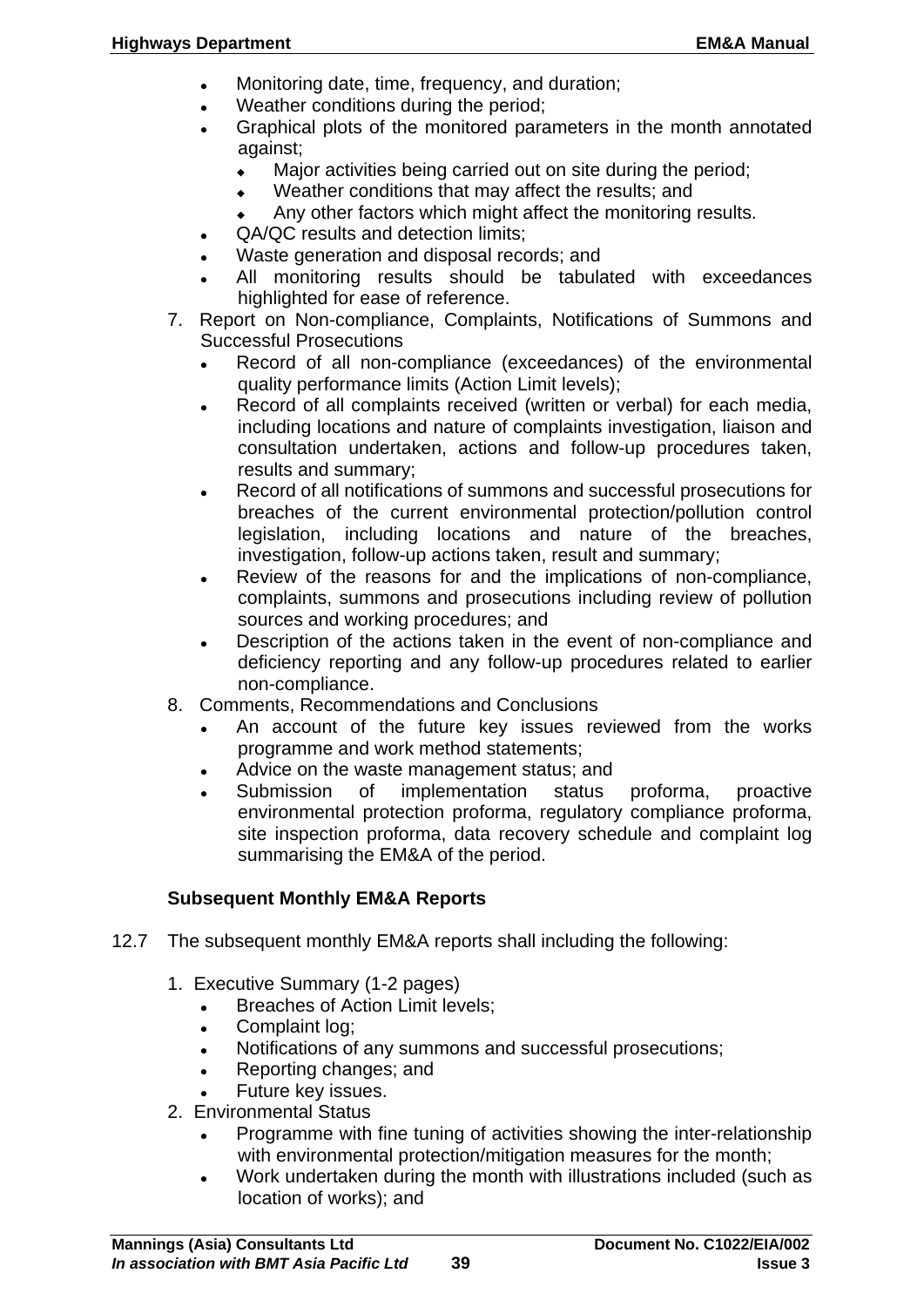- Drawings showing the project area, any environmental sensitive receivers and the locations of the monitoring and control stations.
- 3. Monitoring Results to provide monitoring results (in both hard and electronic copies) together with the following information.
	- Monitoring methodology;
	- Types of equipment used and calibration details;
	- Parameters monitored;
	- Monitoring locations;
	- Monitoring date, time, frequency, and duration;
	- Weather conditions during the period;
	- Graphical plots of the monitored parameters in the month annotated against;
		- Major activities being carried out on site during the period;
		- Weather conditions that may affect the results; and
		- Any other factors which might affect the monitoring results.
	- QA/QC results and detection limits;
	- Waste generation and disposal records; and
	- All monitoring results should be tabulated with exceedances highlighted for ease of reference.
- 4. Implementation Status
	- Advice on the implementation status of environmental protection and pollution control/mitigation measures as recommended in the EIA study report, summarised in the updated implementation schedule.
- 5. Report on Non-compliance, Complaints, Notifications of Summons and Successful Prosecutions
	- Record of all non-compliance (exceedances) of the environmental quality performance limits (Action Limit levels);
	- Record of all complaints received (written or verbal) for each media, including locations and nature of complaints investigation, liaison and consultation undertaken, actions and follow-up procedures taken, results and summary;
	- Record of all notifications of summons and successful prosecutions for breaches of the current environmental protection/pollution control legislation, including locations and nature of the breaches, investigation, follow-up actions taken, result and summary;
	- Review of the reasons for and the implications of non-compliance, complaints, summons and prosecutions including review of pollution sources and working procedures; and
	- A description of the actions taken in the event of non-compliance and deficiency reporting and any follow-up procedures related to earlier non-compliance.
- 6. Comments, Recommendations and Conclusions
	- An account of the future key issues reviewed from the works programme and work method statements;
	- Advice on the waste management status; and
	- Submission of implementation status proforma, proactive environmental protection proforma, regulatory compliance proforma, site inspection proforma, data recovery schedule and complaint log summarising the EM&A of the period.
- 7. Appendix
	- Action Limit Levels;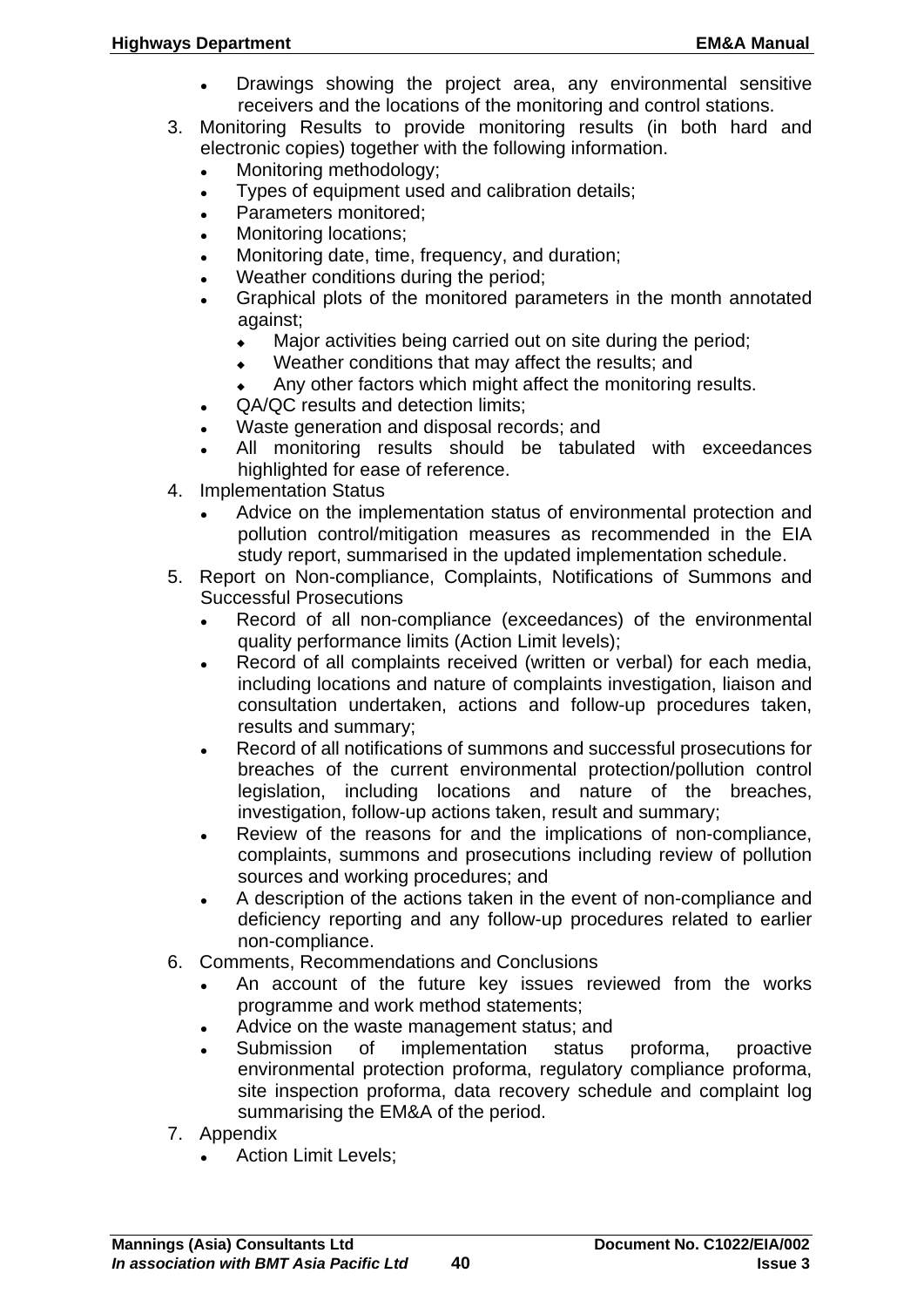- Graphical plots of trends of monitored parameters at key stations over the past four reporting periods for representative monitoring stations annotated against the following:
	- $\bullet$  Major activities being carried out on Site during the periods;
	- Weather conditions during the period; and
	- Any other factors which might affect the monitoring results.
- Monitoring schedule for the present and next reporting period;
- Cumulative statistics on complaints, notifications of summons and successful prosecutions; and
- Outstanding issues and deficiencies.

#### **Quarterly EM&A Summary Reports**

- 12.8 The quarterly EM&A summary report, which should generally be around 5 pages (~3 pages of text / tables and ~2 pages of figures), should contain at least the following listed information. Apart from these, the first quarterly summary report should also confirm that the monitoring work is proving effective and that it is generating data with the necessary statistical power to categorically identify or confirm the absence of impact attributable to the works.
	- 1. Up to half a page executive summary;
	- 2. Basic project information including a synopsis of the project organisation, programme, contacts of key management, and a synopsis of work undertaken during the quarter;
	- 3. A brief summary of EM&A requirements including:
		- Monitoring parameters;
		- Environmental quality performance limits (Action Limit levels); and
		- Environmental mitigation measures, as recommended in the EIA report.
	- 4. Advice on the implementation status of environmental protection and pollution control/mitigation measures, as recommended in the EIA report, summarised in the updated implementation schedule, including waste generation and disposal records;
	- 5. Drawings showing the project area, any environmental sensitive receivers and the locations of the monitoring and control stations;
	- 6. Graphical plots of the trends of monitored parameters over the past 4 months (the last month of the previous quarter and the present quarter) for representative monitoring stations annotated against;
		- The major activities being carried out on site during the period;
		- Weather conditions during the period; and
		- Any other factors that might affect the monitoring results.
	- 7. Comments, Recommendations and Conclusions
		- Advice on the solid and liquid waste management status;
		- A summary of non-compliance (exceedances) of the environmental quality performance limits (Action Limit levels);
		- A brief review of the reasons for an the implications of non-compliance including review of pollution sources and working procedures;
		- A summary description of the action taken in the event of non-compliance and any follow-up procedures related to earlier non-compliance;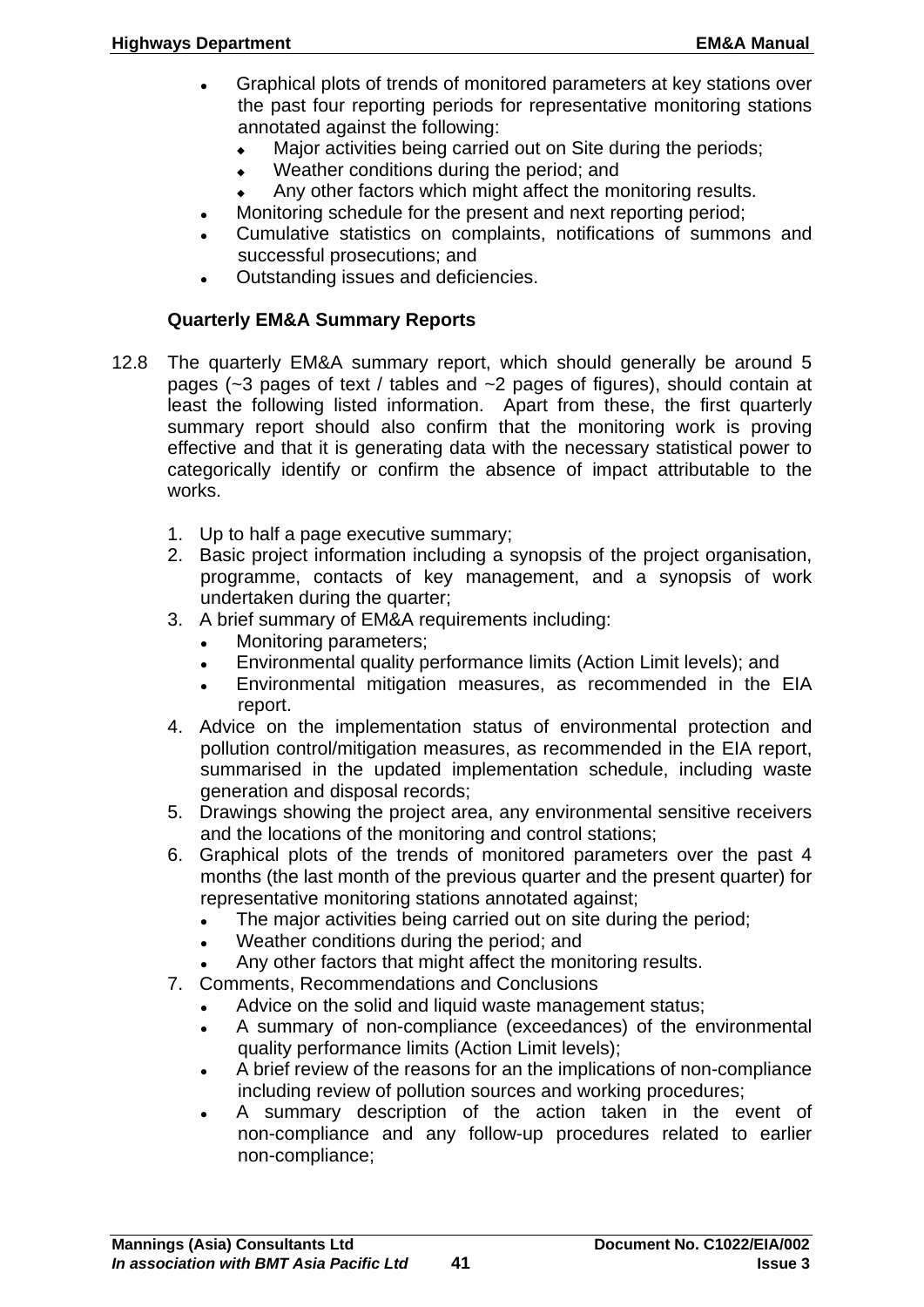- A summary record of all complaints received (written or verbal) for each media, liaison and consultation undertaken, actions and follow-up procedures taken;
- A summary record of all notifications of summons and successful prosecutions for breaches of the current environmental protection/pollution control legislation, locations and nature of the breaches, investigation, follow-up actions taken and results; and
- Comments (e.g., effectiveness and efficiency of the mitigation measures), recommendations (e.g., any improvement in the EM&A programme) and conclusions for the quarter.
- 12.9 Apart from the above, the first quarterly summary report should also confirm that the monitoring works are proven to be effective, and the monitoring works are generating data with the necessary statistical power to categorically identify or confirm the absence of impact attributable to the works.

# **Final EM&A Summary Report**

- 12.10 Timing for completion of the EM&A Programme shall be confirmed by Engineer's Representative in liaison with the IC(E). Impact monitoring shall continue until the completion of all construction works as approved by the ER.
- 12.11 The final EM&A summary report shall include the following:
	- 1. An executive summary;
	- 2. Basic project information including a synopsis of the project organisation, programme, contacts of key management, and a synopsis of work undertaken during the entire construction phase, including baseline phase activities, of the works;
	- 3. A brief summary of EM&A requirements including:
		- Monitoring parameters;
		- Environmental quality performance limits (Action Limit levels); and
		- Environmental mitigation measures, as recommended in the EIA report.
	- 4. Advice on the implementation status of environmental protection and pollution control/mitigation measures, as recommended in the EIA report, summarised in the updated implementation status proformas, including waste generation and disposal records;
	- 5. Drawings showing the project area, any environmental sensitive receivers and the locations of the monitoring and control stations;
	- 6. Graphical plots of the trends of monitored parameters over the period of construction for representative monitoring stations annotated against;
		- . The major activities being carried out on site during the period;
		- Weather conditions during the period;
		- Any other factors which might affect the monitoring results; and
		- The return of ambient environmental conditions in comparison with baseline data.
	- 7. Provide clear-cut decisions on the environmental acceptability of the project with reference to the specific impact hypothesis;
	- 8. Advice on the solid and liquid waste management status;
	- 9. Comments, Recommendations and Conclusions
		- A summary of non-compliance (exceedances) of the environmental quality performance limits (Action Limit levels);